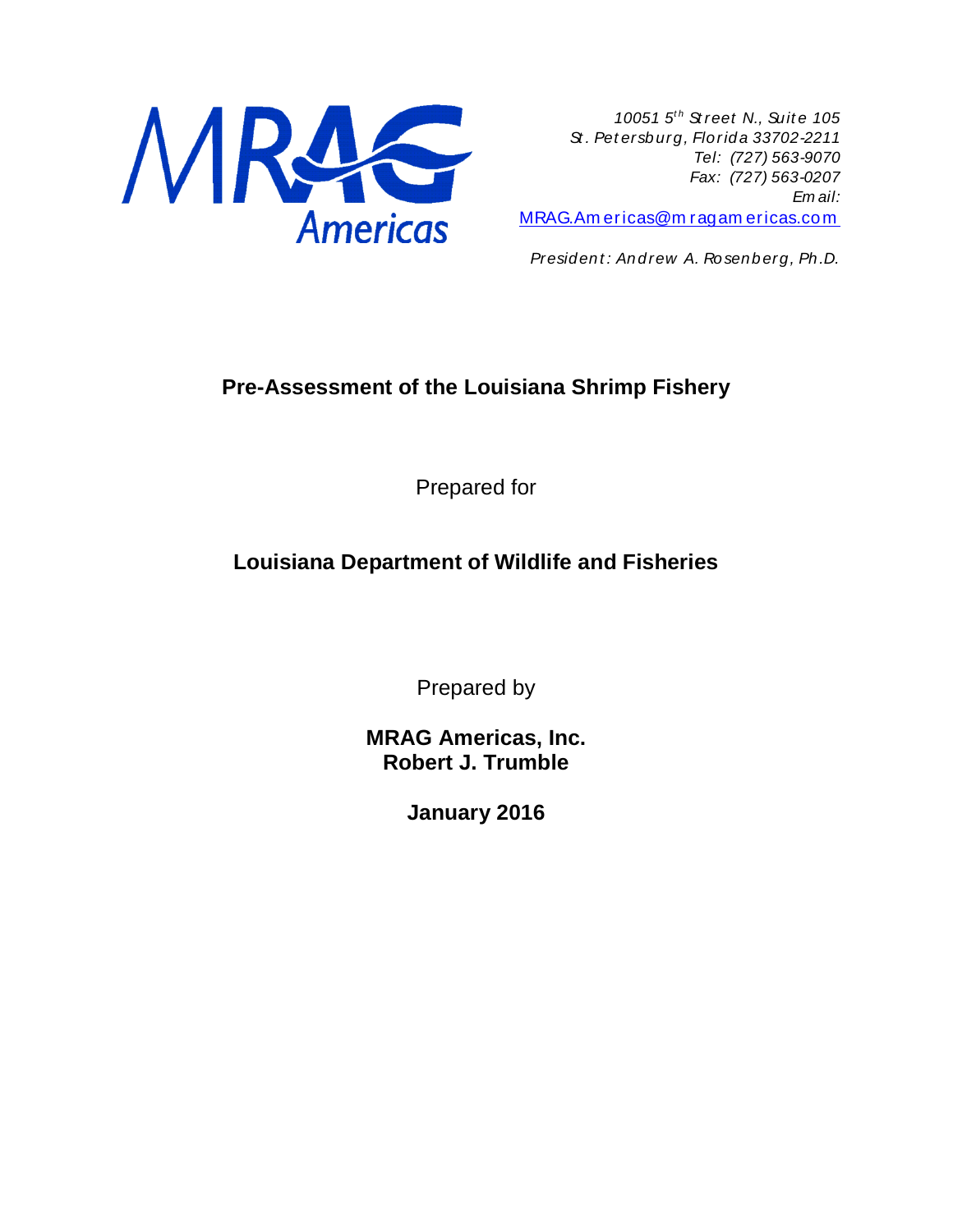# Table of Contents

| 1. |      |                                                                  |  |
|----|------|------------------------------------------------------------------|--|
|    | 1.1. |                                                                  |  |
|    | 1.2  |                                                                  |  |
|    | 1.3. |                                                                  |  |
|    | 1.4  |                                                                  |  |
| 2. |      |                                                                  |  |
|    | 2.1. |                                                                  |  |
|    | 2.2. |                                                                  |  |
|    | 2.3. |                                                                  |  |
|    | 2.4. |                                                                  |  |
|    | 2.5. |                                                                  |  |
| 3. |      |                                                                  |  |
|    | 3.1. |                                                                  |  |
|    | 3.2. |                                                                  |  |
|    | 3.3. |                                                                  |  |
|    | 3.4. | Harmonisation with any overlapping MSC certified fisheries 10    |  |
| 4. |      |                                                                  |  |
|    | 4.1. |                                                                  |  |
| 5. |      |                                                                  |  |
|    | 5.1. |                                                                  |  |
|    | 5.2. | Expectations regarding use of the Risk-Based Framework (RBF)  11 |  |
|    | 5.3. |                                                                  |  |
|    | 5.4. |                                                                  |  |
|    |      |                                                                  |  |
|    |      |                                                                  |  |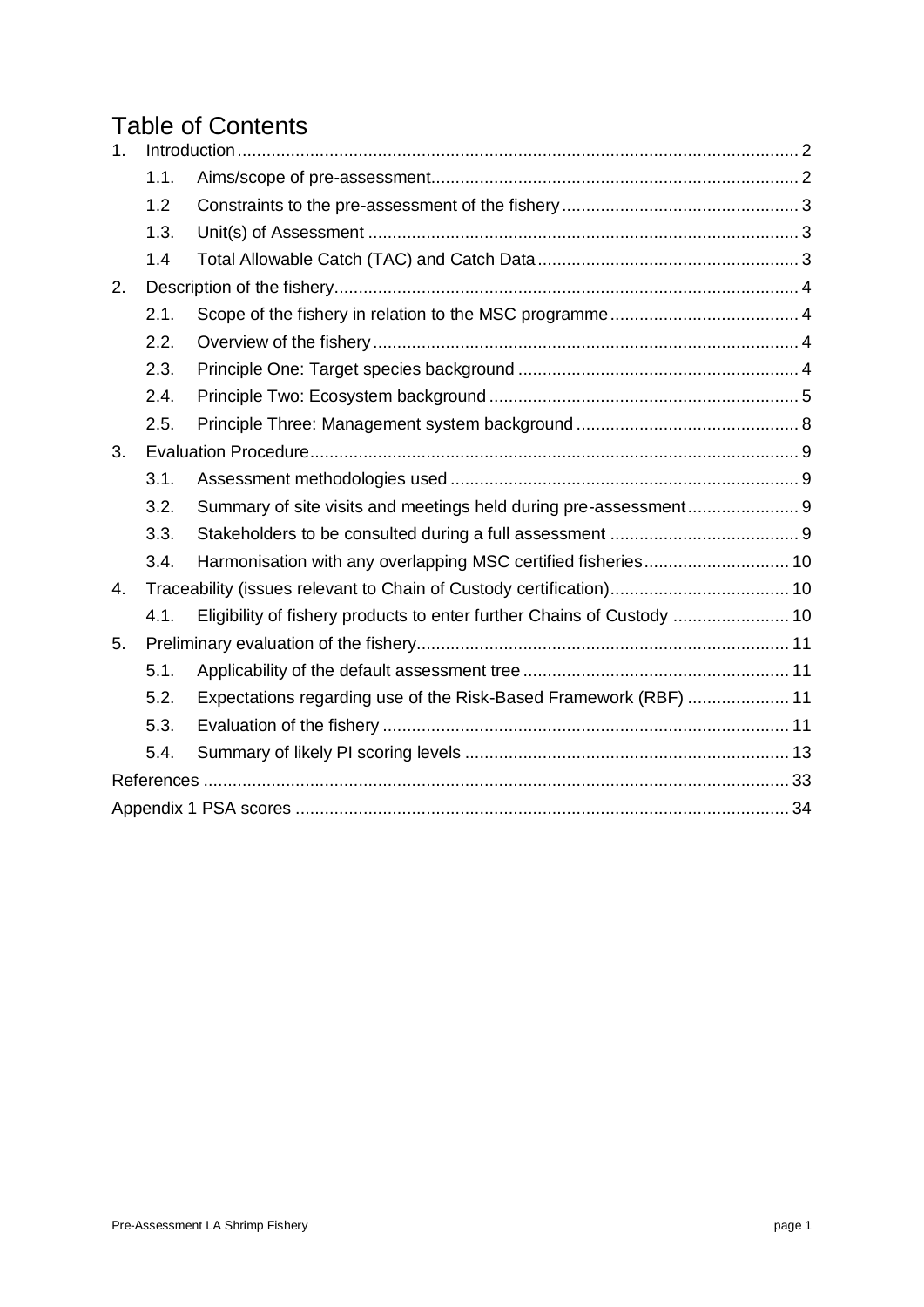# <span id="page-2-0"></span>**1. Introduction**

# <span id="page-2-1"></span>**1.1. Aims/scope of pre-assessment**

The Marine Stewardship Council (MSC) is an independent, global, non-profit organisation. It works to enhance responsible management of seafood resources, to ensure the sustainability of global fish stocks and the health of the marine ecosystem. It is supported by a broad coalition of those with a stake in the future of the global seafood supply. The MSC harnesses consumer power by identifying sustainable seafood products through an ecolabel. The MSC has identified the following mission statement:

*To safeguard the world's seafood supply by promoting the best environmental choice.*

This report sets out the results of a pre-assessment of the Louisiana Shrimp fishery for two species of shrimp (brown shrimp (*Farfantepenaeus aztecus*) and white shrimp (*Litopenaeus setiferus*) in relation to the Marine Stewardship Councils (MSC) Principles and Criteria for Sustainable Fishing (the 'MSC standard'). It must be stressed that this report can provide guidance only, and the outcome of a main assessment will be the subject of deliberation by an assessment team and would be independent this pre-assessment.

The Louisiana Department of Wildlife and Fisheries (LDWF) contracted MRAG Americas Inc. (MRAG) to conduct an MSC pre-assessment of the Louisiana Shrimp fishery. To date, almost all fisheries that have successfully completed an MSC Full Assessment have been recommended for certification but with conditions set for continuing certification. These conditions may relate to operational and management functions. The client is then responsible for ensuring that these conditions are met within the required timescale. The client should therefore have authority, or have secured agreement with the relevant organizations, to enact potential conditions should certification be successful. For this fishery, this is likely to require some degree of cooperation from the Gulf of Mexico Fishery Management Council, National Marine Fisheries Service, and the state agencies of Florida, Alabama, Mississippi, and Texas.

The MSC recommends pre-assessments of fisheries interested in certification to help the client get a clear picture of whether the fishery is a good candidate for a Full Assessment, to see what potential issues may arise as part of a Full Assessment. However, a preassessment of a fishery does not attempt to duplicate a full assessment against the MSC standard. A full assessment involves expert team members and public consultation stages that are not included in a pre-assessment. A pre-assessment provides a provisional assessment of a fishery based on a limited set of information provided by the client. The client must provide evidence that 1) the policies, environmental impacts, management principals, and enforcement programs of the responsible fishery management bodies and fishing fleets can be expected to meet the MSC Standard; and 2) that the status of the entire biological stock or stocks of brown and white shrimp utilized by the fishery is healthy, even if the fishery fishes only a small portion of the entire stock(s). This is necessary because the MSC's Standards Council has determined that the biological stock of the species fished must be demonstrated as healthy for a fishery or fisheries to be fully certified. These pieces of information are designed to help a fishery make more informed decisions regarding its ability to move forward with full certification. However, no verification of information occurs during a pre-assessment.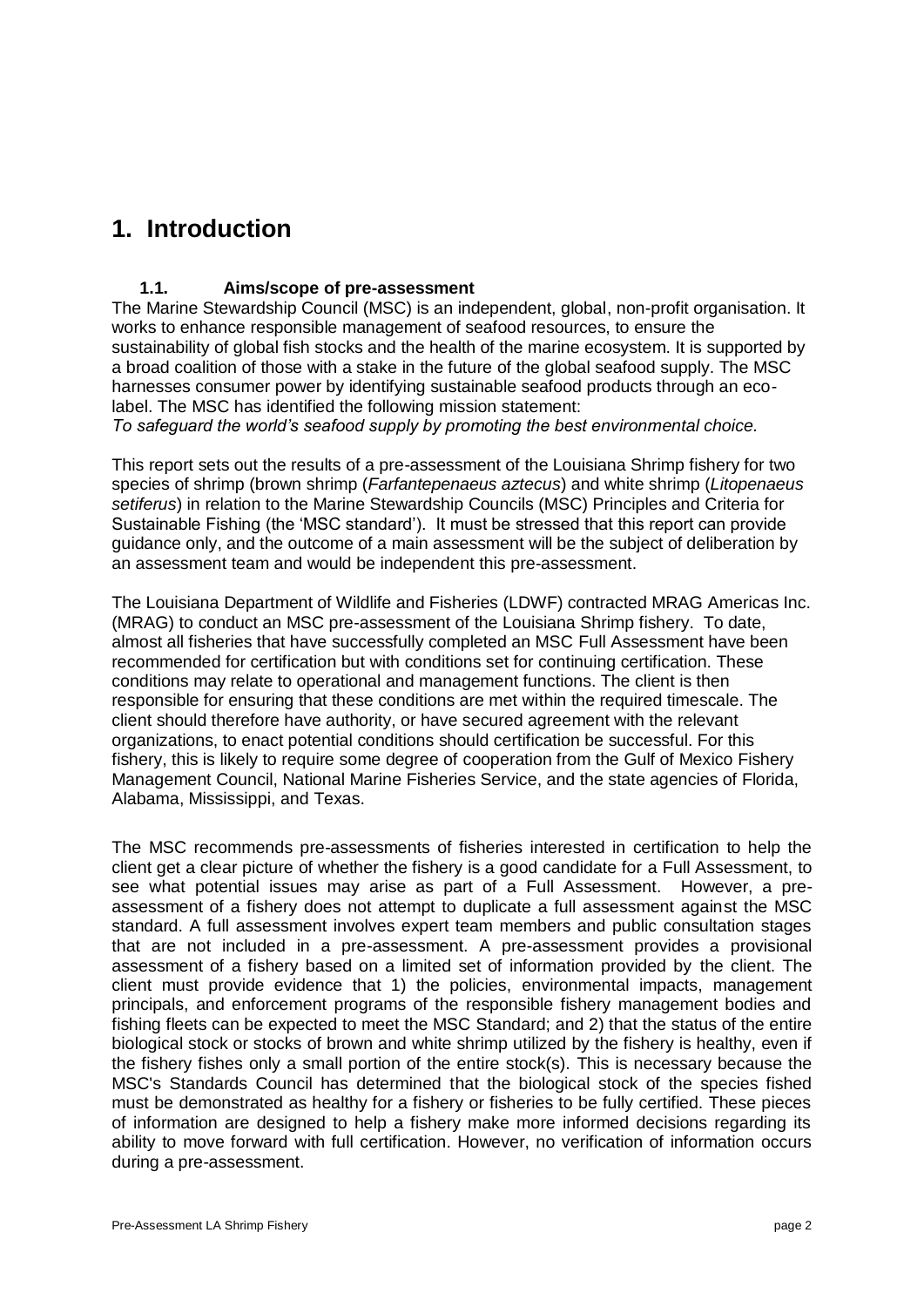### <span id="page-3-0"></span>**1.2 Constraints to the pre-assessment of the fishery**

No unusual constraints were noted for the pre-assessment. However, no information was received for butterfly trawls, so they are not scored.

### <span id="page-3-1"></span>**1.3. Unit(s) of Assessment**

Species: White Shrimp (*Litopenaeus setiferus)* and Brown Shrimp (*Farfantepenaeus aztecus)*

Geographical range of fishing operations: State waters of Louisiana

Method of capture: Butterfly Net, Skimmer, and Otter Trawl Fishery

Stocks: US Gulf of Mexico

Management: State of Louisiana, with participation by NMFS and GMFMC

Client group: Louisiana Department of Wildlife and Fisheries

These units of assessment cover the commercial fishery of Louisiana state waters. All fishermen participating in the state fishery are considered eligible fishermen. As a result of the pre-assessment, the clients or subsequent clients may select portions of this unit of assessment for a fisheries improvement project or a full MSC assessment.

### <span id="page-3-2"></span>**1.4 Total Allowable Catch (TAC) and Catch Data**

#### **Table 2.4 TAC and Catch Data**

Otter trawl, brown shrimp

| <b>TAC</b>                  | Year         | <b>No TAC</b> | <b>Amount</b> | No TAC         |
|-----------------------------|--------------|---------------|---------------|----------------|
|                             |              |               |               |                |
| <b>UoA share of TAC</b>     | Year         | <b>No TAC</b> | <b>Amount</b> | No TAC         |
| <b>UoC share of TAC</b>     | Year         | No TAC        | <b>Amount</b> | No TAC         |
| Total green weight catch by | Year (most   | 2014          | <b>Amount</b> | 15,995,385 lbs |
| <b>UoC</b>                  | recent)      |               |               |                |
|                             | Year (second | 2013          | <b>Amount</b> | 18,229,439 lbs |
|                             | most recent) |               |               |                |

Skimmer trawl, brown shrimp

| <b>TAC</b>                  | Year         | <b>No TAC</b> | <b>Amount</b> | No TAC         |
|-----------------------------|--------------|---------------|---------------|----------------|
| <b>UoA share of TAC</b>     | Year         | <b>No TAC</b> | <b>Amount</b> | <b>No TAC</b>  |
| <b>UoC share of TAC</b>     | Year         | <b>No TAC</b> | <b>Amount</b> | <b>No TAC</b>  |
| Total green weight catch by | Year (most   | 2014          | <b>Amount</b> | 26,400,550 lbs |
| <b>UoC</b>                  | recent)      |               |               |                |
|                             | Year (second | 2013          | Amount        | 20,650,997 lbs |
|                             | most recent) |               |               |                |

Otter trawl, white shrimp

| <b>TAC</b>                  | Year         | <b>No TAC</b> | <b>Amount</b> | <b>No TAC</b>  |
|-----------------------------|--------------|---------------|---------------|----------------|
| <b>UoA share of TAC</b>     | Year         | No TAC        | <b>Amount</b> | <b>No TAC</b>  |
| <b>UoC share of TAC</b>     | Year         | <b>No TAC</b> | <b>Amount</b> | No TAC         |
| Total green weight catch by | Year (most   | 2014          | <b>Amount</b> | 28,602,412 lbs |
| <b>UoC</b>                  | recent)      |               |               |                |
|                             | Year (second | 2013          | <b>Amount</b> | 28,007,960 lbs |
|                             | most recent) |               |               |                |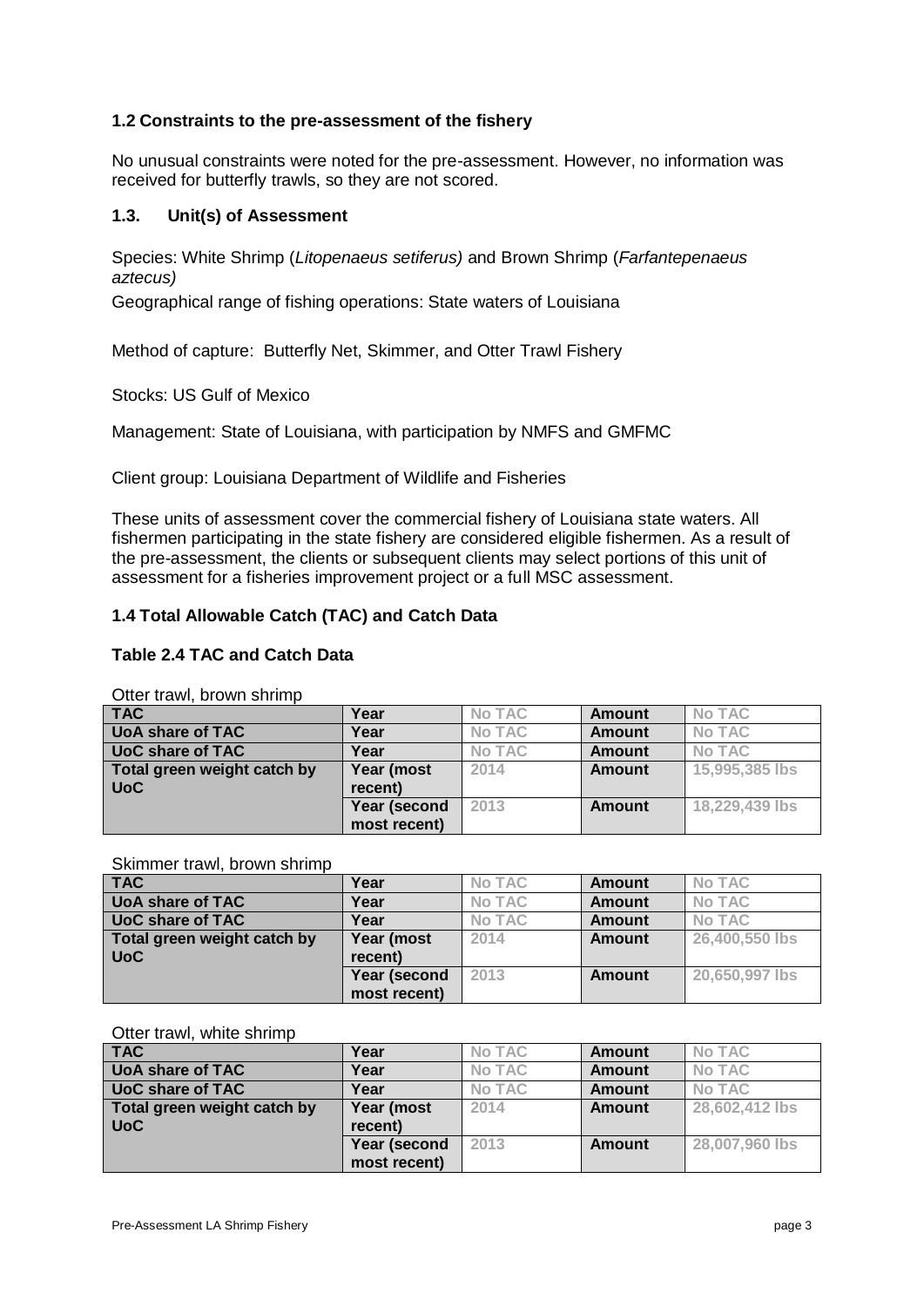Skimmer trawl, white shrimp

| <b>TAC</b>                  | Year         | <b>No TAC</b> | <b>Amount</b> | No TAC         |
|-----------------------------|--------------|---------------|---------------|----------------|
| <b>UoA share of TAC</b>     | Year         | <b>No TAC</b> | <b>Amount</b> | No TAC         |
| <b>UoC share of TAC</b>     | Year         | <b>No TAC</b> | <b>Amount</b> | <b>No TAC</b>  |
| Total green weight catch by | Year (most   | 2014          | <b>Amount</b> | 40,076,794 lbs |
| <b>UoC</b>                  | recent)      |               |               |                |
|                             | Year (second | 2013          | <b>Amount</b> | 27,638,368 lbs |
|                             | most recent) |               |               |                |

# <span id="page-4-0"></span>**2. Description of the fishery**

# <span id="page-4-1"></span>**2.1. Scope of the fishery in relation to the MSC programme**

The fishery is within scope of the MSC, without use of poisons or explosives, and without unilateral exemptions. It does not target out of scope species, is not enhanced, and not subject to forced labor investigations or convictions.

# <span id="page-4-2"></span>**2.2. Overview of the fishery**

The panaeid shrimp fishery in the Gulf of Mexico Region (Florida (west coast), Alabama, Mississippi, Louisiana and Texas) operates as an open access fishery in federal and state waters, and operates under the jurisdiction of both federal and state regulators; state waters extend 0-9 miles for Florida (west coast) and Texas, and 0-3 mile for the other states. Federal waters extend from the state boundary to 200 miles. The fishery dates back many years, as shrimp are accessible to artisanal and small scale gears. More recently, the fishery is conducted primarily with otter trawls. The fishery has experienced a number of economic problems over the past couple of decades. Hurricanes periodically cause problems with vessels and infrastructure. The shrimp are annual crops, with abundance largely environmentally driven. Competition from imported shrimp has reduced demand for wild South Atlantic shrimp and has depressed prices. Louisiana and Texas dominate the Gulf State catch of brown and white shrimp [\(Table 1\)](#page-4-4), with Texas leading in brown shrimp and Louisiana leading in white shrimp. The federal government sets overarching regulations for federal through the Gulf of Mexico Fishery Management Council, and the states manage their waters. The primary environmental issue for the shrimp fisheries involves interactions with sea turtles. The Gulf of Mexico shrimp fishery has substantial interactions with sea turtles and is a cause of sea turtle mortality (SERO 2014). NMFS has stated in a Biological Opinion that the shrimp fisheries do not cause jeopardy for the distinct population units that occur in the Gulf of Mexico Region (SERO 2014). Numerous NGOs protest the impacts of the shrimp fisheries on sea turtles.

|      | Florida<br>Alabama |                  | Mississippi |       |       | Louisiana | Texas        |        |        |        |  |  |
|------|--------------------|------------------|-------------|-------|-------|-----------|--------------|--------|--------|--------|--|--|
| Year | Brown              | White            | Brown       | White | Brown | White     | <b>Brown</b> | White  | Brown  | White  |  |  |
| 2010 | 470                | 217              | 2,078       | 2,030 | 721   | 1,154     | 7.830        | 25.959 | 21.873 | 12,302 |  |  |
| 2011 | 498                | 185 <sup> </sup> | 4,810       | 3,111 | 3,186 | 1,372     | 17.814       | 23,973 | 27,136 | 12,196 |  |  |
| 2012 | 460                | 135l             | 6,050       | 1,838 | 4,173 | 1,727     | 8.945        | 29.486 | 23.586 | 11,443 |  |  |
| 2013 | 609                | 2821             | 5,030       | 1,937 | 2,525 | 1,511     | 18,235       | 26,063 | 22.205 | 9.929  |  |  |
| 2014 | 375                | 59               | 5,729       | 1,990 | 1,615 | 746l      | 18,531       | 30,052 | 19,539 | 8,042  |  |  |

#### <span id="page-4-4"></span>**Table 1 Catch of brown and white shrimp by Gulf of Mexico state, metric tons. Source [http://www.st.nmfs.noaa.gov/pls/webpls/FT\\_HELP.SPECIES](http://www.st.nmfs.noaa.gov/pls/webpls/FT_HELP.SPECIES)**

# <span id="page-4-3"></span>**2.3. Principle One: Target species background**

Juvenile and adult penaeid shrimp are omnivorous (eating both plants and animals) bottom feeders with most feeding activity occurring at night although daytime feeding may occur in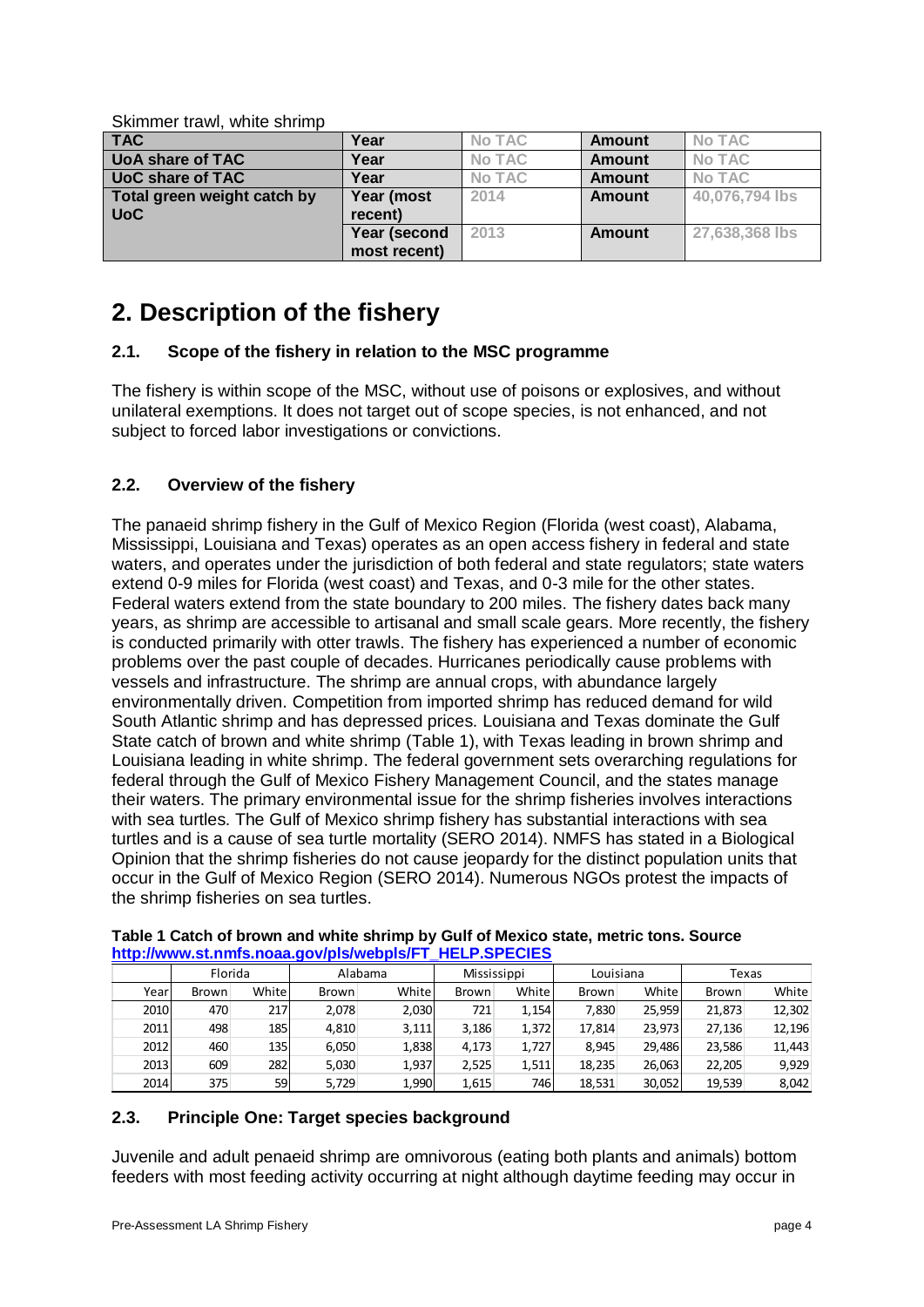turbid waters. Food items may consist of polychaetes, amphipods, nematodes, caridean shrimp, mysids, copepods, isopods, amphipods, ostracods, mollusks, foraminiferans, chironomid larvae and various types of organic debris. Shrimp are preyed on by a wide variety of species at virtually all stages in their life history. A wide variety of finfish are known to prey heavily on juvenile and adult penaeid shrimp.

Population size of brown and white shrimp is believed to be primarily regulated by environmental conditions and available habitat. Brown and white shrimp have an annual life cycle, where adults spawn offshore and the larvae are transported to coastal estuaries. Recruitment to the estuaries and eventually to the fishing grounds is extremely dependent on fluctuations of environmental conditions within estuaries. Poor recruitment to the fishery may occur because of environmental conditions such as heavy rains that reduce salinities and cause high mortality of post-larvae. Conversely, high recruitment to the fishery may occur when environmental conditions are favorable for postlarval development.

Fishing effort plays a more significant role in controlling spawning stock size than recruitment. Natural mortality rates are very high, and coupled with fishing mortality, most of the year class may be removed by the end of a season. Because annual variation in catch is presumed to be due to a combination of prevailing environmental conditions, fishing effort, price, and relative abundance of shrimp, fishing is not believed to have any impact on subsequent year class strength unless the spawning stock has been reduced below a minimum threshold level by environmental conditions. Nevertheless, due to high fecundity and migratory behavior, the brown and white shrimp are capable of rebounding from very low population sizes in one year to large population sizes in the next, provided environmental conditions are favorable.

### <span id="page-5-0"></span>**2.4. Principle Two: Ecosystem background**

### **Otter trawl**

**State waters**. No current information on species composition of shrimp fisheries in state waters is available. However, the Department has conducted bycatch surveys of the shrimp fleet in the past, and has maintained fishery-independent sampling using trawl gear for a long period of time. The last bycatch monitoring occurred in 1989. Under the MSC Certification Requirements, Main species are those that make up >5% of the catch, or >2% if vulnerable, unless the assessment team identifies other considerations. The table below provides catch composition of the bycatch monitoring for species greater than 1% of the total catch with the rank of those species in the fishery independent survey for 1989. The fishery independent survey uses a 16 foot trawl without TED or BRD, so likely samples more species than caught in a commercial shrimp trawl. The catch composition of the 2013 to 2015 fishery independent surveys was similar to the 1989 survey, especially for the top 10- 20 species. The fishery independent surveys found nearly 50% of the catch composed of bay anchovies, a notable difference from the bycatch with about 12% bay anchovies.

Gulf menhaden are within biological limits, well above the point of recruitment impairment and fluctuating around the target reference point. Blue crab in Louisiana are MSC certified, and well above the point of recruitment impairment and fluctuating around the target reference point. Menhaden and blue crab are the only Primary species from this data set; bay anchovy are considered Main species and blue crab are considered Minor. Of the remaining species, bay anchovy are considered Main secondary species. Of the remaining species, sea trout, Atlantic croaker, and sea catfish make up the highest proportion (>2%) and are considered Minor species. Bay anchovies, sea trout, Atlantic croaker, and sea catfish are considered low risk under a preliminary PSA (Appendix 1). Red snapper, a key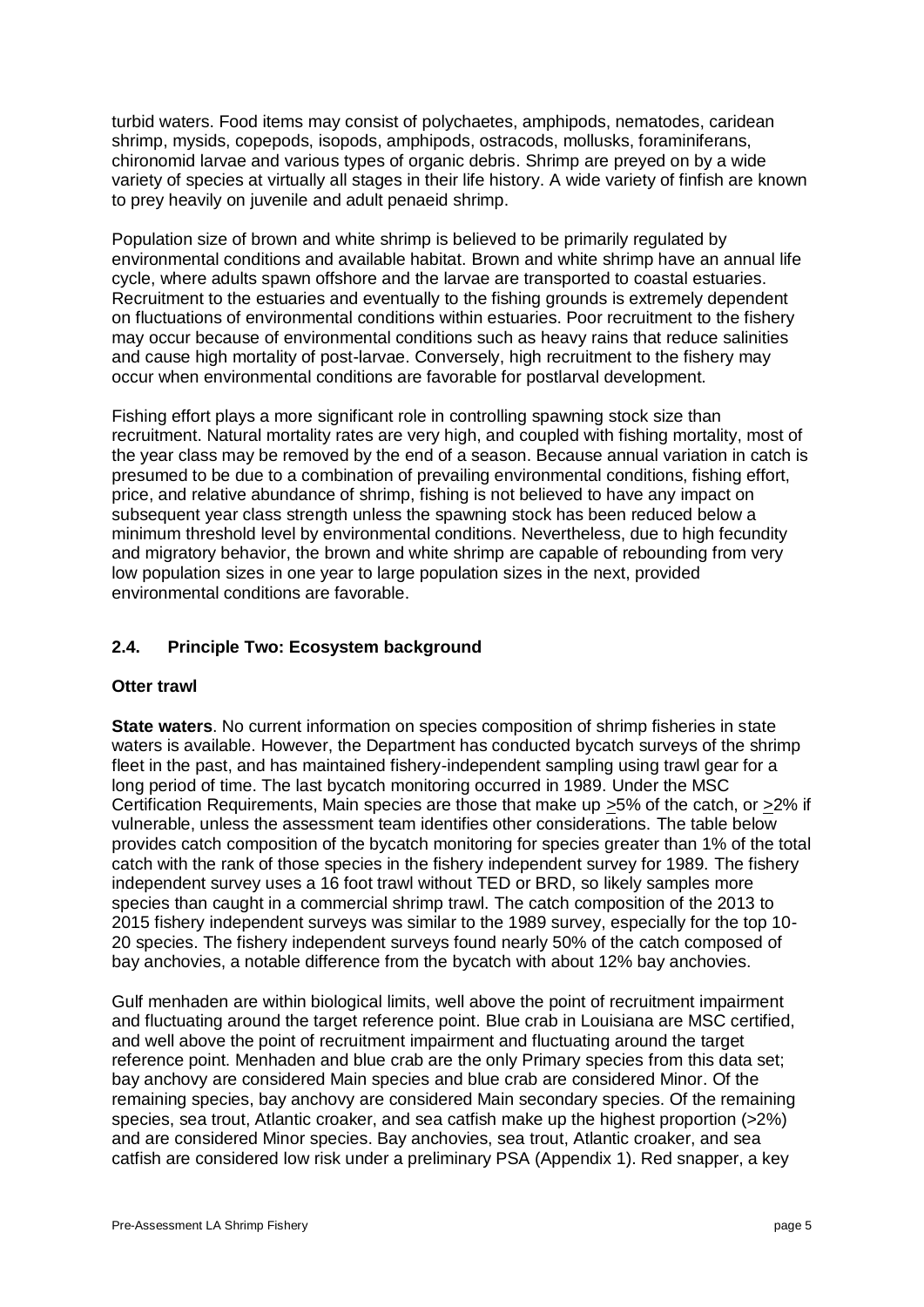bycatch species in federal waters, is not identified in bycatch monitoring or in fishery independent surveys from state waters.

Although the species found in bycatch monitoring and fishery independent surveys do not identify any at-risk species, the lack of bycatch surveys since 1998 and the difference in fishery independent survey gear from commercial fishing gear leaves some uncertainty that the information is currently applicable to commercial shrimp trawling in state waters.

| (data from Table 1 of Adkins 1993) to fishery-independent (FI) trawl survey rank.<br>LDWF unpublished). |         |        |                |           |  |  |  |  |
|---------------------------------------------------------------------------------------------------------|---------|--------|----------------|-----------|--|--|--|--|
|                                                                                                         |         |        |                | Rank in   |  |  |  |  |
|                                                                                                         | Percent | Number | <b>Bycatch</b> | FI trawls |  |  |  |  |
| Brown shrimp (Penaeus aztecus)                                                                          | 31.6%   | 46,772 |                |           |  |  |  |  |
| white shrimp (Penaeus setiferus)                                                                        | 28.3%   | 41,819 |                |           |  |  |  |  |

Bay anchovy (Anchoa mitchilli)  $12.2\%$  18,046 3 1 Gulf menhaden (Brevoortia patronus)  $\begin{array}{ccc} 5.9\% & 8.705 & 4 \end{array}$ Sand seatrout (Cynoscion arenarius)  $3.9\%$  5,745 5 5 At. croaker (Micropogonias undulatus)  $\begin{array}{ccc} 3.5\% & 5.188 & 6 \end{array}$ 

# **Comparison of bycatch survey results for species making up > 0.3% of total catch (data from Table 1 of Adkins 1993) to fishery-independent (FI) trawl survey rank. LDWF unpublished).**

| Blue crab (Callinectes sapidus)            | 2.4% | 3,615 |    | 6  |
|--------------------------------------------|------|-------|----|----|
| Sea catfish (Arius felis)                  | 2.3% | 3,433 | 8  | 9  |
| spot (Leiostomus xanthurus)                | 1.0% | 1,440 | 9  |    |
| Seabob (Xiphopenaeus kroyeri)              | 1.0% | 1,418 | 10 | 13 |
| At. bumper (Chloroscombrus chrysurus)      | 0.8% | 1,143 | 11 | 20 |
| Gaff topsail catfish (Bagre marinus)       | 0.6% | 908   | 12 | 15 |
| Thumbstall squid (Lolliguncula brevis)     | 0.6% | 831   | 13 | 14 |
| Bay whiff (Citharichthys spilopterus)      | 0.5% | 771   | 14 | 24 |
| Threadfin shad (Dorosoma petenense)        | 0.4% | 648   | 15 | 35 |
| At. threadfin (polydactylus octonemus)     | 0.4% | 572   | 16 | 16 |
| Fringed flounder (Etropus crossotus)       | 0.4% | 536   | 17 | 19 |
| silver perch (Bairdiella chrysoura)        | 0.3% | 510   | 18 | 23 |
| Atlantic cutlassfish (Trichiurus lepturus) | 0.3% | 486   | 19 | 43 |
| Least puffer (Sphoeroides parvus)          | 0.3% | 424   | 20 | 10 |
| Gizzard shad (Dorosoma cepedianum)         | 0.3% | 379   | 21 | 59 |

**Federal waters**. For comparison, the following table presents the species composition for species making up >0.3% of the catch from observer coverage in the federal fishery across the Gulf of Mexico from 2007-2010. Of the species listed other than brown and white shrimp, only red snapper and pink shrimp are considered primary species – managed under reference points. Sea trout are managed under a quota, but the basis of the quota is unclear, so sea trout is not considered a Primary species. Under the MSC Certification Requirements, Main species are those that make up >5% of the catch, or >2% if vulnerable, unless the assessment team identifies other considerations. Red snapper and pink shrimp are not considered vulnerable. Red snapper is substantially below the threshold for Main, but is considered here as a potential Main because management of shrimp has an objective of maintaining low catch of red snapper such that the fishery does not jeopardize the red snapper as it did in past years. Since the initiation of red snapper Annual Catch Limits and Accountability Measures, and the requirement for limiting shrimp fishing effort, red snapper abundance has increased to the point that red snapper quotas have increased. Therefore, red snapper is considered as well above the point of recruitment impairment. Brown and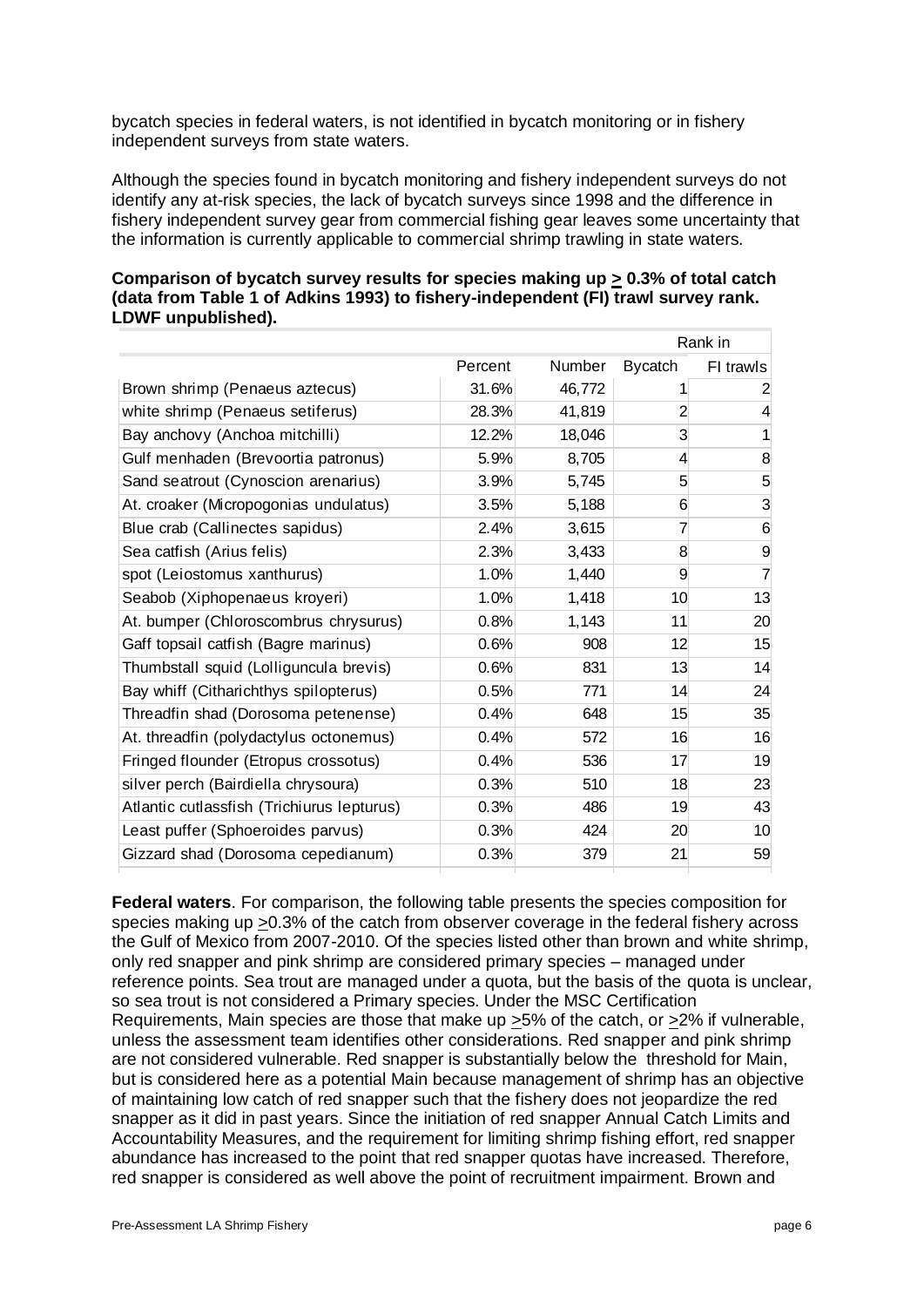white shrimp are considered not overfished, and not undergoing overfishing, so are also well above the point of recruitment impairment. Pink shrimp occur predominantly in Florida waters, so the proportion of pink shrimp is Louisiana waters should be lower than the Gulfwide average.

|                                                 | Percent   |  |  |  |  |  |  |
|-------------------------------------------------|-----------|--|--|--|--|--|--|
| <b>Species</b>                                  | 2007-2010 |  |  |  |  |  |  |
| Fish                                            | 27.3      |  |  |  |  |  |  |
| Brown shrimp                                    | 14.1      |  |  |  |  |  |  |
| Atl croaker                                     | 15.9      |  |  |  |  |  |  |
| White shrimp                                    | 10.7      |  |  |  |  |  |  |
| Crustaceans                                     | 6.9       |  |  |  |  |  |  |
| Sea Trout (genus)                               | 5.8       |  |  |  |  |  |  |
| Invertebrates                                   | 5.3       |  |  |  |  |  |  |
| Longspine Porgy                                 | 4.0       |  |  |  |  |  |  |
| <b>Pink shrimp</b>                              | 3.9       |  |  |  |  |  |  |
| Pinfish                                         | 0.5       |  |  |  |  |  |  |
| <b>Red snapper</b>                              | 0.3       |  |  |  |  |  |  |
| Light blue = main. Grey = minor. Bold = Primary |           |  |  |  |  |  |  |

The federal observer data apply to the entire Gulf of Mexico, so it is not surprising that somewhat different species composition occurs in the state waters of Louisiana. The large categories of unidentified fish and crustaceans in federal data may also lead to the difference from species composition in state waters.

### **Skimmer Trawl**

Mandatory federal observer coverage in the skimmer trawl fishery, which occurs mostly in Louisiana state waters, occurred in 2012, 2013, and 2014, and the species composition for species making up >0.3% of the catch is shown in the table below. No species managed with reference points are on the list. As a precaution, given the large amount of unidentified fish in the catch, the assessment team considers that this indicator is unlikely to achieve an unconditional pass without some knowledge of the species in the unidentified category.

|                            | Percent |      |      |  |  |  |  |  |
|----------------------------|---------|------|------|--|--|--|--|--|
| Species                    | 2012    | 2013 | 2014 |  |  |  |  |  |
| <b>Fish</b>                | 38.3    | 25.9 | 41.0 |  |  |  |  |  |
| Brown shrimp               | 35.8    | 30.5 | 25.8 |  |  |  |  |  |
| Atl croaker                | 8.1     | 9.1  | 20.1 |  |  |  |  |  |
| White shrimp               | 6.3     | 13.5 | 8.1  |  |  |  |  |  |
| <b>Crustaceans</b>         | 6.5     | 3.0  | 1.6  |  |  |  |  |  |
| Penaeid shrimp             |         | 8.0  |      |  |  |  |  |  |
| <b>Sea Trout</b>           | 1.3     | 1.6  | 1.5  |  |  |  |  |  |
| (genus)                    |         |      |      |  |  |  |  |  |
| <b>Cownose ray</b>         |         | 3.6  |      |  |  |  |  |  |
| <b>Smooth</b>              | 0.2     | 0.1  | 0.6  |  |  |  |  |  |
| flounder                   |         |      |      |  |  |  |  |  |
| <b>Spanish</b><br>mackerel | 0.3     | 0.3  | 0.3  |  |  |  |  |  |

Light blue = main. Grey = minor. **Bold** = Secondary

The shrimp fishery catches a wide range of species, but mostly in fairly low amounts. Brown and white shrimp make up about 40% for skimmer trawls. Unidentified fish make up the largest non-shrimp component. Unidentified crustaceans make up a substantial amount. Atlantic croaker, sea trout, porgies, and cownose ray are the most commonly caught of the fish identified to species or species group. All but cownose ray are low risk according to a preliminary PSA; cownose ray are medium risk (Appendix 1).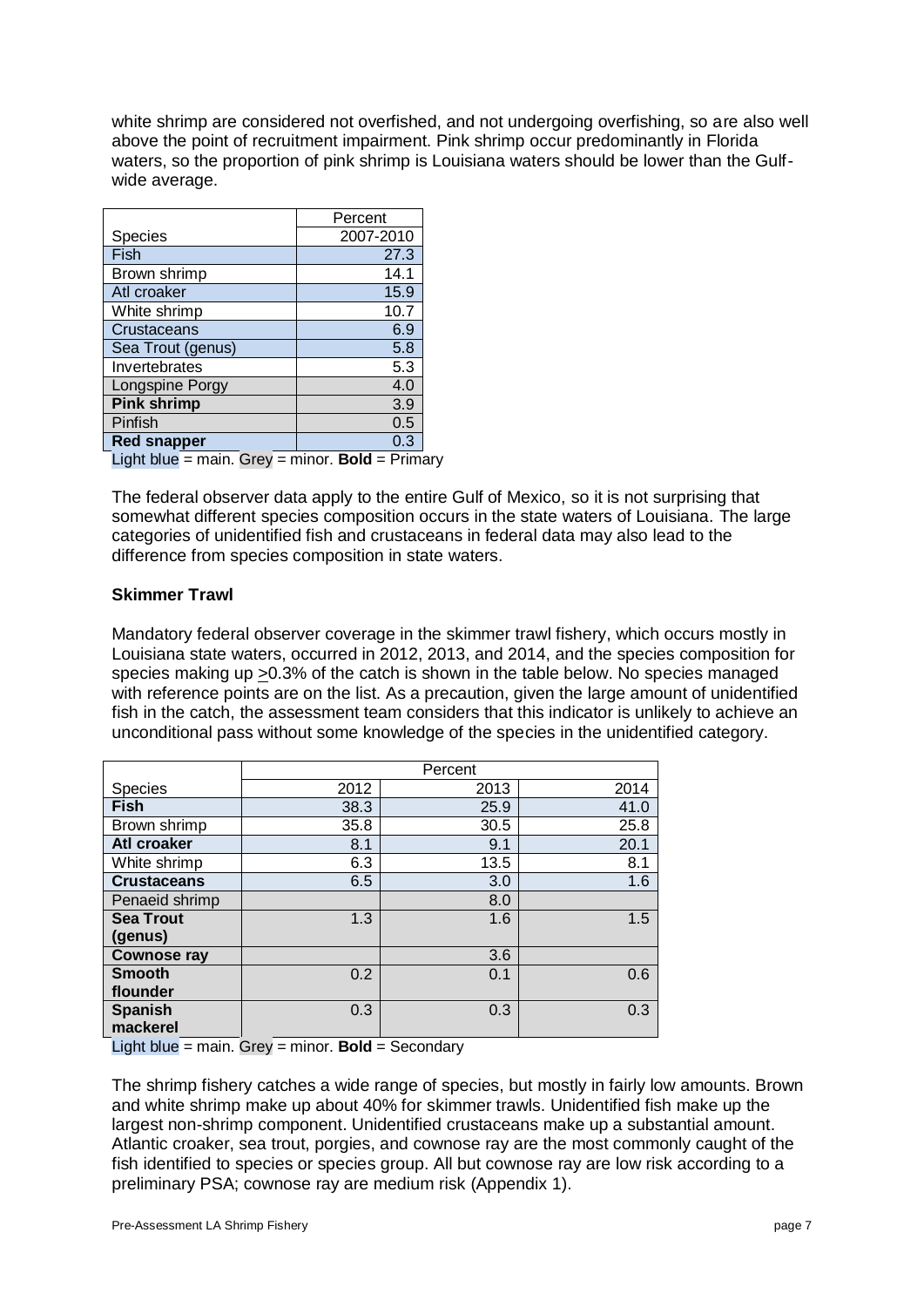Sea turtles are the key ETP species identified as potentially at risk from the shrimp fishery. A NMFS Biological Opinion (BiOp) describes out the proxy indices for monitoring sea turtle status, and summarizes the indices. The BiOp describes the management strategy, and concludes the fishery does not cause jeopardy for the sea turtle species. However, a lawsuit by Oceana has challenged this conclusion, and the resolution of the lawsuit may change the no jeopardy finding.

The Gulf of Mexico Fishery Management Council has conducted habitat impact evaluations through consideration of essential fish habitat (EFH), and has established management measures for the shrimp fishery in federal waters. Louisiana has not established similar management for state waters, and sea grass is a potential habitat consistent with vulnerable marine ecosystem.

A substantial amount of ecosystem information is available for the Gulf of Mexico, but it has not been consolidated into analyses that assess the status of the overall ecosystem structure and function. Management measures have not been established to explicitly protect the overall ecosystem.

### <span id="page-8-0"></span>**2.5. Principle Three: Management system background**

The federal management system for the Gulf of Mexico is generally robust and well developed through the Magnuson-Stevens Fishery Conservation and Management Act. The Louisiana management system is generally robust and well developed through state laws and regulations.

Both systems invite and consider stakeholder participation, and make decisions in an open and transparent manner. It is not clear if Louisiana explicitly requires the precautionary approach, but does require using best available science for decisions. Effective enforcement generally occurs within the shrimp fishery; however, skimmer trawl fishermen consistently exceed required tow time limits.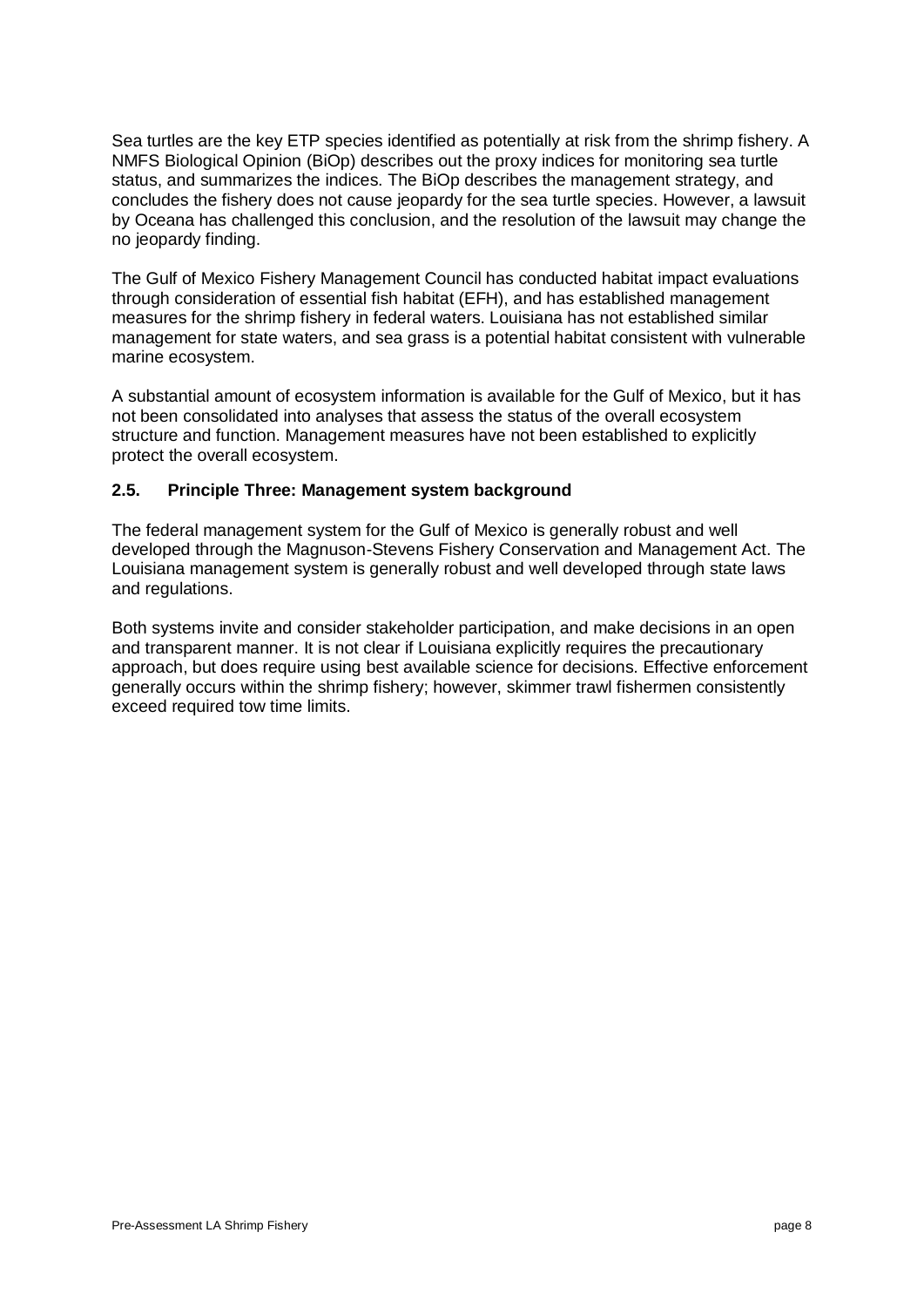# <span id="page-9-0"></span>**3. Evaluation Procedure**

# <span id="page-9-1"></span>**3.1. Assessment methodologies used**

This pre-assessment is conducted using CR V2.0 and MSC Reporting Template V2.0

# <span id="page-9-2"></span>**3.2. Summary of site visits and meetings held during pre-assessment**

This report was conducted as a desk study using materials provided by the client. No stakeholder engagement occurred. The MRAG assessment team provided and received from the client information concerning the fishery, the intent of the pre-assessment report by phone calls and email; no site visit occurred.

### <span id="page-9-3"></span>**3.3. Stakeholders to be consulted during a full assessment**

The identification of potential stakeholders in the fishery is specifically undertaken in the preassessment due to the requirements for MSC certification. As part of the MSC certification methodology, a thorough stakeholder consultation process must be conducted by a certification team. This means that stakeholders must be identified, contacted, and their opinions on the certification of the fishery solicited and reviewed by the certification team. This measure is considered part of the due diligence of the certification team to help ensure that no issue (large or small) is missed. It is also a measure included to try to build good will at the outset of the certification process.

The Louisiana shrimp fishery is primarily undertaken by otter trawl fishermen, with additional harvest by skimmer nets and butterfly nets. Stakeholder groups that are largely directly involved in the fishery are noted below. Additional stakeholders are likely to be identified during preparations for a full assessment or fishery improvement project.

- Wild American Shrimp, Inc.
- Southern Shrimp Alliance
- Southeast Fisheries Association
- Louisiana Shrimp Task Force
- Louisiana Seafood Promotion Board
- Louisiana Shrimp Association
- Texas Shrimp Association

Management and research agencies concerned with the South Atlantic shrimp fishery include:

- National Marine Fisheries Service
- South Atlantic Fishery Management Council
- Gulf States Marine Fisheries Commission
- State fishery agencies of Florida, Alabama, Mississippi, and Texas
- Florida Sea Grant
- Gulf And South Atlantic Fishery Foundation

Conservation and academic oriented groups that have a direct interest in the South Atlantic shrimp fishery include:

• The Sustainable Fisheries Partnership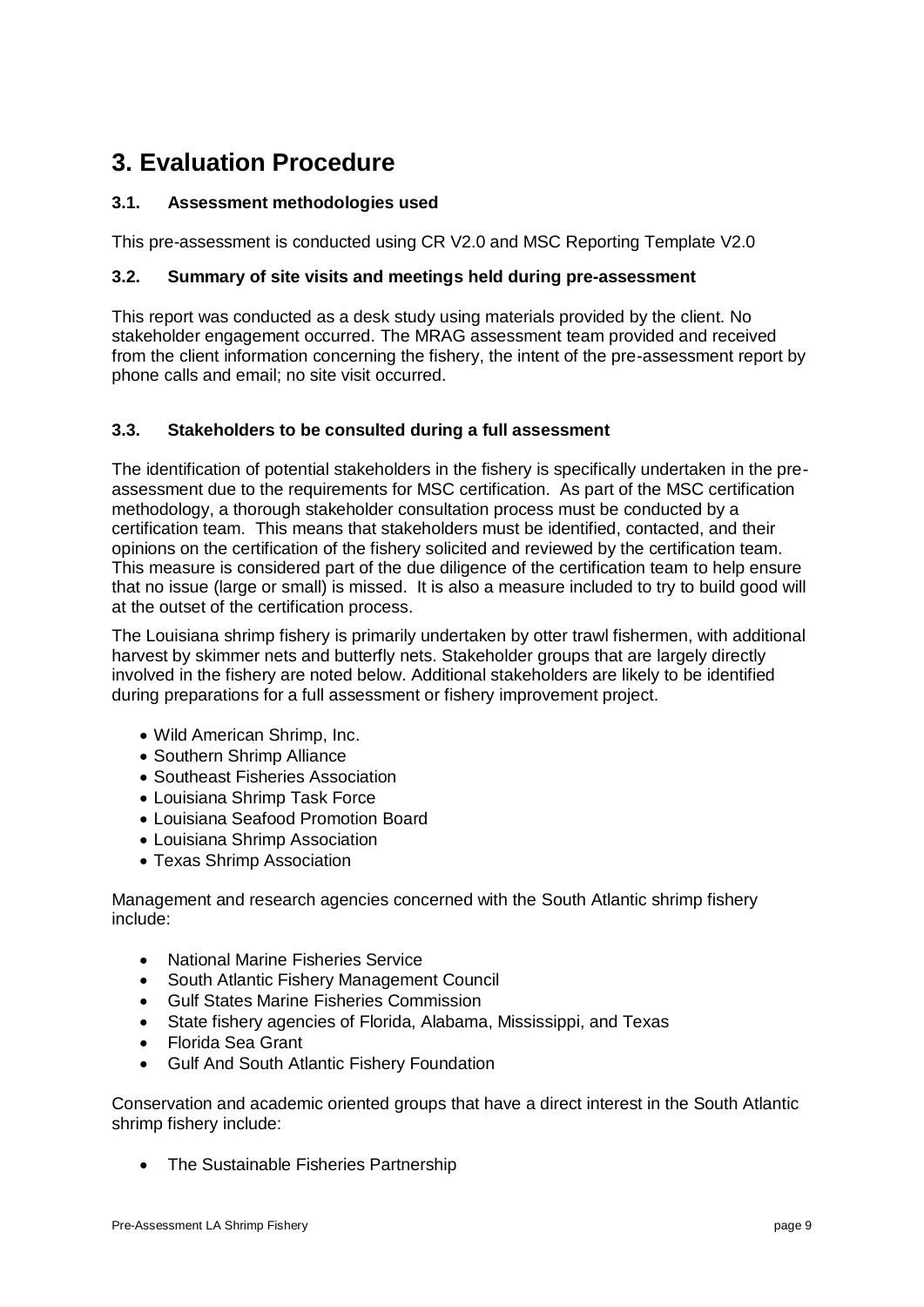- WWF-US
- The Ocean Conservancy
- The Environmental Defense Fund
- The Gulf and South Atlantic Fishery Foundation
- Oceana
- The Sea Turtle Conservancy
- Turtle Island Restoration Network
- Environmental Defense Fund
- **C**Ceans Trust
- Louisiana State University
- University Of Florida
- Texas Sea Grant
- Texas A&M

Additional stakeholders are likely to be identified during preparations for a full assessment or fishery improvement project. Caribbean Conservation Corps

The issues of bycatch and interactions with ETP species will likely result in a high level of controversy if the fishery moves to full assessment. Habitat impacts, even though not thought to be extreme, will likely contribute to the controversy. This controversy will likely lead to a high level of stakeholder involvement. The clients and other participants would benefit from having all necessary information on these issues clearly laid out; the more the available information demonstrates compliance with the MSC standard, the more likely the fishery could pass an assessment.

### <span id="page-10-0"></span>**3.4. Harmonisation with any overlapping MSC certified fisheries**

No shrimp fisheries in the Gulf of Mexico are currently certified or in assessment. No harmonization is necessary for P1. No other fisheries in the Gulf of Mexico are currently certified or in assessment. No harmonization is necessary for P2 or P3.

# <span id="page-10-1"></span>**4. Traceability (issues relevant to Chain of Custody certification)**

# <span id="page-10-2"></span>**4.1. Eligibility of fishery products to enter further Chains of Custody**

Shrimp landings occur at many sites in Louisiana, and may include shrimp caught in federal waters and in waters of other states. Vessels of one state may land at ports in another state, but must provide landing information required by federal regulations and by the state in which the landing occurs. For the purposes of this pre-assessment, all Louisiana-licensed vessels may participate it the certification. Many shrimp vessels are privately owned, so the first point of sale occurs with landing of the product at a buying station or processing plant. Shrimp fishermen often fish off one state or more states, and land in another; some shrimp caught in the South Atlantic Region may be landed in the Gulf of Mexico Region or the Mid-Atlantic Region, and vice versa. Chain of custody would be required by all buying stations and processing plants that would receive product from the certified fishery. Chain of custody holders receiving shrimp must be aware that vessels may land white and brown shrimp from the South Atlantic, from other Gulf of Mexico states, and from federal waters off Louisiana at ports Louisiana, and assure segregation. Vessels that fish both inside and outside of Louisiana state waters must have some mechanism to separate catch in Louisiana waters from catch in other waters on a set by set basis. Vessels that fish only in state waters do not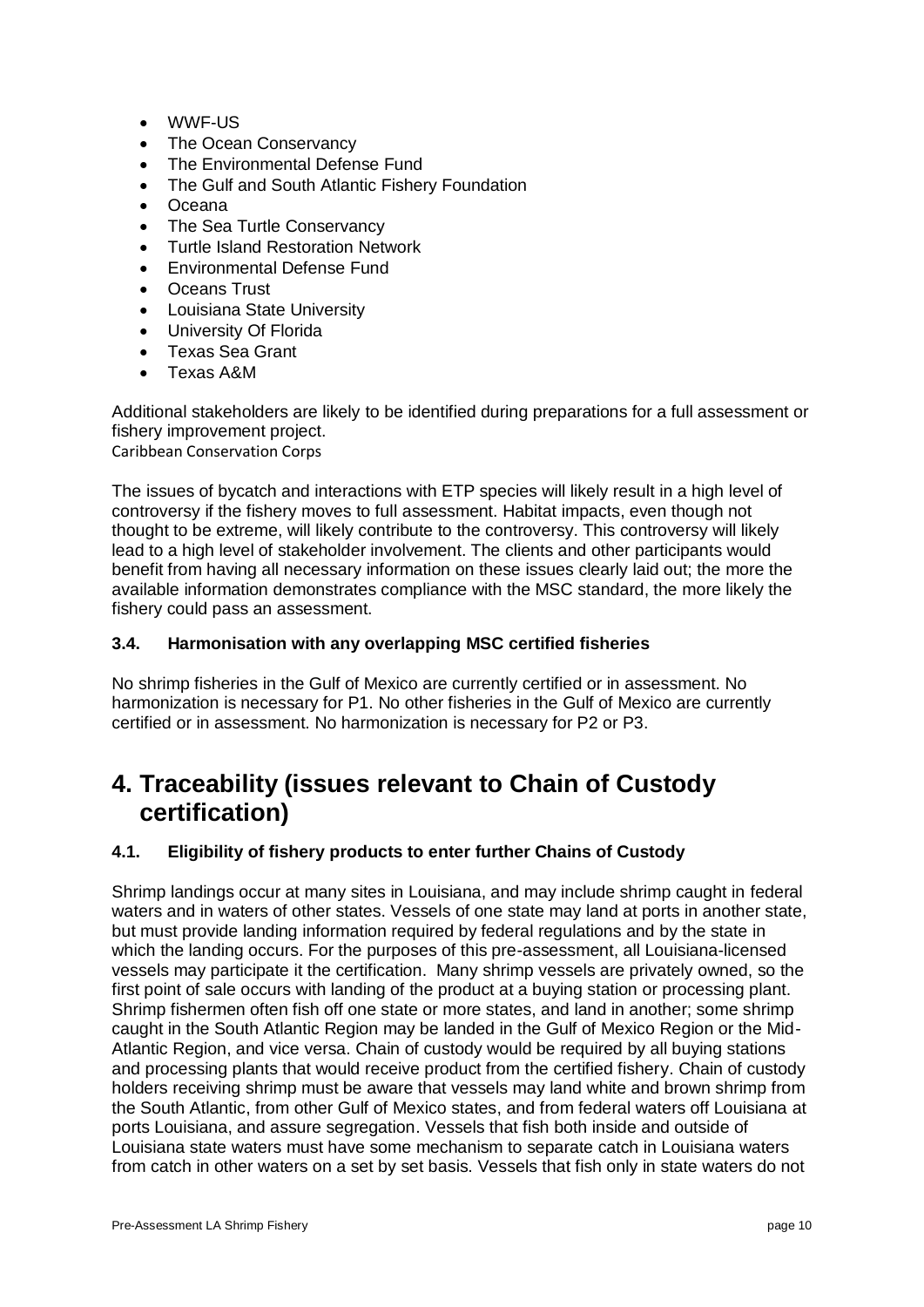need set by set separation, but must have some mechanism to demonstrate that the vessel did not go into waters beyond Louisiana state waters.

# <span id="page-11-0"></span>**5. Preliminary evaluation of the fishery**

# <span id="page-11-1"></span>**5.1. Applicability of the default assessment tree**

The default assessment tree seems appropriate for this fishery.

### <span id="page-11-2"></span>**5.2. Expectations regarding use of the Risk-Based Framework (RBF)**

The RBF will likely be needed for unidentified finfish, Bay anchovy, Atlantic croaker, unidentified crustaceans, sea trout, and possibly longspine porgy, sea catfish, and cownose ray. If more detailed information reveals other main primary or secondary species, they may require RBF.

# <span id="page-11-3"></span>**5.3. Evaluation of the fishery**

#### **List of PIs scoring <60**

PI 2.1.2 Primary Species Management. There is no suggestion that the Louisiana management system has done a review of the potential effectiveness and practicality of alternative measures to minimise UoA-related mortality of unwanted catch of primary species for otter trawl or skimmer trawl. The state has allowed enforcement of federal TED regulations, and has proposed a regulation to require TEDs on otter trawls.

PI 2.2.2 Secondary Species Management. There is no suggestion that the Louisiana management system has done a review of the potential effectiveness and practicality of alternative measures to minimise UoA-related mortality of unwanted catch of secondary species for otter trawl or skimmer trawl. The state has allowed enforcement of federal TED regulations, and has proposed a regulation to require TEDs on otter trawls.

#### **List of PIs scoring <80**

PI 1.2.2. Harvest Control Rules. It is not clear what tools the management system would use should the abundance drop to levels near PRI. Therefore, there is a generally understood harvest control rule, but it is not well-defined.

PI 2.1.1. Primary Species Outcome - Skimmer trawl. Given the large amount of unidentified fish in the catch, the assessment team considers that this indicator is unlikely to achieve an unconditional pass without some knowledge of the species in the unidentified category.

PI 2.1.3. Primary Species Information – Information on species composition of catches in otter trawls in state waters is available, but from old bycatch monitoring and fishery independent surveys that may not be representative. Federal observer reports present large categories of unidentified finfish and crustaceans for both otter trawl and skimmer trawl.

PI 2.2.1. Secondary Species Outcome - Skimmer trawl. Information on species composition of catches in state waters from federal observers has a large category of unidentified finfish. Cownose rays were identified as medium risk by PSA.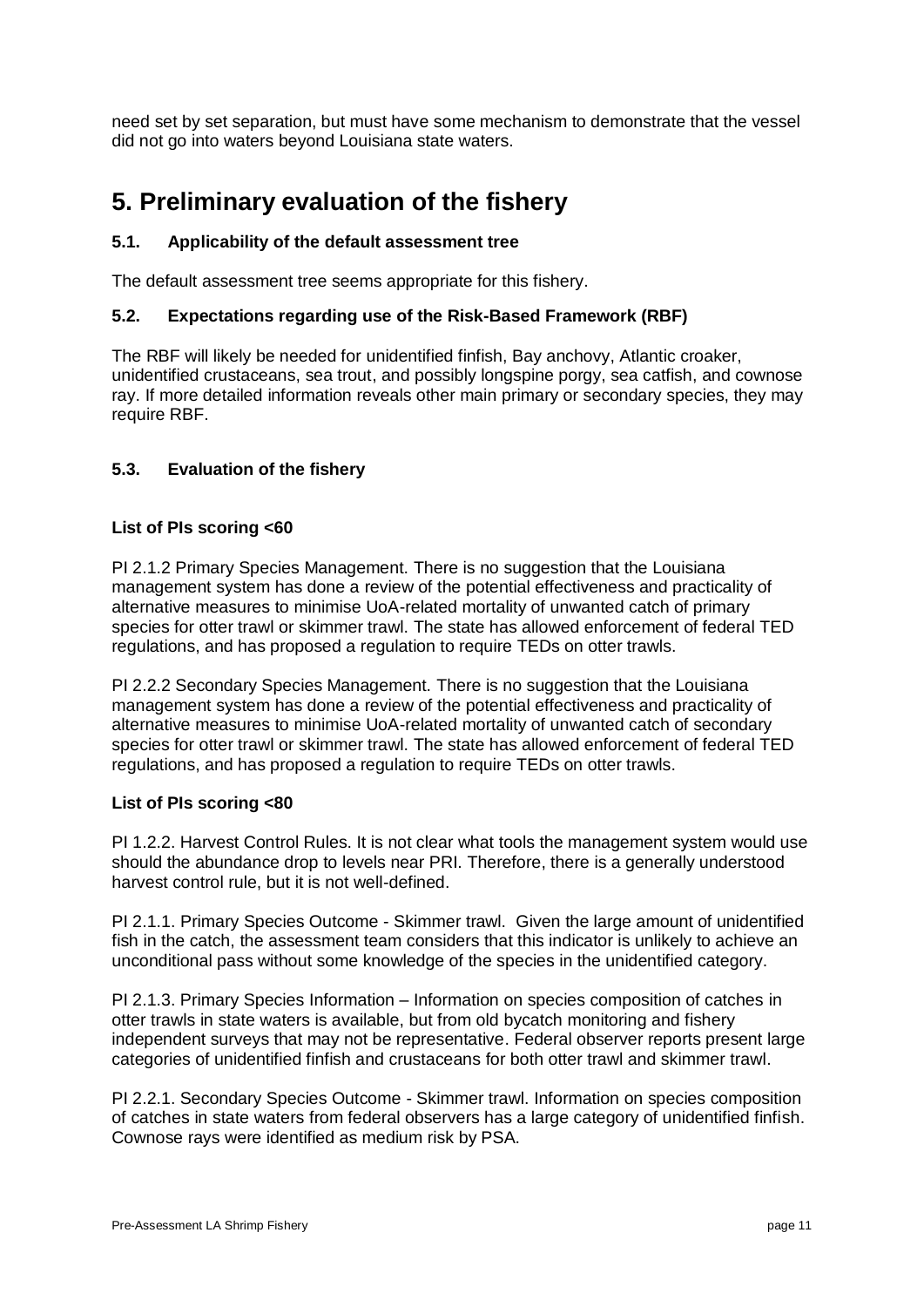PI 2.3.2. ETP Management - Skimmer. The proportion of skimmer trawl tows that exceed the tow time limit demonstrate that the management system is not fully implemented.

PI 2.4.2. Habitat Management. No specific state management occurs for habitat. Seagrasses may be determined as a vulnerable marine ecosystem.

PI 2.5.1 Ecosystem Status. it not clear whether the GMFMC has identified key features most crucial to maintaining the integrity of ecosystem structure and functions and ensuring that ecosystem resilience and productivity is not adversely impacted. While information, including some ecosystem models, is available, it has not been gathered and consolidated to draw conclusion about the status of the ecosystem for the overall Gulf of Mexico or Louisiana waters.

PI 2.5.2 Ecosystem Management. There is no explicit partial strategy for management of activities that could affect structure and function of the overall ecosystem, but measures do exist.

PI 2.5.3. Ecosystem Information. Consolidation of information to understand the impacts of the fishery on species diversity and on ecological services provided by the ecosystem components is not generally available.

PI 3.1.3 Long Term Objectives. Title 56 contains many examples of objectives to practice fishery management to assure good conservation and use best available science. These objectives do not address uncertainty in science and management. As such, it is not clear that the objectives are consistent with the use of the precautionary approach.

PI 3.2.3. Enforcement. While shrimp fishermen generally comply with regulations, skimmer trawl fishermen appear to systematically exceed the tow time limits.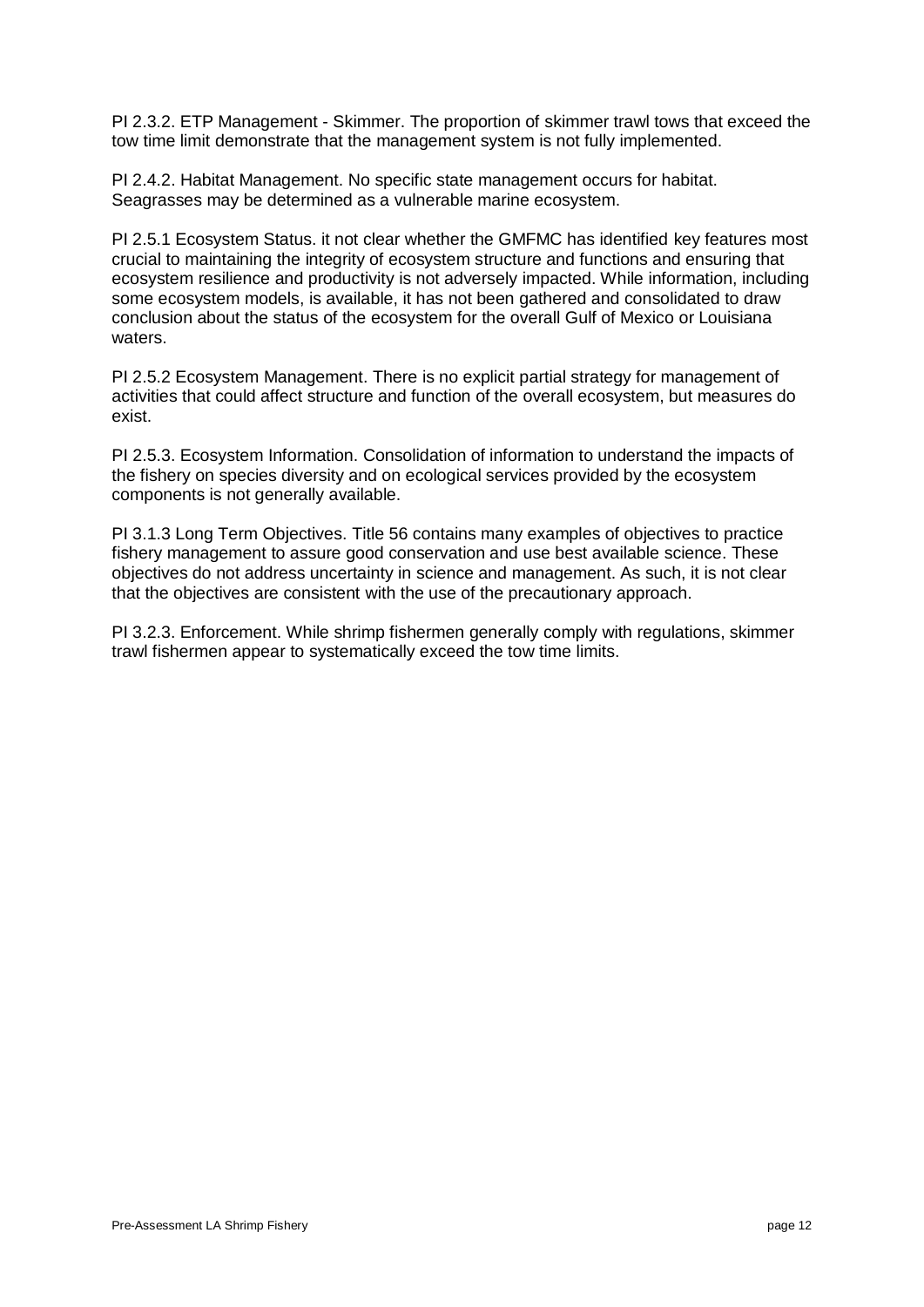# **5.4. Summary of likely PI scoring levels**

#### **Key to likely scoring level in Table 6.3**

<span id="page-13-0"></span>

| Definition of scoring ranges for PI<br>outcome estimates                                                                                                                      | Shading to be<br>used                   | Instructions for filling 'Likely<br><b>Scoring Level' cell</b>                                                    |
|-------------------------------------------------------------------------------------------------------------------------------------------------------------------------------|-----------------------------------------|-------------------------------------------------------------------------------------------------------------------|
| Information suggests fishery is not<br>likely to meet the SG60 scoring<br>issues.                                                                                             | Fail<br>( <b>60</b> )                   | Add either text (pass/pass with<br>condition/fail) or the numerical range                                         |
| Information suggests fishery will<br>reach SG60 but may not meet all of<br>the scoring issues at SG80. A<br>condition may therefore be needed.                                | <b>Pass with Condition</b><br>$(60-79)$ | $(<60/60-79/\\ge80)$ appropriate to the<br>estimated outcome to the cell.<br>Shade the cell of each PI evaluation |
| Information suggests fishery is likely<br>to exceed SG80 resulting in an<br>unconditional pass for this PI. Fishery<br>may meet one or more scoring<br>issues at SG100 level. | Pass<br>(≥80)                           | table with the colour which<br>represents the estimated PI score.                                                 |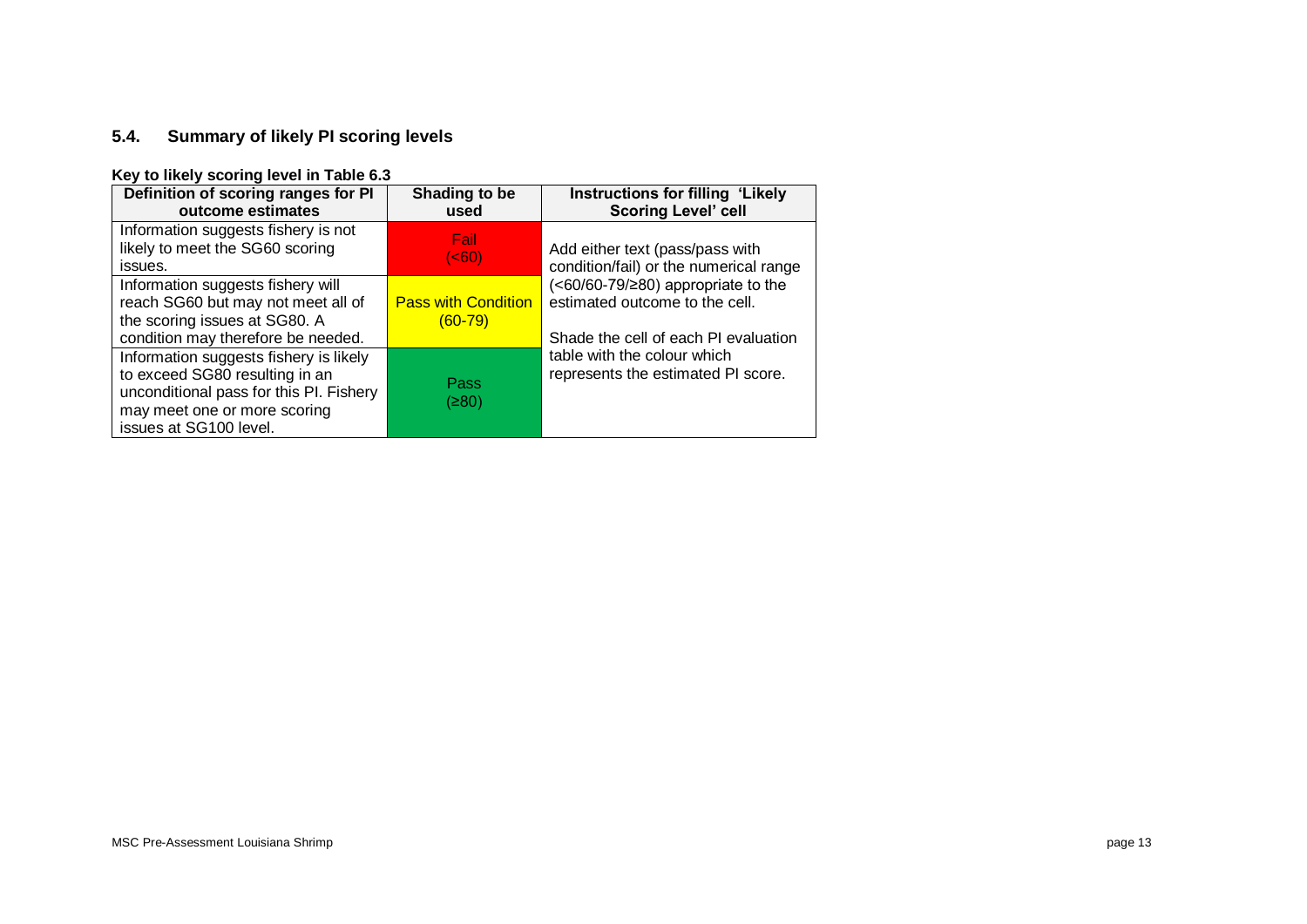# **Table 6.3 Simplified Scoring sheet**

| <b>Principle</b>                    | <b>Component</b> | PI    | <b>Performance</b><br><b>Indicator</b> | <b>RBF</b><br>require<br>d?<br>(y/n) | <b>Likely</b><br>scoring<br>level |                                                                                                                                                                                                   |                                | <b>Rationale/ Key points</b>                                                                                                                                                                                                                                                                                                                                                                                                                                                                                                                                                                                                                                                                                                                                                                                                                                                                                                                                                                                                                                                                                                                                                  |                                     |      |       |  |
|-------------------------------------|------------------|-------|----------------------------------------|--------------------------------------|-----------------------------------|---------------------------------------------------------------------------------------------------------------------------------------------------------------------------------------------------|--------------------------------|-------------------------------------------------------------------------------------------------------------------------------------------------------------------------------------------------------------------------------------------------------------------------------------------------------------------------------------------------------------------------------------------------------------------------------------------------------------------------------------------------------------------------------------------------------------------------------------------------------------------------------------------------------------------------------------------------------------------------------------------------------------------------------------------------------------------------------------------------------------------------------------------------------------------------------------------------------------------------------------------------------------------------------------------------------------------------------------------------------------------------------------------------------------------------------|-------------------------------------|------|-------|--|
|                                     |                  |       |                                        |                                      |                                   |                                                                                                                                                                                                   |                                | The current stock assessment produced the following values:                                                                                                                                                                                                                                                                                                                                                                                                                                                                                                                                                                                                                                                                                                                                                                                                                                                                                                                                                                                                                                                                                                                   |                                     |      |       |  |
|                                     |                  |       |                                        |                                      |                                   | <b>Species</b>                                                                                                                                                                                    | MSY (tail wt<br>$\mathsf{lbs}$ | Lower<br>biomass limit<br>(tail wt lbs)                                                                                                                                                                                                                                                                                                                                                                                                                                                                                                                                                                                                                                                                                                                                                                                                                                                                                                                                                                                                                                                                                                                                       | Current<br>biomass<br>(tail wt lbs) | Fmsy | Fcur  |  |
|                                     |                  |       |                                        |                                      |                                   | brown                                                                                                                                                                                             | 146,923,100                    | 6,098,824                                                                                                                                                                                                                                                                                                                                                                                                                                                                                                                                                                                                                                                                                                                                                                                                                                                                                                                                                                                                                                                                                                                                                                     | 100-140<br>million lbs              | 9.12 | < 1.0 |  |
|                                     | Outcome          | 1.1.1 | Stock status                           | N                                    |                                   | white                                                                                                                                                                                             | 89,436,907                     | 365,715,146                                                                                                                                                                                                                                                                                                                                                                                                                                                                                                                                                                                                                                                                                                                                                                                                                                                                                                                                                                                                                                                                                                                                                                   | $0.9 - 1.3$<br>billion              | 3.48 | < 0.4 |  |
|                                     |                  |       |                                        |                                      |                                   |                                                                                                                                                                                                   |                                | The current biomass of brown and white shrimp far exceeds the lower biomass<br>limit so it exceeds the point of recruitment impairment (PRI). The current fishing<br>mortality is far below the fishing mortality at Bmsy and is at a historically low<br>level, so the biomass is substantially above BMSY.                                                                                                                                                                                                                                                                                                                                                                                                                                                                                                                                                                                                                                                                                                                                                                                                                                                                  |                                     |      |       |  |
| <b>Stock</b><br>1.1.2<br>rebuilding |                  |       |                                        |                                      | <b>NA</b>                         |                                                                                                                                                                                                   |                                |                                                                                                                                                                                                                                                                                                                                                                                                                                                                                                                                                                                                                                                                                                                                                                                                                                                                                                                                                                                                                                                                                                                                                                               |                                     |      |       |  |
|                                     | Management       | 1.2.1 | Harvest<br>Strategy                    |                                      |                                   |                                                                                                                                                                                                   |                                | The federal management system has a partial harvest strategy consisting of<br>monitoring, a moratorium on effort, and stock assessment. The moratorium<br>keeps effort far below Fmsy, and this is unlikely to change in the foreseeable<br>future. Trends such as effort and fishing mortality have decreased over time and<br>the number of permit renewals has been decreasing since the institution of the<br>permit moratorium, and it is unlikely that effort will resume to historical levels.<br>The federal system has set a requirement to maintain shrimp fishing effort at a<br>sufficiently low lever that it does not result in high catches of red snapper. The<br>measures of the harvest strategy were designed to maintain high stock biomass,<br>and evidence of record high abundance demonstrates that it has achieved its<br>objective. Unwanted shrimp catch is not an issue except for avoiding small<br>shrimp with no market value. The management system has set a minimum size<br>for white shrimp, and a closed season to allow growth. However, the system<br>does not have a well-defined harvest control rule. Shark is not a target species, |                                     |      |       |  |
|                                     |                  | 1.2.2 | Harvest control<br>rules and tools     |                                      |                                   | so shark finning is not applicable.<br>Well-defined HCR require well-defined and pre-approved actions to reduce<br>exploitation as PRI is approached and to keep the abundance fluctuating around |                                |                                                                                                                                                                                                                                                                                                                                                                                                                                                                                                                                                                                                                                                                                                                                                                                                                                                                                                                                                                                                                                                                                                                                                                               |                                     |      |       |  |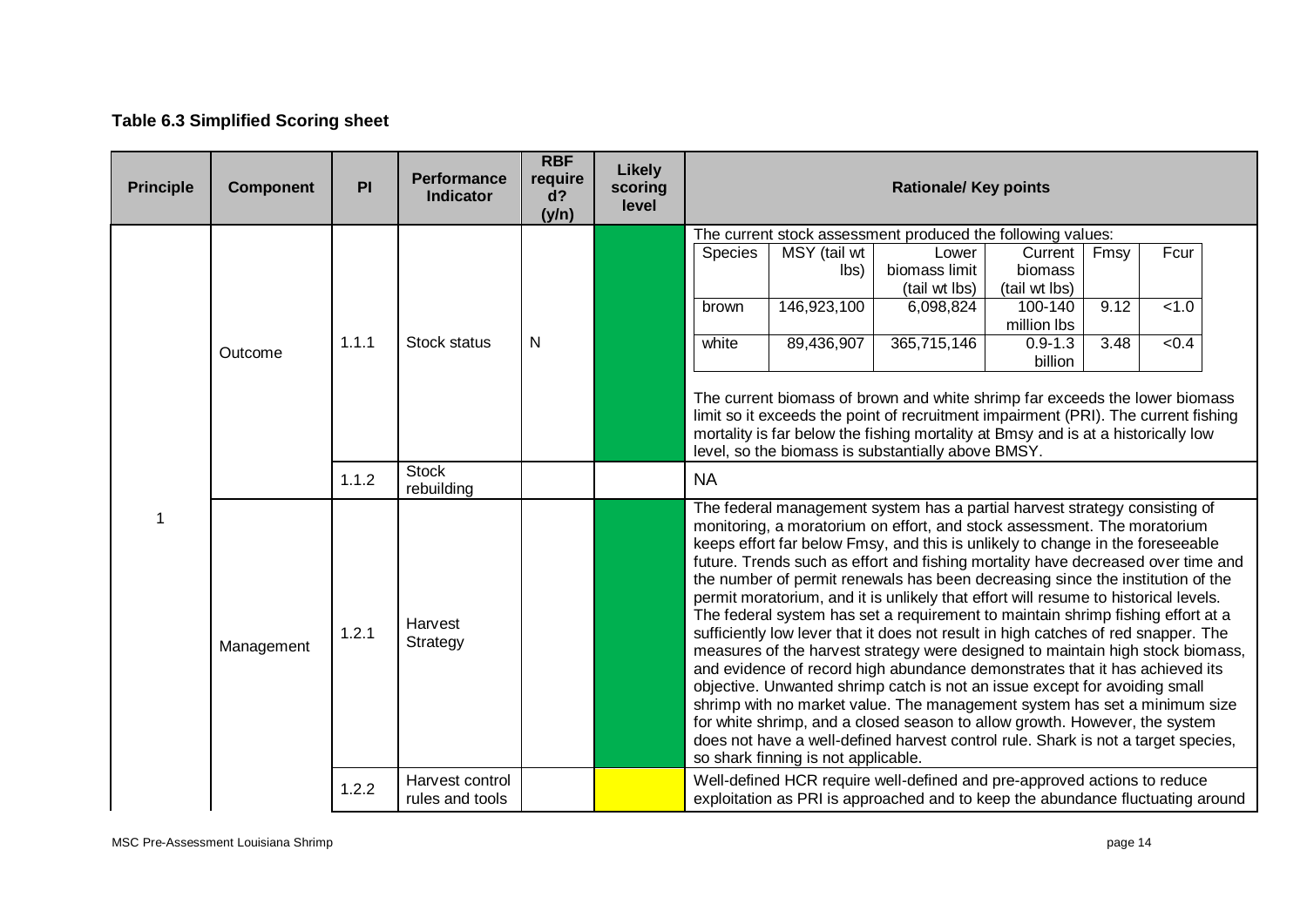| <b>Principle</b> | <b>Component</b> | PI    | <b>Performance</b><br><b>Indicator</b> | <b>RBF</b><br>require<br>d?<br>(y/n) | <b>Likely</b><br>scoring<br>level | <b>Rationale/ Key points</b>                                                                                                                                                                                                                                                                                                                                                                                                                                                                                                                                                                                                                                                                                                                                                                                                                                                                                                                                                                                                                                                                                                                                                                                                                                                                                                                                                                                                                                                                                                                |
|------------------|------------------|-------|----------------------------------------|--------------------------------------|-----------------------------------|---------------------------------------------------------------------------------------------------------------------------------------------------------------------------------------------------------------------------------------------------------------------------------------------------------------------------------------------------------------------------------------------------------------------------------------------------------------------------------------------------------------------------------------------------------------------------------------------------------------------------------------------------------------------------------------------------------------------------------------------------------------------------------------------------------------------------------------------------------------------------------------------------------------------------------------------------------------------------------------------------------------------------------------------------------------------------------------------------------------------------------------------------------------------------------------------------------------------------------------------------------------------------------------------------------------------------------------------------------------------------------------------------------------------------------------------------------------------------------------------------------------------------------------------|
|                  |                  |       |                                        |                                      |                                   | the target reference point. The federal management system has determined that<br>if the MFMT is exceeded for two consecutive years, the appropriate committees<br>and/or panels (e.g. stock assessment panels, advisory panels, SSCs) would<br>convene to review changes in apparent stock size, changes in fishing effort,<br>potential alterations in habitat or other environmental conditions, fishing mortality<br>and other factors that may have contributed to the decline. It is not clear what<br>tools the management system would use should the abundance drop to levels<br>near PRI. Therefore, there is a generally understood harvest control rule, but it is<br>not well-defined.                                                                                                                                                                                                                                                                                                                                                                                                                                                                                                                                                                                                                                                                                                                                                                                                                                          |
|                  |                  |       |                                        |                                      |                                   | These shrimp species are not restricted to Louisiana's waters; therefore, the<br>Louisiana management authorities do not compute Louisiana-specific<br>overfishing and overfished thresholds or require specific response if these<br>thresholds are exceeded, as these considerations are regional in nature.                                                                                                                                                                                                                                                                                                                                                                                                                                                                                                                                                                                                                                                                                                                                                                                                                                                                                                                                                                                                                                                                                                                                                                                                                              |
|                  |                  | 1.2.3 | Information<br>and monitoring          |                                      |                                   | Shrimp fisheries are well monitored for catch and effort. Information related to<br>stock structure, stock productivity, fleet composition, and environmental effects<br>are well known from federal and state research. White and brown shrimp have a<br>wide distribution, from the mid-Atlantic region on the east coast to the Gulf of<br>Mexico. These shrimp species are highly productive, with high fecundity and<br>annual life cycles. The fleets are well known in all states through licensing and<br>through federal permitting in federal waters. Economic factors have reduced the<br>fleets in all states substantially below higher levels of the past. To date, the<br>fishery has not reduced abundance sufficiently to impair recruitment, and<br>environmental fluctuations are the main driver of recruitment variability. The<br>landings are reported by individual vessels to states, and states report catches<br>to NMFS, which consolidates the landings by region.<br>LDWF monitors commercial landings and fishing effort on a trip basis from<br>licensed wholesale/retail seafood dealers and commercial fishermen holding<br>fresh products licenses through a trip ticket program implemented in 1999.<br>LDWF requires that dealers purchasing shrimp from commercial fishermen and<br>commercial fishermen who sell their catch directly to consumers submit trip<br>tickets to capture information about their catch. LDWF also monitors abundance<br>of shrimp in state waters through trawl surveys. |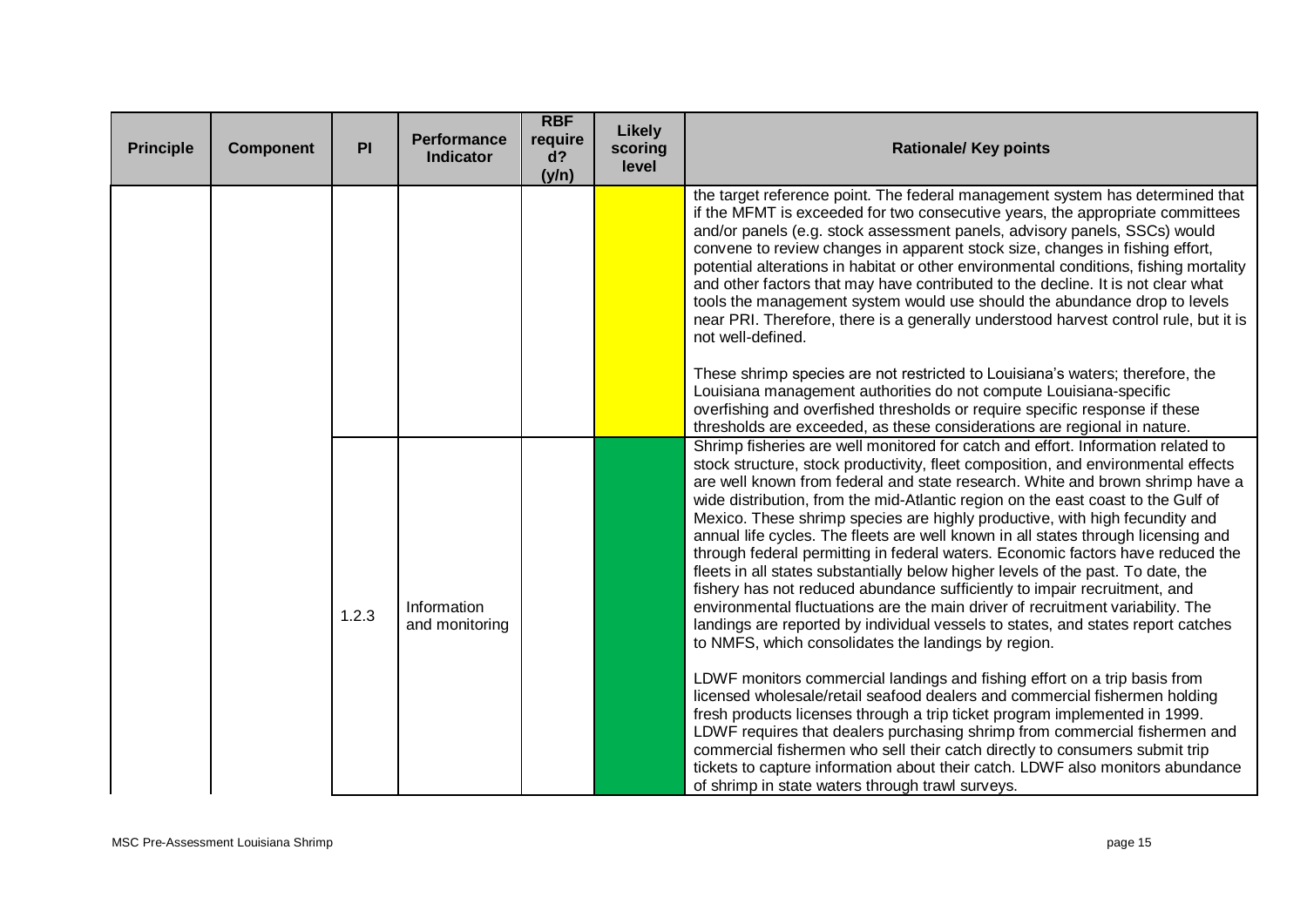| <b>Principle</b> | <b>Component</b> | PI    | <b>Performance</b><br><b>Indicator</b> | <b>RBF</b><br>require<br>$d$ ?<br>(y/n) | Likely<br>scoring<br>level | <b>Rationale/ Key points</b>                                                                                                                                                                                                                                                                                                                                                                                                                                                                                                                                                                                                                                                                                                                                                                                                                                                                   |
|------------------|------------------|-------|----------------------------------------|-----------------------------------------|----------------------------|------------------------------------------------------------------------------------------------------------------------------------------------------------------------------------------------------------------------------------------------------------------------------------------------------------------------------------------------------------------------------------------------------------------------------------------------------------------------------------------------------------------------------------------------------------------------------------------------------------------------------------------------------------------------------------------------------------------------------------------------------------------------------------------------------------------------------------------------------------------------------------------------|
|                  |                  | 1.2.4 | Assessment of<br>stock status          |                                         |                            | NMFS scientists determined that the previous shrimp VPA stock assessment<br>model incorrectly determined stock status. The stock assessment analysts<br>concluded that the Stock Synthesis model was the best choice for modeling Gulf<br>shrimp. The Stock Synthesis model outputs parent stock size in terms of<br>spawning biomass and also calculates a fishing mortality rate. The GMFMC's<br>Scientific and Statistical Committee (SSC) accepted this new model. SSC<br>approval demonstrates that the model is appropriate, and it estimates reference<br>points (MSY, Fmsy, and a limit reference point). Stock synthesis evaluates<br>uncertainty. The SSC contains scientists external to NMFS and GMFMC, so<br>serves as a peer review body.<br>Louisiana recognizes that white and brown shrimp are Gulf-wide species, and<br>does not conduct stock assessments for state waters. |
|                  |                  |       | Number of PIs less than 60             |                                         |                            |                                                                                                                                                                                                                                                                                                                                                                                                                                                                                                                                                                                                                                                                                                                                                                                                                                                                                                |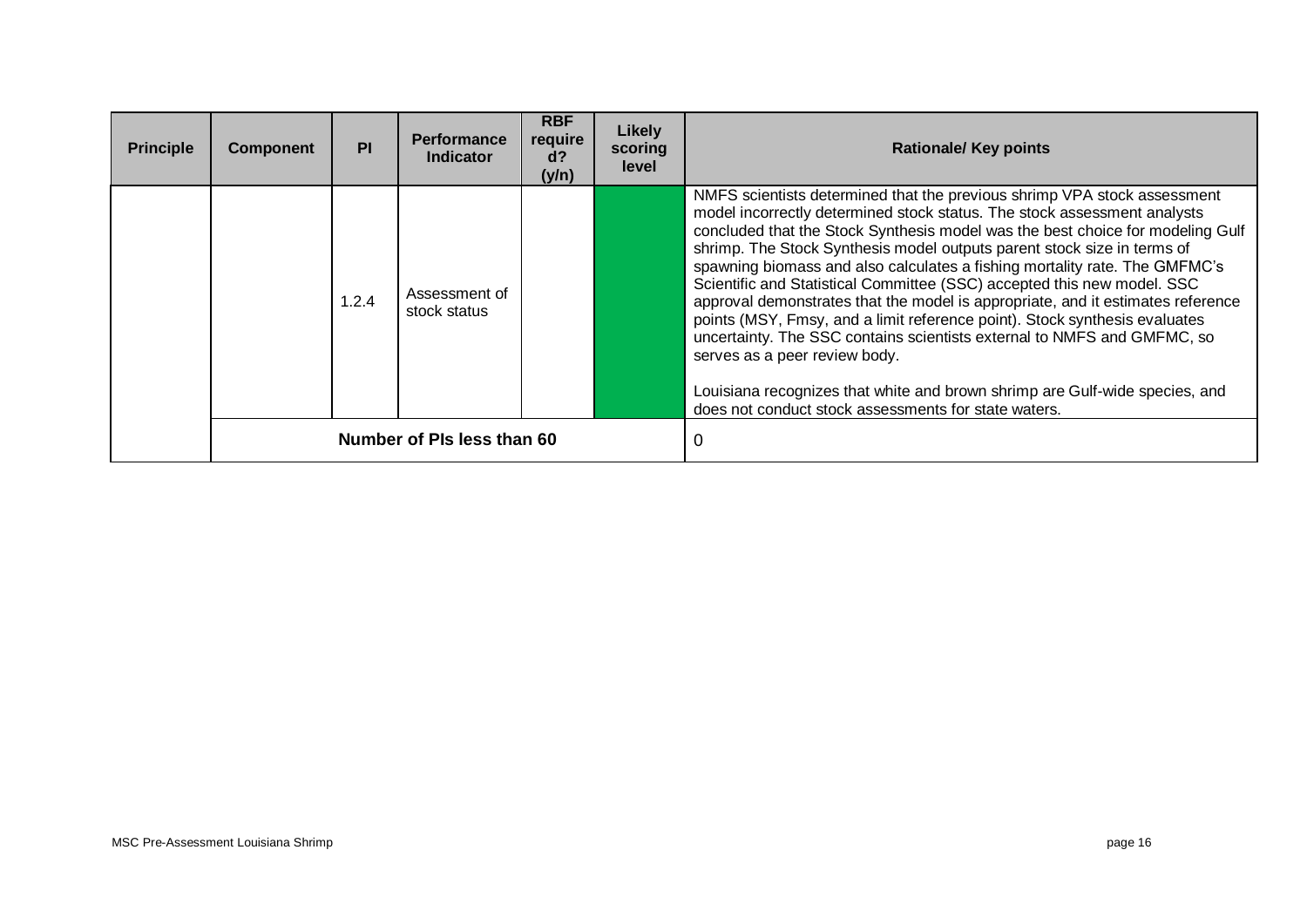| <b>Principle</b> | <b>Component</b>   | PI    | Performance<br><b>Indicator</b> | <b>RBF</b><br>require<br>$d$ ?<br>(y/n) | Likely<br>scoring<br>level             | <b>Rationale/ Key points</b>                                                                                                                                                                                                                                                                                                                                                                                                                                                                                                                                                                                                                                                                                                                                                                                                                                                                                                                                                                                                                                                                                                                                                                                                                                                                                                                                                                                                                                                                                                                                                                                                                                                                                                                                                                                                                                                                                                                |
|------------------|--------------------|-------|---------------------------------|-----------------------------------------|----------------------------------------|---------------------------------------------------------------------------------------------------------------------------------------------------------------------------------------------------------------------------------------------------------------------------------------------------------------------------------------------------------------------------------------------------------------------------------------------------------------------------------------------------------------------------------------------------------------------------------------------------------------------------------------------------------------------------------------------------------------------------------------------------------------------------------------------------------------------------------------------------------------------------------------------------------------------------------------------------------------------------------------------------------------------------------------------------------------------------------------------------------------------------------------------------------------------------------------------------------------------------------------------------------------------------------------------------------------------------------------------------------------------------------------------------------------------------------------------------------------------------------------------------------------------------------------------------------------------------------------------------------------------------------------------------------------------------------------------------------------------------------------------------------------------------------------------------------------------------------------------------------------------------------------------------------------------------------------------|
| $\overline{2}$   | Primary<br>Species | 2.1.1 | Outcome                         | $\mathsf{N}$                            | Otter trawl<br><b>Skimmer</b><br>trawl | Gulf menhaden and blue crab are identified as Primary species in the otter trawl<br>fishery in state waters based on state bycatch monitoring from 1989 and from<br>fishery independent surveys. The species found in bycatch monitoring and<br>fishery independent surveys do not identify any at-risk Primary species (see<br>Section 2.4 for details).<br>The species composition from federal observer reports is somewhat different<br>from state data, as it contains large amounts of unidentified fish and<br>crustaceans. Of the species listed in the federal reports, only red snapper and<br>pink shrimp are considered Primary species - managed under reference points.<br>Red snapper is substantially below the threshold for Main, but is considered<br>here as a potential Main because management of shrimp has an objective of<br>maintaining low catch of red snapper such that the fishery does not jeopardize<br>the red snapper as it did in past years. Pink shrimp are considered as Minor.<br>The lack of bycatch surveys since 1998 and the difference in fishery<br>independent survey gear from commercial fishing gear leaves some uncertainty<br>that the information is currently applicable to commercial shrimp trawling in state<br>waters, but the available information indicates that all main species are above<br>PRI.<br>Mandatory federal observer coverage in the skimmer trawl fishery, which takes<br>place mostly in Louisiana state waters, occurred in 2012, 2013, and 2014 (see<br>section 2.4 for more details). No species managed with reference points are on<br>the list, so no Primary species are preliminarily identified. As a precaution, given<br>the large amount of unidentified fish in the catch, the assessment team<br>considers that this indicator is unlikely to achieve an unconditional pass without<br>some knowledge of the species in the unidentified category. |
|                  |                    | 2.1.2 | Management                      |                                         |                                        | The Louisiana Shrimp Management Plan characterizes the otter trawl species<br>composition from federal observers and the management of bycatch in federal<br>waters. The Plan also characterizes the skimmer trawl species composition from<br>federal observers in state waters. But the Plan does not address management of<br>primary species occurs for state waters. It seems likely that red snapper and<br>pink shrimp, potential Primary species if using federal data, occur in state                                                                                                                                                                                                                                                                                                                                                                                                                                                                                                                                                                                                                                                                                                                                                                                                                                                                                                                                                                                                                                                                                                                                                                                                                                                                                                                                                                                                                                              |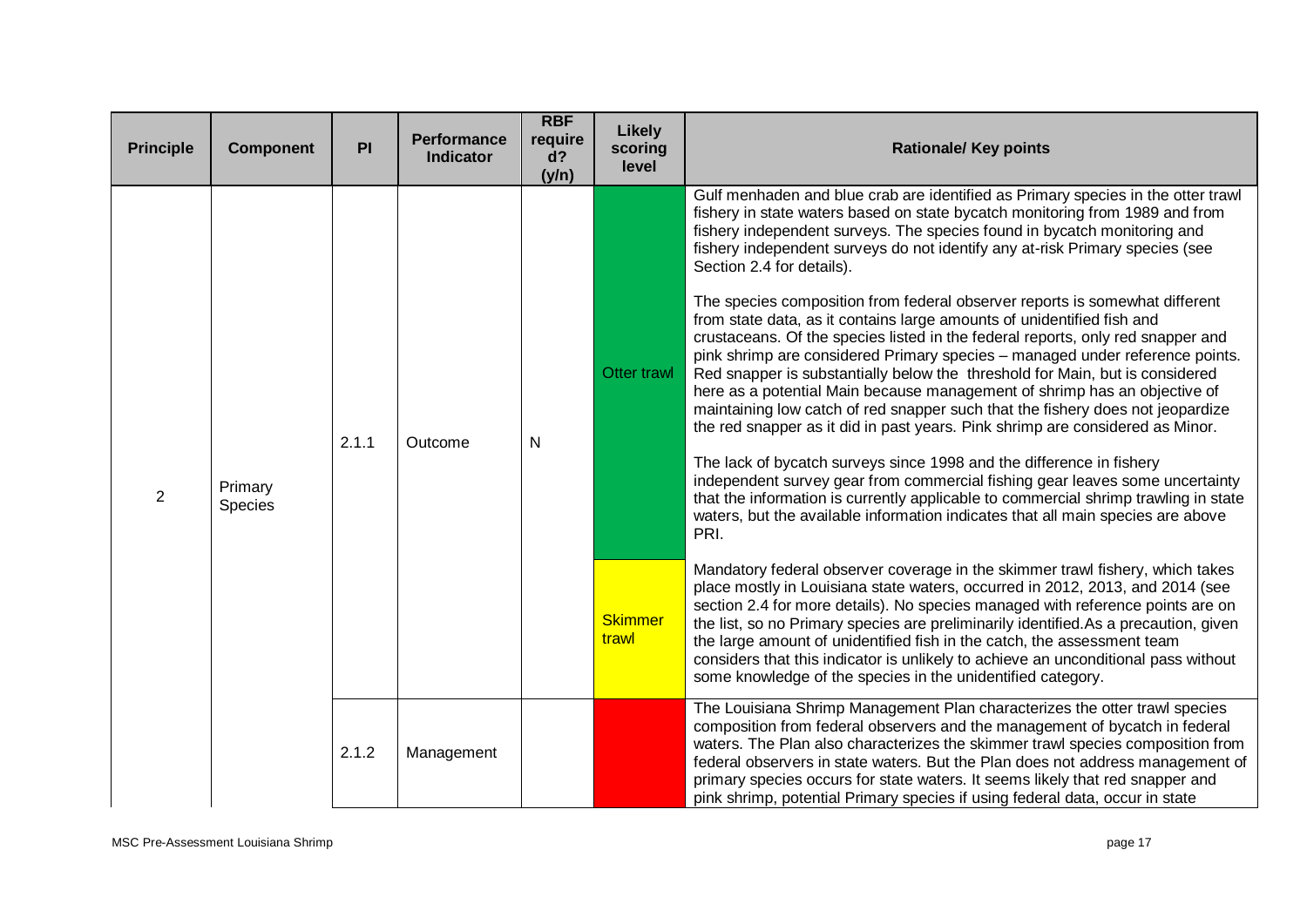| <b>Principle</b> | <b>Component</b> | PI    | <b>Performance</b><br><b>Indicator</b> | <b>RBF</b><br>require<br>d?<br>(y/n) | <b>Likely</b><br>scoring<br>level | <b>Rationale/ Key points</b>                                                                                                                                                                                                                                                                                                                                                                                                                                                                                                                                                                                                                                                                                                                                                                                                                                                                                                                                                                                                                                                                                                                                                                                                                                                                                                                                                                                                                                                                                                                                                                                                                                                                                                                                                                                                                                                                                                                                                                                                                             |
|------------------|------------------|-------|----------------------------------------|--------------------------------------|-----------------------------------|----------------------------------------------------------------------------------------------------------------------------------------------------------------------------------------------------------------------------------------------------------------------------------------------------------------------------------------------------------------------------------------------------------------------------------------------------------------------------------------------------------------------------------------------------------------------------------------------------------------------------------------------------------------------------------------------------------------------------------------------------------------------------------------------------------------------------------------------------------------------------------------------------------------------------------------------------------------------------------------------------------------------------------------------------------------------------------------------------------------------------------------------------------------------------------------------------------------------------------------------------------------------------------------------------------------------------------------------------------------------------------------------------------------------------------------------------------------------------------------------------------------------------------------------------------------------------------------------------------------------------------------------------------------------------------------------------------------------------------------------------------------------------------------------------------------------------------------------------------------------------------------------------------------------------------------------------------------------------------------------------------------------------------------------------------|
|                  |                  |       |                                        |                                      |                                   | waters. State data suggest that menhaden and blue crabs are the primary<br>species. The plan notes that bycatch reduction devices are not mandatory but<br>many fishermen voluntarily use them in both otter and skimmer trawls. There is<br>no suggestion that the Louisiana management system has done a review of the<br>potential effectiveness and practicality of alternative measures to minimise UoA-<br>related mortality of unwanted catch of main primary species for otter trawl or<br>skimmer trawl.<br>Red snapper and pink shrimp are well managed in federal waters.                                                                                                                                                                                                                                                                                                                                                                                                                                                                                                                                                                                                                                                                                                                                                                                                                                                                                                                                                                                                                                                                                                                                                                                                                                                                                                                                                                                                                                                                     |
|                  |                  | 2.1.3 | Information                            |                                      |                                   | The low level of federal observer coverage and the lack of recent observer data<br>from state bycatch monitoring (none since 1989) will likely draw serious<br>criticisms from reviewers, who will likely conclude that the observer effect<br>(fishermen changing behavior with observers onboard) and low coverage render<br>the data unrepresentative of the actual fishery. While NMFS analysts consider<br>the federal observer coverage adequate, independent reviewers may disagree. It<br>is unclear that the observer coverage has the statistical power to provide robust<br>estimates, and a review of the statistical properties of the observer program<br>could address this. The status of fish and crustaceans in the unidentified<br>categories cannot be determined. The 1-2% federal observer coverage rate of<br>the otter trawl fishery will unlikely have statistical power to provide robust<br>estimates. Even though the state fishery independent surveys are similar in<br>species composition to the 1989 bycatch monitoring, the difference in gear for<br>sampling from the commercial gear leaves some questions. The lack of bycatch<br>surveys since 1998 and the difference in fishery independent survey gear from<br>commercial fishing gear leaves some uncertainty that the information is currently<br>applicable to commercial shrimp trawling in state waters.<br>Mandatory observer data of skimmer trawls was collected was collected in 2012,<br>2013, and 2014. These data may not be representative of the fishery, as a<br>substantial amount of potential fishing effort could not be sampled. For the 277<br>state permit holders selected for observer coverage in 2014, 15 carried an<br>observer, 18 contacted the program stating they would carry an observer if they<br>fished but never called back, 60 stated the vessel was sold, inactive, or not using<br>skimmer trawl gear, and 182 permit holders selected did not contact the<br>program. Two permit holders refused to carry observers. |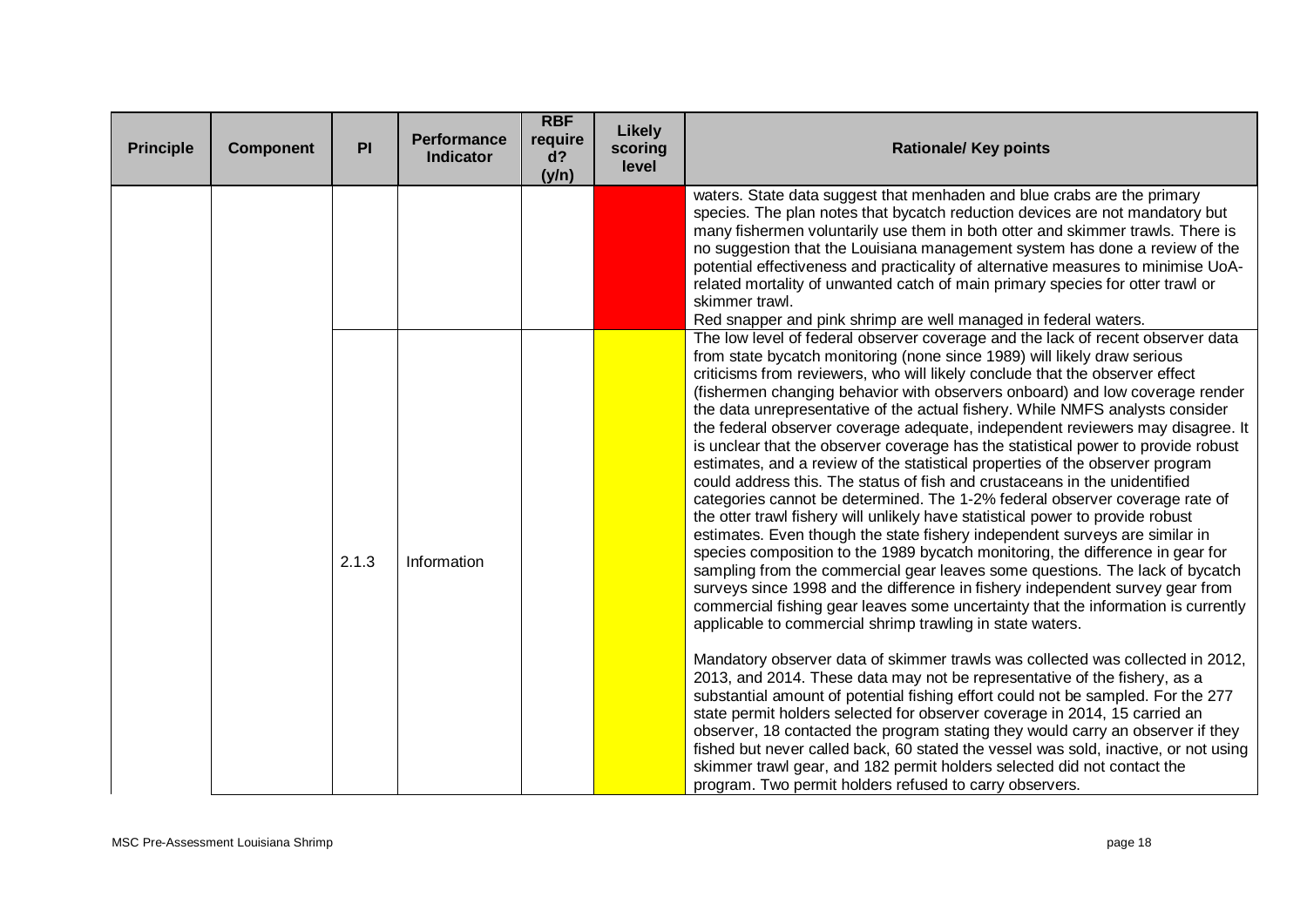| <b>Principle</b> | <b>Component</b>     | PI    | <b>Performance</b><br><b>Indicator</b> | <b>RBF</b><br>require<br>$d$ ?<br>(y/n) | Likely<br>scoring<br>level | <b>Rationale/ Key points</b>                                                                                                                                                                                                                                                                                                                                                                                                                                                                                                                                                                                                                                                                                                                                                                                                                                                                                                                                                                                                                                                                                                                                                                                                                                                                                                                                          |
|------------------|----------------------|-------|----------------------------------------|-----------------------------------------|----------------------------|-----------------------------------------------------------------------------------------------------------------------------------------------------------------------------------------------------------------------------------------------------------------------------------------------------------------------------------------------------------------------------------------------------------------------------------------------------------------------------------------------------------------------------------------------------------------------------------------------------------------------------------------------------------------------------------------------------------------------------------------------------------------------------------------------------------------------------------------------------------------------------------------------------------------------------------------------------------------------------------------------------------------------------------------------------------------------------------------------------------------------------------------------------------------------------------------------------------------------------------------------------------------------------------------------------------------------------------------------------------------------|
|                  |                      |       |                                        |                                         |                            | A review of the statistical properties of the state and federal observer programs<br>data would help determine the power of the estimates, and help plan for state<br>observer sampling should that occur in the future.                                                                                                                                                                                                                                                                                                                                                                                                                                                                                                                                                                                                                                                                                                                                                                                                                                                                                                                                                                                                                                                                                                                                              |
|                  | Secondary<br>species | 2.2.1 | Outcome                                | Υ                                       | <b>Otter</b><br>trawl      | Otter trawl<br>Bay anchovy are considered Main secondary species based on state bycatch<br>monitoring and fishery independent surveys. Of the remaining species, sea trout,<br>Atlantic croaker, and sea catfish make up the highest proportion (>2%) and are<br>considered Minor species. As no status determination has occurred for these<br>species, RBF will be required. Bay anchovies, sea trout, Atlantic croaker, and<br>sea catfish are considered low risk under a preliminary PSA (Appendix 1). See<br>Section 2.4 for more details.<br>The species composition from federal observer reports is somewhat different<br>from state data, but contains large amounts of unidentified fish and crustaceans.<br>Finfish, Atlantic croaker, crustaceans, and sea trout (genus) consistently make<br>up >5% of the total catch from federal observer reports, and are considered<br>potential Main species. Longspine porgy made up ~4%, and could reach 5% with<br>more data, but is not considered Main at this point. As no status determination<br>has occurred for these species, RBF will be required. A preliminary PSA<br>(Appendix 1) demonstrates that Atlantic croaker, sea trout, and longspine porgy<br>have low risk. The generic finfish and crustacean categories cannot be<br>evaluated as a group because to the likely diversity of species. |
|                  |                      |       |                                        |                                         |                            | The PSA does not identify any species found in bycatch monitoring and fishery<br>independent surveys as at-risk Secondary species. The lack of bycatch surveys<br>since 1998 and the difference in fishery independent survey gear from<br>commercial fishing gear leaves some uncertainty that the information is currently<br>applicable to commercial shrimp trawling in state waters, but the available                                                                                                                                                                                                                                                                                                                                                                                                                                                                                                                                                                                                                                                                                                                                                                                                                                                                                                                                                           |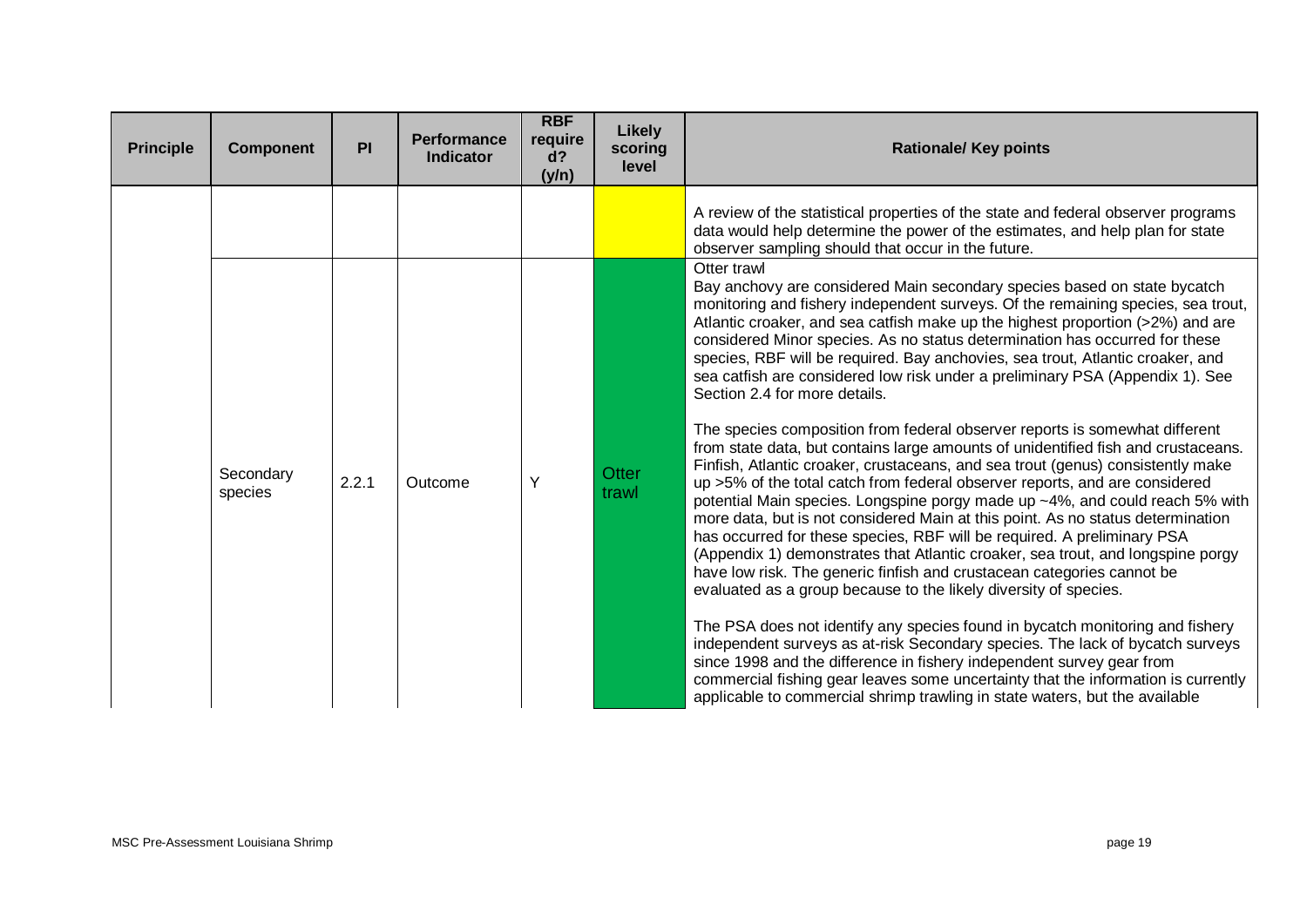| <b>Principle</b> | <b>Component</b> | PI    | <b>Performance</b><br><b>Indicator</b> | <b>RBF</b><br>require<br>$d$ ?<br>(y/n) | <b>Likely</b><br>scoring<br>level | <b>Rationale/ Key points</b>                                                                                                                                                                                                                                                                                                                                                                                                                                                                                                                                                                                                                                                                                                                                                                                                                                                                                                                                                                                                                                       |
|------------------|------------------|-------|----------------------------------------|-----------------------------------------|-----------------------------------|--------------------------------------------------------------------------------------------------------------------------------------------------------------------------------------------------------------------------------------------------------------------------------------------------------------------------------------------------------------------------------------------------------------------------------------------------------------------------------------------------------------------------------------------------------------------------------------------------------------------------------------------------------------------------------------------------------------------------------------------------------------------------------------------------------------------------------------------------------------------------------------------------------------------------------------------------------------------------------------------------------------------------------------------------------------------|
|                  |                  |       |                                        |                                         | <b>Skimmer</b>                    | information indicates that all main species are above PRI.<br>Skimmer trawl<br>Mandatory federal observer coverage in the skimmer trawl fishery occurred in<br>2012, 2013, and 2014, and the species composition for species making up<br>$\geq$ 0.3% of the catch is shown in the table in PI 2.1.1. All species on the list are<br>considered secondary as none are managed with reference points. Unidentified<br>fish, Atlantic croaker, and unidentified crustaceans meet the threshold as Main<br>species. These species require RBF. All others are considered as minor.<br>However, cownose ray reached 3.6% in one of the three years, and as a<br>vulnerable species, could reach the 2% threshold with more data. A preliminary<br>PSA for cownose ray determined this species is a medium risk. As a precaution,<br>given the large amount of unidentified fish in the catch, the assessment team<br>considers that this indicator is unlikely to achieve an unconditional pass without<br>some knowledge of the species in the unidentified category. |
|                  |                  | 2.2.2 | Management                             |                                         |                                   | The Louisiana Shrimp Management Plan characterizes the otter trawl species<br>composition from federal observers and the management of bycatch in federal<br>waters. The Plan also characterizes the skimmer trawl species composition from<br>federal observers in state waters. But the Plan does not specify if management<br>of secondary species occurs for state waters. The plan notes that bycatch<br>reduction devices are not mandatory but many fishermen voluntarily use them in<br>both otter and skimmer trawls. There is no suggestion that the Louisiana<br>management system has done a review of the potential effectiveness and<br>practicality of alternative measures to minimise UoA-related mortality of<br>unwanted catch of main secondary species for otter trawl or skimmer trawl.                                                                                                                                                                                                                                                      |
|                  |                  | 2.2.3 | Information                            |                                         |                                   | The RBF will be required for Main species: Finfish, bay anchovy, Atlantic<br>croaker, crustaceans, and sea trout (genus), and possibly for longspine porgy. A<br>PSA was conducted for these species plus sea catfish. Appendix 1 shows low<br>risk for Atlantic croaker, sea trout, sea catfish, and longspine progy, and medium<br>risk for cownose ray.<br>The low level of federal observer coverage and the lack of recent observer data<br>from state bycatch monitoring (none since 1989) will likely draw serious<br>criticisms from reviewers, who will likely conclude that the observer effect                                                                                                                                                                                                                                                                                                                                                                                                                                                          |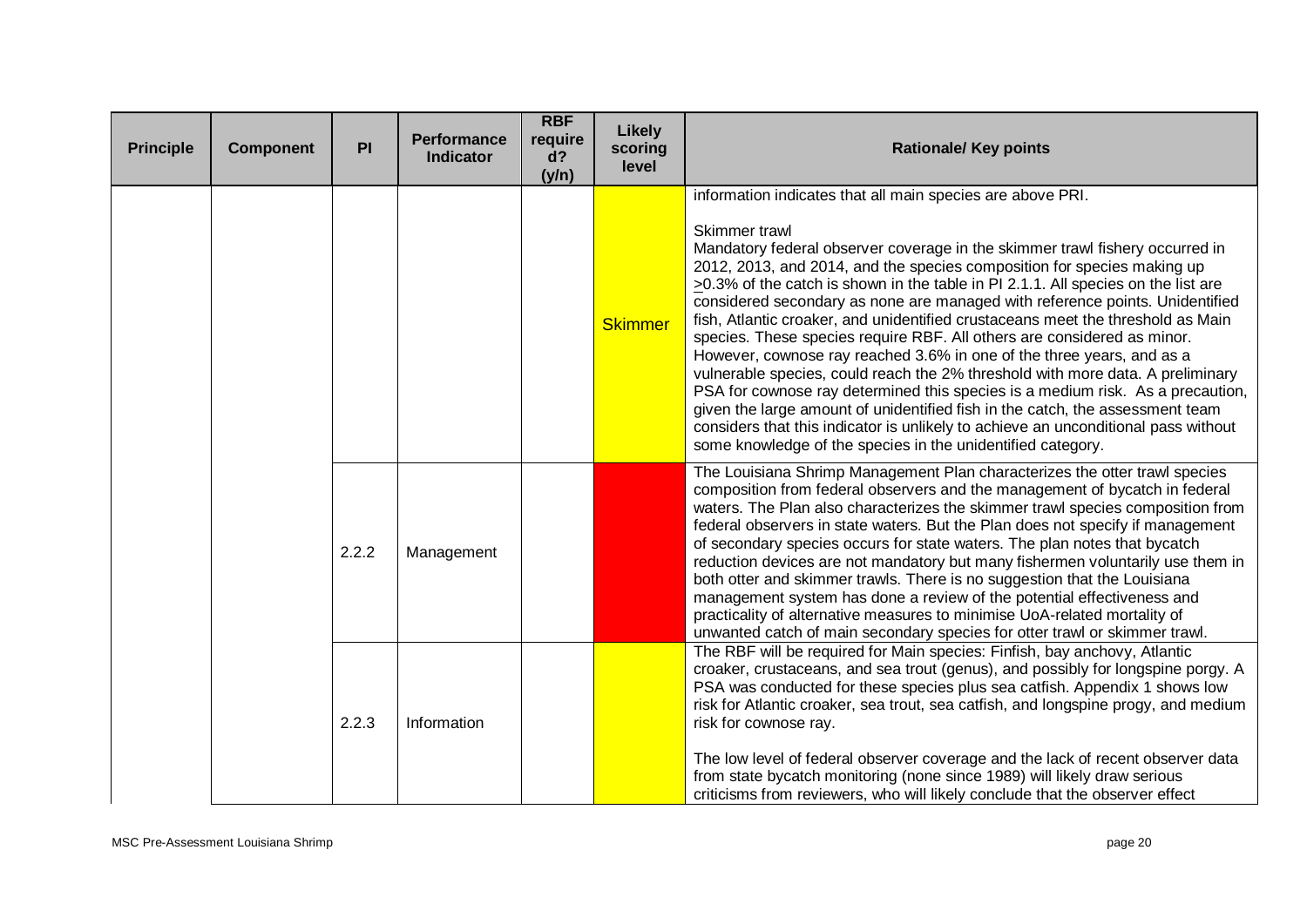| <b>Principle</b> | <b>Component</b> | PI    | <b>Performance</b><br><b>Indicator</b> | <b>RBF</b><br>require<br>$d$ ?<br>(y/n) | <b>Likely</b><br>scoring<br>level | <b>Rationale/ Key points</b>                                                                                                                                                                                                                                                                                                                                                                                                                                                                                                                                                                                                                                                                                                                                                                                                                                                                                                                                                                                                                                                                                                                                                                                                                                                                                                                                                                                                                                                                                                                                                                                                                                                                                                                   |
|------------------|------------------|-------|----------------------------------------|-----------------------------------------|-----------------------------------|------------------------------------------------------------------------------------------------------------------------------------------------------------------------------------------------------------------------------------------------------------------------------------------------------------------------------------------------------------------------------------------------------------------------------------------------------------------------------------------------------------------------------------------------------------------------------------------------------------------------------------------------------------------------------------------------------------------------------------------------------------------------------------------------------------------------------------------------------------------------------------------------------------------------------------------------------------------------------------------------------------------------------------------------------------------------------------------------------------------------------------------------------------------------------------------------------------------------------------------------------------------------------------------------------------------------------------------------------------------------------------------------------------------------------------------------------------------------------------------------------------------------------------------------------------------------------------------------------------------------------------------------------------------------------------------------------------------------------------------------|
|                  |                  |       |                                        |                                         |                                   | (fishermen changing behavior with observers onboard) and low coverage render<br>the data unrepresentative of the actual fishery. While NMFS analysts consider<br>the federal observer coverage adequate, independent reviewers may disagree. It<br>is unclear that the observer coverage has the statistical power to provide robust<br>estimates, and a review of the statistical properties of the observer program<br>could address this. The status of fish and crustaceans in the unidentified<br>categories cannot be determined. The 1-2% federal observer coverage rate of<br>the otter trawl fishery will unlikely have statistical power to provide robust<br>estimates. Even though the state fishery independent surveys are similar in<br>species composition to the 1989 bycatch monitoring, the difference in gear for<br>sampling from the commercial gear leaves some questions. The lack of bycatch<br>surveys since 1998 and the difference in fishery independent survey gear from<br>commercial fishing gear leaves some uncertainty that the information is currently<br>applicable to commercial shrimp trawling in state waters,<br>Mandatory observer data of skimmer trawls was collected was collected in 2012,<br>2013, and 2014. These data may not be representative of the fishery, as a<br>substantial amount of potential fishing effort could not be sampled. For the 277<br>state permit holders selected for observer coverage in 2014, 15 carried an<br>observer, 18 contacted the program stating they would carry an observer if they<br>fished but never called back, 60 stated the vessel was sold, inactive, or not using<br>skimmer trawl gear, and 182 permit holders selected did not contact the |
|                  |                  |       |                                        |                                         |                                   | program. Two permit holders refused to carry observers.<br>A review of the statistical properties of the state and federal observer programs<br>data would help determine the power of the estimates, and help plan for state<br>observer sampling should that occur in the future.                                                                                                                                                                                                                                                                                                                                                                                                                                                                                                                                                                                                                                                                                                                                                                                                                                                                                                                                                                                                                                                                                                                                                                                                                                                                                                                                                                                                                                                            |
|                  | ETP species      | 2.3.1 | Outcome                                | $\mathsf{N}$                            |                                   | Species in the Gulf protected under the Endangered Species Act (ESA) include:<br>five marine mammal species (sei, fin, humpback, sperm whales, and manatees);<br>five sea turtles (Kemp's ridley, loggerhead, green, leatherback, and hawksbill);<br>two fish species (Gulf sturgeon and smalltooth sawfish); and four coral species<br>(elkhorn coral, lobed star coral, boulder star coral, and mountainous star coral).<br>NMFS has set proxy limits for sea turtle takes using upper limits on shrimp otter                                                                                                                                                                                                                                                                                                                                                                                                                                                                                                                                                                                                                                                                                                                                                                                                                                                                                                                                                                                                                                                                                                                                                                                                                                |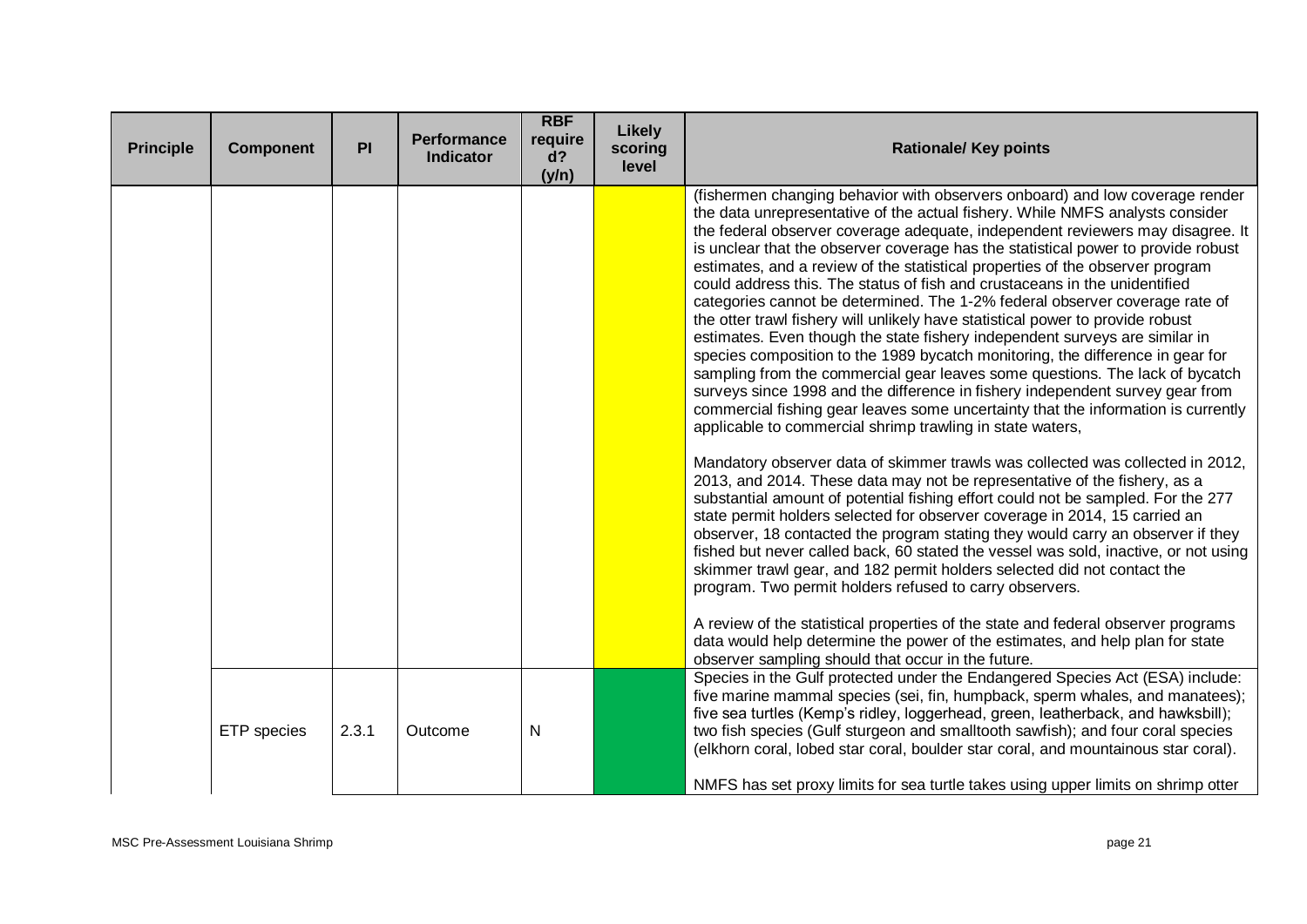| <b>Principle</b> | <b>Component</b> | PI    | <b>Performance</b><br><b>Indicator</b> | <b>RBF</b><br>require<br>d?<br>(y/n) | Likely<br>scoring<br>level | <b>Rationale/ Key points</b>                                                                                                                                                                                                                                                                                                                                                                                                                                                                                                                                                                                                                                                                                                                                                                                                                                                                                                                                                                                                                                                                                                                                                                                                                                                                                                                                                                                                                                                                                                                                                                       |
|------------------|------------------|-------|----------------------------------------|--------------------------------------|----------------------------|----------------------------------------------------------------------------------------------------------------------------------------------------------------------------------------------------------------------------------------------------------------------------------------------------------------------------------------------------------------------------------------------------------------------------------------------------------------------------------------------------------------------------------------------------------------------------------------------------------------------------------------------------------------------------------------------------------------------------------------------------------------------------------------------------------------------------------------------------------------------------------------------------------------------------------------------------------------------------------------------------------------------------------------------------------------------------------------------------------------------------------------------------------------------------------------------------------------------------------------------------------------------------------------------------------------------------------------------------------------------------------------------------------------------------------------------------------------------------------------------------------------------------------------------------------------------------------------------------|
|                  |                  |       |                                        |                                      |                            | trawling effort and minimum levels of TED compliance. The 2014 BiOp for sea<br>turtles concluded that effort has continued below the limit and compliance has<br>exceeded to limit, such that the fishery meet national limits, and the fishery does<br>not have direct or indirect effects that hinder recovery. The BiOp also concluded<br>that other MSC units of assessment (e.g., US and Canada swordfish) would not<br>contribute cumulatively with the shrimp trawl fishery to cause jeopardy to the sea<br>turtles. The BiOp demonstrates that the fishery meets the national and<br>international requirements, and concludes that the fishery does not cause<br>adverse impacts or hinder recovery. At this point, the fishery reaches a full pass.<br>However, a lawsuit by Oceana challenging the methodology and conclusions of<br>the BiOp alleges that NMFS cannot draw such conclusions. The issue of the<br>need for ongoing observer coverage, and the appropriate level of coverage, is a<br>key element to the lawsuit. Resolution of the lawsuit may change the scoring for<br>this indicator. If Oceana prevails and NMFS must withdraw the shrimp Biological<br>Opinion, it is likely that NMFS is not complying with legal requirements, and the<br>direct effects are in question. In this case, the fishery likely fails this indicator. If<br>NMFS prevails, the fishery likely passes this indicator.<br>In the 2014 shrimp biological opinion, NMFS determined that the fishery is<br>unlikely to jeopardize sawfish and Gulf sturgeon, and that the fishery complies |
|                  |                  |       |                                        |                                      |                            | with all management measures set for the fishery. The biological opinion did not<br>report any jeopardy for marine mammals or corals.                                                                                                                                                                                                                                                                                                                                                                                                                                                                                                                                                                                                                                                                                                                                                                                                                                                                                                                                                                                                                                                                                                                                                                                                                                                                                                                                                                                                                                                              |
|                  |                  | 2.3.2 | Management                             |                                      | <b>Otter trawl</b>         | NMFS has set a strategy for the management of sea turtles, based around the<br>use of TEDs maintain the abundance above thresholds. Under the strategy,<br>fishing effort has remained below limits and TED compliance has remained<br>above limits. This meets the requirements for a full pass.                                                                                                                                                                                                                                                                                                                                                                                                                                                                                                                                                                                                                                                                                                                                                                                                                                                                                                                                                                                                                                                                                                                                                                                                                                                                                                  |
|                  |                  |       |                                        |                                      |                            | The Oceana lawsuit challenges the effectiveness of the strategy, and the<br>resolution may affect the evidence for successful implementation. Biological<br>opinions are revised periodically as new information becomes available.                                                                                                                                                                                                                                                                                                                                                                                                                                                                                                                                                                                                                                                                                                                                                                                                                                                                                                                                                                                                                                                                                                                                                                                                                                                                                                                                                                |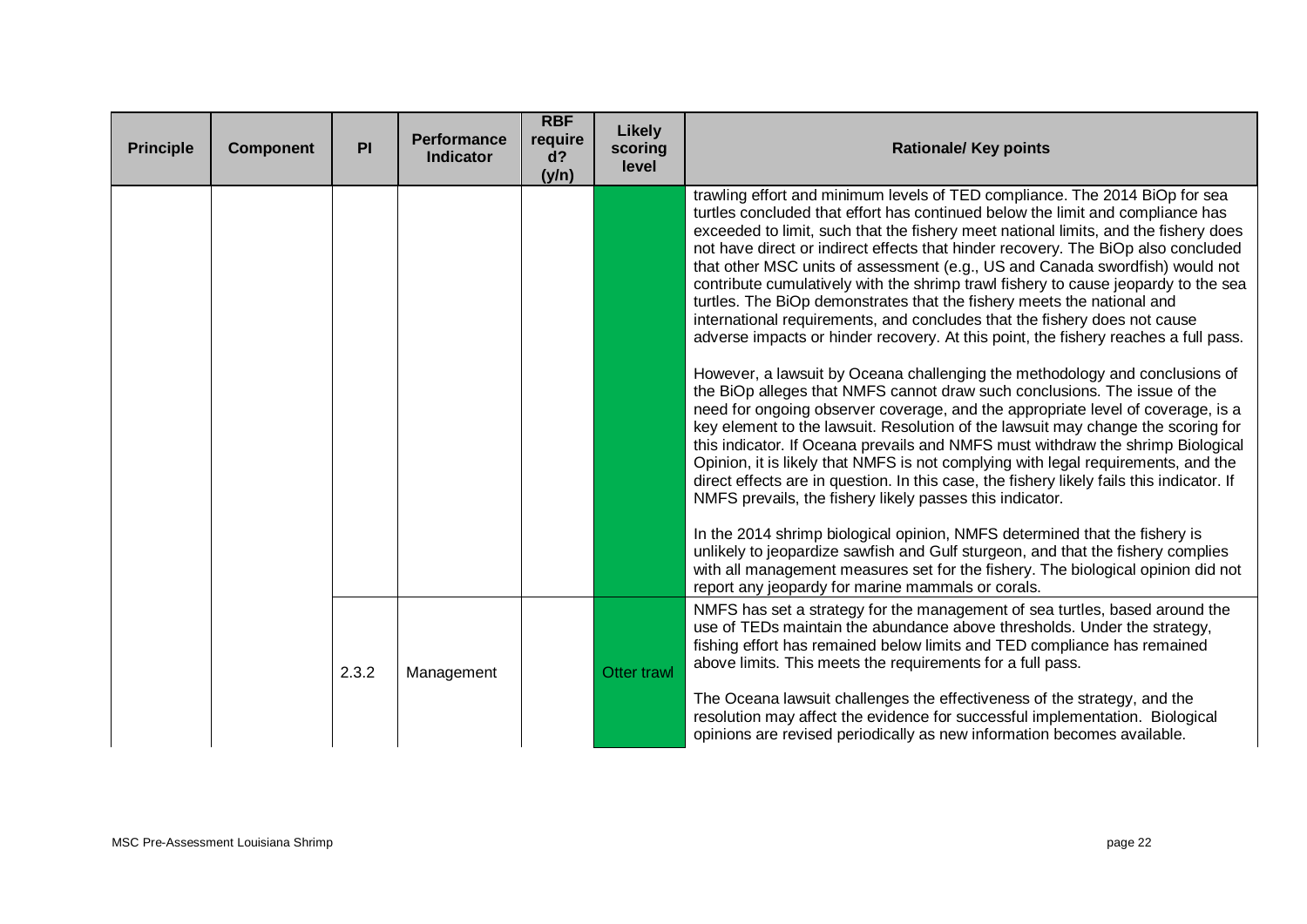| <b>Principle</b> | <b>Component</b> | PI    | <b>Performance</b><br><b>Indicator</b> | <b>RBF</b><br>require<br>d?<br>(y/n) | <b>Likely</b><br>scoring<br>level | <b>Rationale/ Key points</b>                                                                                                                                                                                                                                                                                                                                                                                                                                                                                                                                                                                                                                                                                                                                                                                                                                                                                                                                                                                                                                                                                                                                                                                                                                                           |
|------------------|------------------|-------|----------------------------------------|--------------------------------------|-----------------------------------|----------------------------------------------------------------------------------------------------------------------------------------------------------------------------------------------------------------------------------------------------------------------------------------------------------------------------------------------------------------------------------------------------------------------------------------------------------------------------------------------------------------------------------------------------------------------------------------------------------------------------------------------------------------------------------------------------------------------------------------------------------------------------------------------------------------------------------------------------------------------------------------------------------------------------------------------------------------------------------------------------------------------------------------------------------------------------------------------------------------------------------------------------------------------------------------------------------------------------------------------------------------------------------------|
|                  |                  |       |                                        |                                      | <b>Skimmer</b>                    | Skimmer trawls do not require TEDs. NMFS proposed, but withdrew, regulatory<br>action to require TEDs. The majority (58%) of the sea turtles captured during the<br>2012 observer coverage were small enough to pass through the maximum 4-<br>inch TED bar spacing currently allowed. It was hypothesized that the elimination<br>of tow time restrictions would likely increase tow times, thus potentially<br>increasing mortality for any sea turtle passing through the TED grid into the cod<br>end of the trawl. Even though tow time restrictions were exceeded on 65% of the<br>tows observed in 2012, all sea turtles (24) captured were released alive. One<br>sea turtle was comatose when captured, but active when released. However, the<br>proportion of tows that exceed the tow time limit demonstrate that the<br>management system is not fully implemented.<br>The Oceana law suit points out the excessive tow times as evidence that the<br>skimmer strategy does not work, and that TEDs should be required. If Oceana<br>prevails and NMFS must withdraw the shrimp Biological Opinion, it is likely that<br>NMFS is not complying with legal requirements, and the direct effects are in<br>question. In this case, the fishery likely fails this indicator. |
|                  |                  | 2.3.3 | Information                            |                                      |                                   | NMFS estimates the mortality of the sea turtle species in the shrimp and other<br>fisheries. Observer coverage is low, and deemed inadequate by many<br>stakeholders. NMFS uses proxy data, rather than observer data, to estimate the<br>impacts on sea turtles. This information provides quantitative data for estimating<br>the impacts of the fishery, tracks trends in impacts, and supports the strategy.<br>Mandatory observer data of skimmer trawls was collected was collected in 2012,<br>2013, and 2014. These data may not be representative of the fishery, as a<br>substantial amount of potential fishing effort could not be sampled. For the 277<br>state permit holders selected for observer coverage in 2014, 15 carried an<br>observer, 18 contacted the program stating they would carry an observer if they<br>fished but never called back, 60 stated the vessel was sold, inactive, or not using<br>skimmer trawl gear, and 182 permit holders selected did not contact the<br>program. Two permit holders refused to carry observers. The program provided<br>estimates of sea turtle interactions, proportion of vessels carrying BRDs or<br>TEDs, and tow duration.                                                                                      |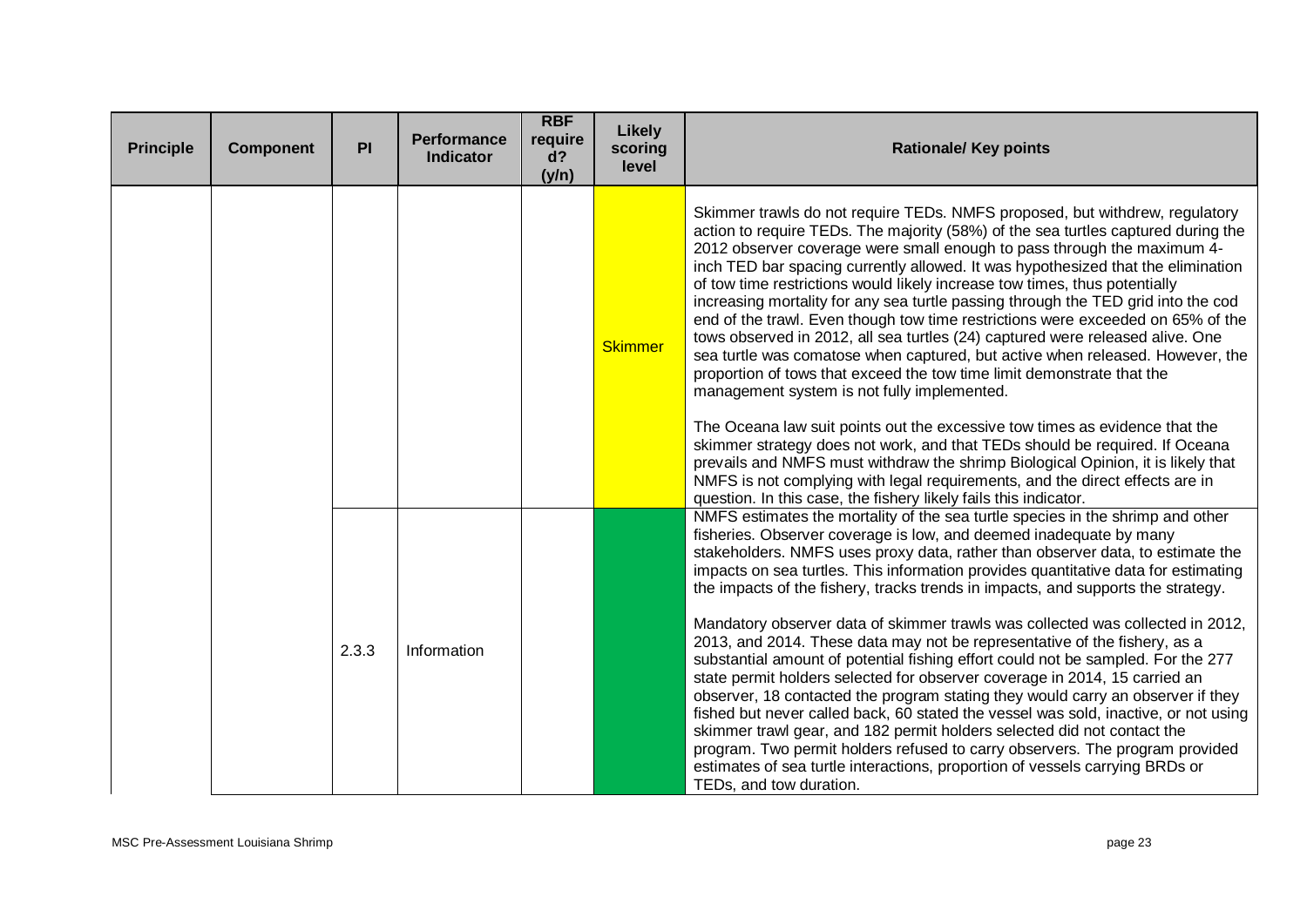| <b>Principle</b> | <b>Component</b> | PI    | <b>Performance</b><br><b>Indicator</b> | <b>RBF</b><br>require<br>d?<br>(y/n) | Likely<br>scoring<br>level | <b>Rationale/ Key points</b>                                                                                                                                                                                                                                                                                                                                                                                                                                                                                                                                                                                                                                                                                                                                                                                                                                                                                                                                                                                                                                                                                                                                                                                                                                                                                                                                                                                                                                                                                                         |
|------------------|------------------|-------|----------------------------------------|--------------------------------------|----------------------------|--------------------------------------------------------------------------------------------------------------------------------------------------------------------------------------------------------------------------------------------------------------------------------------------------------------------------------------------------------------------------------------------------------------------------------------------------------------------------------------------------------------------------------------------------------------------------------------------------------------------------------------------------------------------------------------------------------------------------------------------------------------------------------------------------------------------------------------------------------------------------------------------------------------------------------------------------------------------------------------------------------------------------------------------------------------------------------------------------------------------------------------------------------------------------------------------------------------------------------------------------------------------------------------------------------------------------------------------------------------------------------------------------------------------------------------------------------------------------------------------------------------------------------------|
|                  |                  |       |                                        |                                      |                            | The Department of Wildlife and Fisheries has proposed a number of monitoring<br>and research projects that, if successfully implemented, would add to the<br>information available for sea turtle protection and management<br>1. Create a Sea Turtle Information Hub-a digital data source for all<br>information regarding sea turtles in the Gulf of Mexico.<br>Implement beach patrol surveys to monitor for nesting activity and<br>2.<br>strandings<br>3.<br>Implement observer survey in state waters<br>Conduct aerial surveys for nesting and stranded sea turtles<br>4.<br>Research TED compliance<br>5.<br>Implement Sea Turtle Reporting and Response Program<br>6.<br>7.<br>Conduct satellite tagging study<br>Research the feasibility of using trawl sampling gear to monitor sea turtle<br>8.<br>populations in Louisiana and Gulf of Mexico waters<br>A more detailed review during a full assessment could determine that that catch<br>information of primary species is inadequate due to low observer coverage,<br>leading to a conditional pass. A review of the statistical properties of the<br>observer program data would help determine the power of the estimates.<br>The Oceana lawsuit challenges whether the information is adequate to estimate<br>the interactions and mortalities with sufficient accuracy to assess the effects of<br>the fishery on the populations. The resolution of the lawsuit may affect the<br>conclusions whether Information is adequate to support management measures. |
|                  | <b>Habitats</b>  | 2.4.1 | Outcome                                | N                                    |                            | Otter trawl<br>Trawling is recognized for its impacts to benthic environments because the<br>heavy doors drag along the bottom and the tickler chains scrape along the sea<br>floor. The shrimp fishery is prosecuted primarily over soft substrates such as<br>mud or silt that are more resilient to disturbance than other bottom types.<br>Currents and storms may have more effects on the physical characteristics of an<br>area. In the Gulf of Mexico, shrimp are harvested almost entirely over soft<br>bottoms, such as mud or silt, which are more resilient to impacts from fishing<br>gear than other bottom types. Studies in other areas have indicated that shrimp                                                                                                                                                                                                                                                                                                                                                                                                                                                                                                                                                                                                                                                                                                                                                                                                                                                   |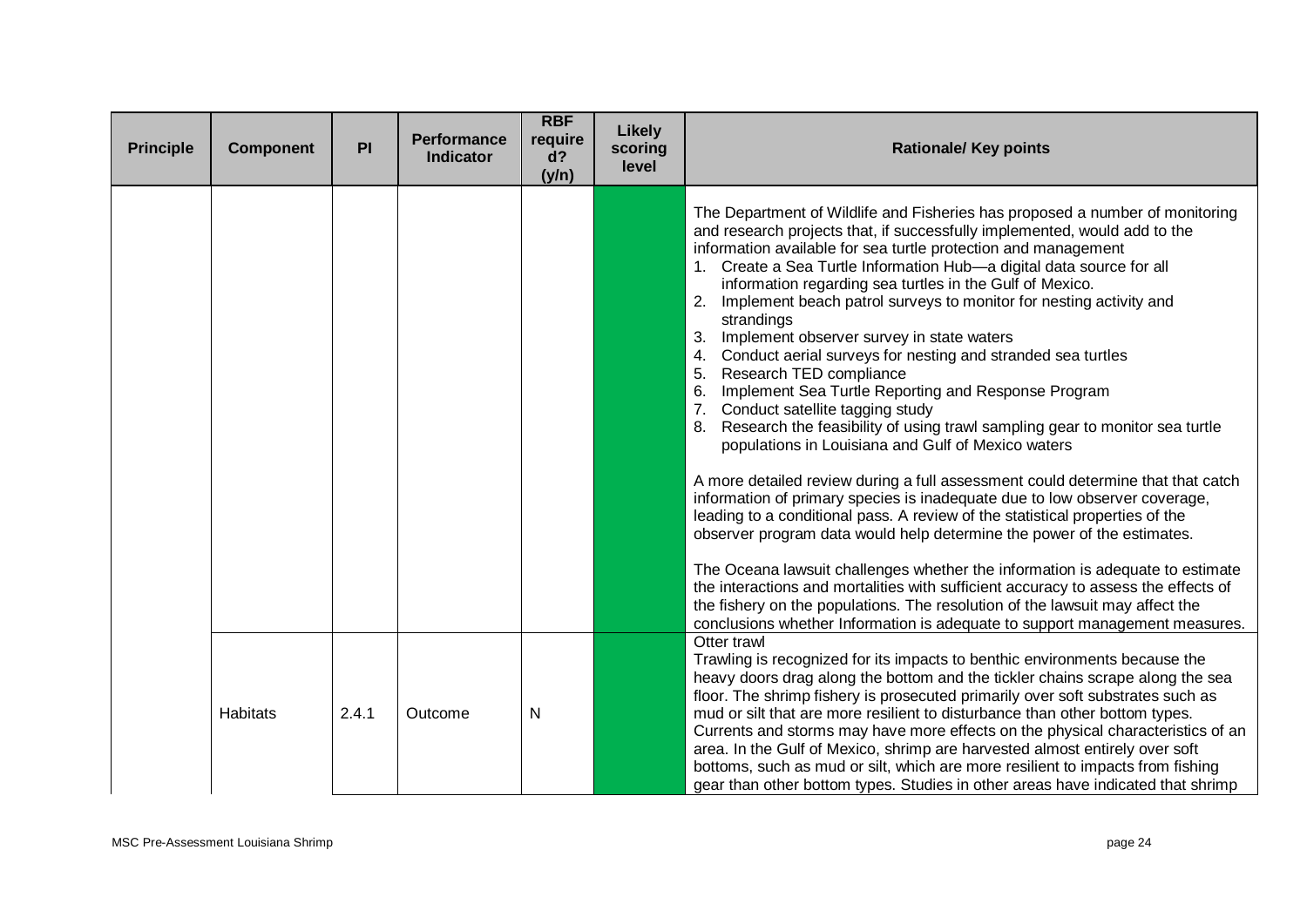| <b>Principle</b> | <b>Component</b> | PI    | Performance<br><b>Indicator</b> | <b>RBF</b><br>require<br>$d$ ?<br>(y/n) | Likely<br>scoring<br>level | <b>Rationale/ Key points</b>                                                                                                                                                                                                                                                                                                                                                                                                                                                                                                                                                                                   |
|------------------|------------------|-------|---------------------------------|-----------------------------------------|----------------------------|----------------------------------------------------------------------------------------------------------------------------------------------------------------------------------------------------------------------------------------------------------------------------------------------------------------------------------------------------------------------------------------------------------------------------------------------------------------------------------------------------------------------------------------------------------------------------------------------------------------|
|                  |                  |       |                                 |                                         |                            | trawling has few, if any, long-term impacts on organisms that dwell on soft<br>bottoms.                                                                                                                                                                                                                                                                                                                                                                                                                                                                                                                        |
|                  |                  |       |                                 |                                         |                            | Skimmer trawl<br>In North Carolina, based on underwater observations, skimmer nets are less<br>damaging than otter trawls; this conclusion should also apply to skimmer trawls<br>in Louisiana.                                                                                                                                                                                                                                                                                                                                                                                                                |
|                  |                  | 2.4.2 | Management                      |                                         |                            | The GMFMC has a long history of evaluating habitats and determining the<br>impacts of fishing. It has identified essential fish habitat and habitat areas of<br>particular concern; EFH extend to the shore and include state waters. Given the<br>distribution of the habitats, little active management of the fishery is required,<br>and management review focuses more on avoiding adverse anthropogenic<br>impacts.                                                                                                                                                                                      |
|                  |                  |       |                                 |                                         |                            | No specific state management occurs for habitat. Seagrasses may be<br>determined as a vulnerable marine ecosystem.                                                                                                                                                                                                                                                                                                                                                                                                                                                                                             |
|                  | 2.4.3            |       | Information                     |                                         |                            | Direct observation demonstrates that the primary habitat, sand and mud,<br>undergoes substantial natural disturbance. Fishery evaluations during the<br>development of EFH designations have identified the impacts of shrimp trawling,<br>and determined that the fishery does not do serious or irreversible harm to<br>structure and function of the habitat.                                                                                                                                                                                                                                               |
|                  | Ecosystem        | 2.5.1 | Outcome                         |                                         |                            | The GMFMC and NMFS have a long history of interest in ecosystem-based<br>fishery management. The GMFMC has focussed on habitat issues, and it not<br>clear whether the GMFMC has identified key features most crucial to maintaining<br>the integrity of ecosystem structure and functions and ensuring that ecosystem<br>resilience and productivity is not adversely impacted. While information,<br>including some ecosystem models, is available, it has not been gathered and<br>consolidated to draw conclusion about the status of the ecosystem for the overall<br>Gulf of Mexico or Louisiana waters. |
|                  |                  | 2.5.2 | Management                      |                                         |                            | There is no explicit partial strategy for management of activities that could affect<br>structure and function of the overall ecosystem, but measures do exist. The<br>GMFMC management activities focus on minimizing incidental catches through<br>use of BRDs, minimizing impacts on sea turtles through use of TEDs, and<br>minimizing impacts on habitats with identification of EFH and HAPC. Other than                                                                                                                                                                                                 |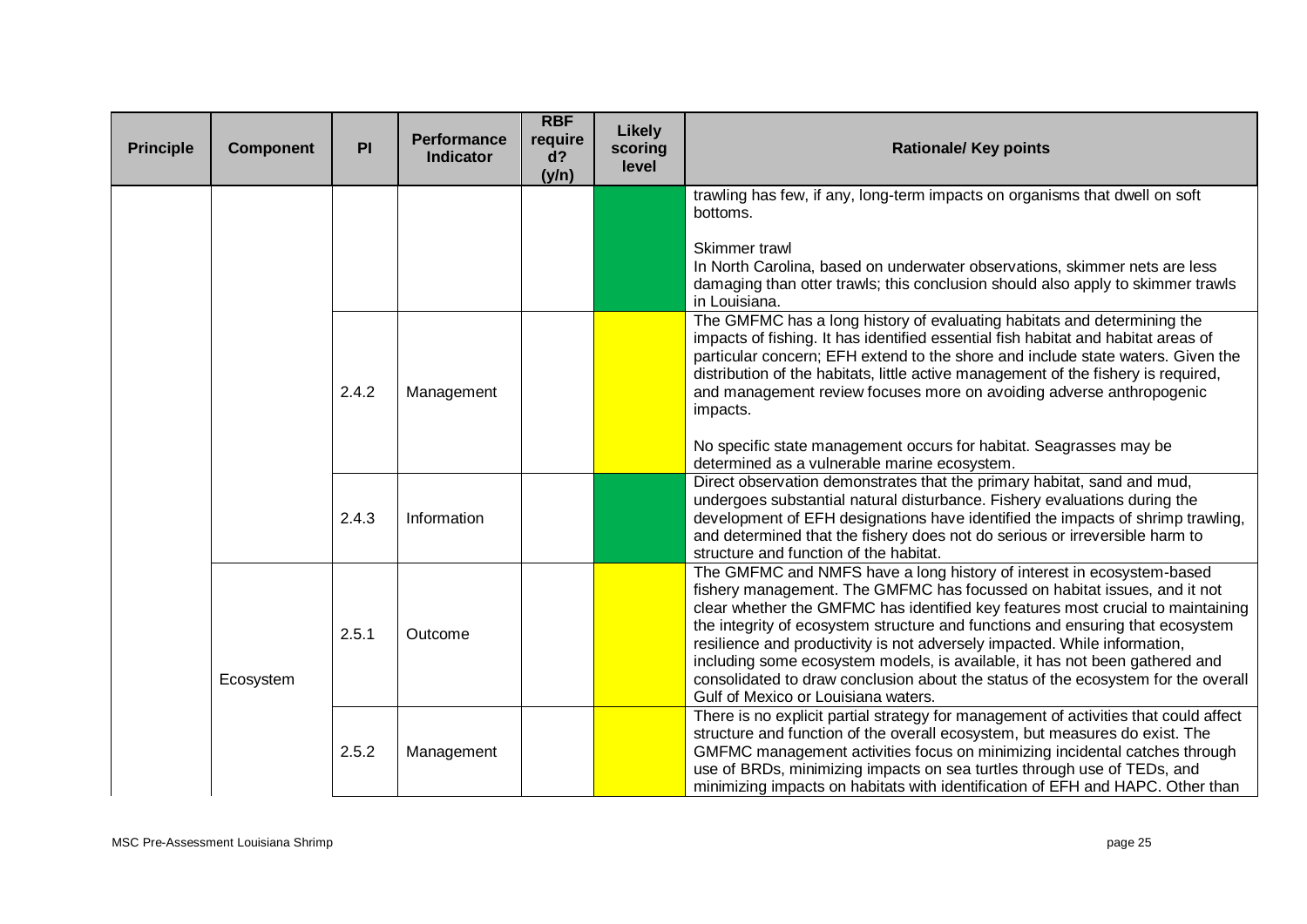| <b>Principle</b> | <b>Component</b>       | PI    | <b>Performance</b><br><b>Indicator</b> | <b>RBF</b><br>require<br>d?<br>(y/n) | <b>Likely</b><br>scoring<br>level | <b>Rationale/ Key points</b>                                                                                                                                                                                                                                                                                                                                                                                                                                                                                                                                                                                                                                                                                                                                                                                                                                                                                                                                                                                                                                                                                                                                                                                                                                                                                                                                                                                                                                                                                                                                                                                                                                                                                                                                                                                                                                                   |
|------------------|------------------------|-------|----------------------------------------|--------------------------------------|-----------------------------------|--------------------------------------------------------------------------------------------------------------------------------------------------------------------------------------------------------------------------------------------------------------------------------------------------------------------------------------------------------------------------------------------------------------------------------------------------------------------------------------------------------------------------------------------------------------------------------------------------------------------------------------------------------------------------------------------------------------------------------------------------------------------------------------------------------------------------------------------------------------------------------------------------------------------------------------------------------------------------------------------------------------------------------------------------------------------------------------------------------------------------------------------------------------------------------------------------------------------------------------------------------------------------------------------------------------------------------------------------------------------------------------------------------------------------------------------------------------------------------------------------------------------------------------------------------------------------------------------------------------------------------------------------------------------------------------------------------------------------------------------------------------------------------------------------------------------------------------------------------------------------------|
|                  |                        |       |                                        |                                      |                                   | impacts on sea turtles, based on the Oceana lawsuit, the measures seem<br>appropriate and effective.                                                                                                                                                                                                                                                                                                                                                                                                                                                                                                                                                                                                                                                                                                                                                                                                                                                                                                                                                                                                                                                                                                                                                                                                                                                                                                                                                                                                                                                                                                                                                                                                                                                                                                                                                                           |
|                  |                        | 2.5.3 | Information                            |                                      |                                   | The role in the ecosystem of the white and brown shrimp, the incidental and ETP<br>species, and the habitats are generally known and understood. However,<br>consolidation of information to understand the impacts of the fishery on species<br>diversity and on ecological services provided by the ecosystem components is<br>not generally available.                                                                                                                                                                                                                                                                                                                                                                                                                                                                                                                                                                                                                                                                                                                                                                                                                                                                                                                                                                                                                                                                                                                                                                                                                                                                                                                                                                                                                                                                                                                      |
|                  |                        |       | Number of PIs less than 60:            |                                      |                                   | $\overline{2}$                                                                                                                                                                                                                                                                                                                                                                                                                                                                                                                                                                                                                                                                                                                                                                                                                                                                                                                                                                                                                                                                                                                                                                                                                                                                                                                                                                                                                                                                                                                                                                                                                                                                                                                                                                                                                                                                 |
| 3                | Governance &<br>policy | 3.1.1 | Legal and<br>customary<br>framework    |                                      |                                   | The federal fisheries operate primarily under the MSA. The Magnuson-Stevens<br>Act claims sovereign rights and exclusive fishery management authority over<br>most fishery resources within the EEZ, an area extending 200 nautical miles<br>from the seaward boundary of each of the coastal states.<br>Responsibility for federal fishery management decision-making is divided<br>between the Secretary of Commerce (Secretary) and eight regional fishery<br>management councils that represent the expertise and interests of constituent<br>states. Regional councils are responsible for preparing, monitoring, and revising<br>management plans for fisheries needing management within their jurisdiction.<br>The Secretary is responsible for promulgating regulations to implement<br>proposed plans and amendments after ensuring that management measures are<br>consistent with the Magnuson-Stevens Act and with other applicable laws<br>summarized in Appendix A. In most cases, the Secretary has delegated this<br>authority to NMFS.<br>The Council is responsible for fishery resources in federal waters of the Gulf.<br>These waters extend to 200 nautical miles offshore from the nine-mile seaward<br>boundary of the states of Florida and Texas, and the three-mile seaward<br>boundary of the states of Alabama, Mississippi, and Louisiana.<br>The purpose of state representation at the Council level is to ensure state<br>participation in federal fishery management decision-making and to promote the<br>development of compatible regulations in state and federal waters. The state<br>governments have the authority to manage their respective Shrimp state<br>fisheries including enforcement of fishing regulations. Each of the five states<br>exercises legislative and regulatory authority over their state's natural resources |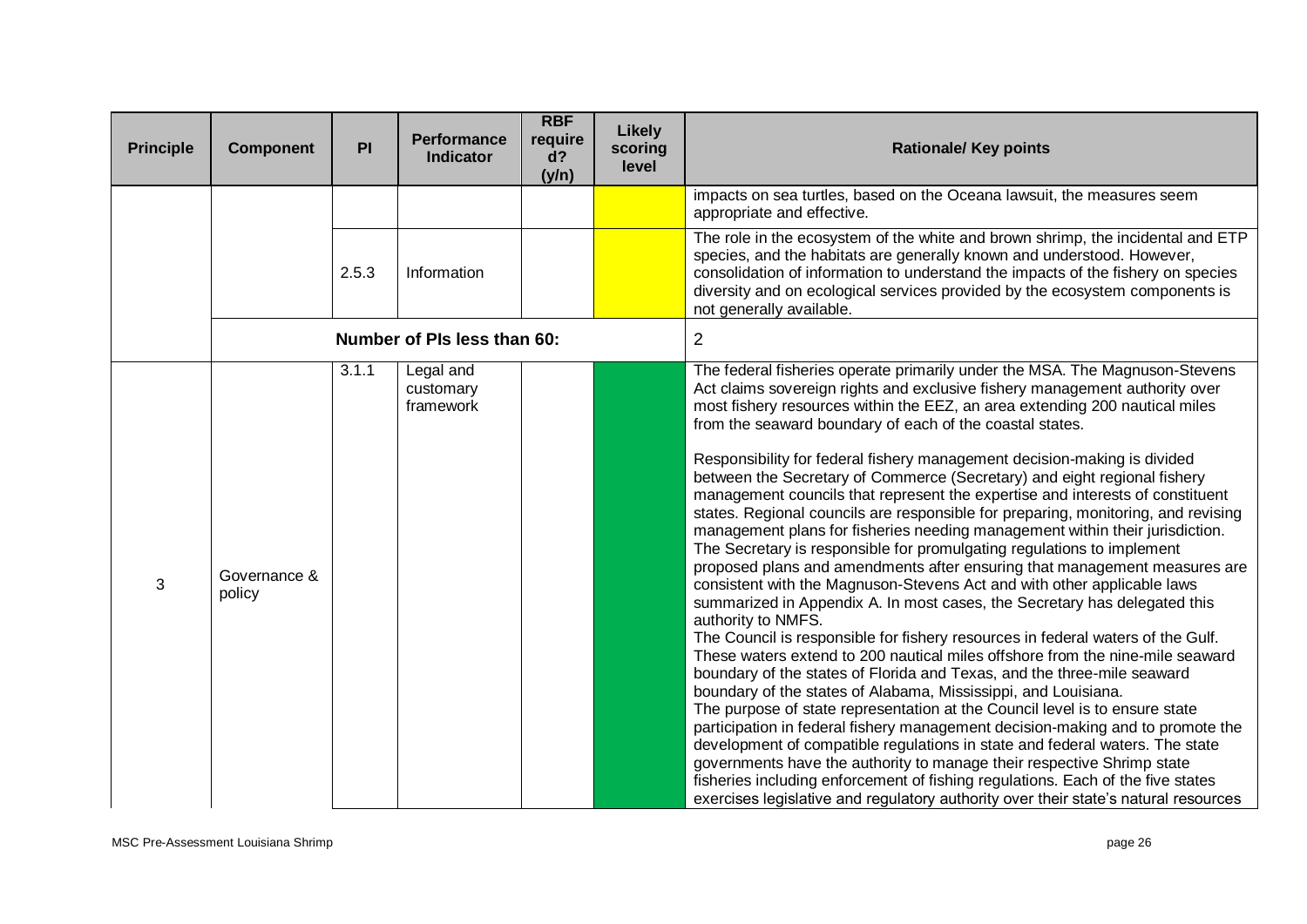| <b>Principle</b> | <b>Component</b> | PI | <b>Performance</b><br><b>Indicator</b> | <b>RBF</b><br>require<br>d?<br>(y/n) | <b>Likely</b><br>scoring<br>level | <b>Rationale/ Key points</b>                                                                                                                                                                                                                                                                                                                                                                                                                                                                                                                                                                                                                                                                                                                                                                                                                                                                                                                                                                                                                                                                                                                                                       |
|------------------|------------------|----|----------------------------------------|--------------------------------------|-----------------------------------|------------------------------------------------------------------------------------------------------------------------------------------------------------------------------------------------------------------------------------------------------------------------------------------------------------------------------------------------------------------------------------------------------------------------------------------------------------------------------------------------------------------------------------------------------------------------------------------------------------------------------------------------------------------------------------------------------------------------------------------------------------------------------------------------------------------------------------------------------------------------------------------------------------------------------------------------------------------------------------------------------------------------------------------------------------------------------------------------------------------------------------------------------------------------------------|
|                  |                  |    |                                        |                                      |                                   | through discrete administrative units.<br>In addition, the Endangered Species Act, the Marine Mammal Act, the                                                                                                                                                                                                                                                                                                                                                                                                                                                                                                                                                                                                                                                                                                                                                                                                                                                                                                                                                                                                                                                                      |
|                  |                  |    |                                        |                                      |                                   | Migratory Bird Treaty Act, the Coastal Zone Management Act, and the<br>Clean Water Act apply to or provide protection for the shrimp and shrimp<br>fishery. The states also have clear legal jurisdiction over state fishermen<br>and fishing in state waters. The Council, the ASMFC, and NMFS<br>participation constitute a system that fosters cooperation among the<br>states and federal management                                                                                                                                                                                                                                                                                                                                                                                                                                                                                                                                                                                                                                                                                                                                                                           |
|                  |                  |    |                                        |                                      |                                   | Disputes are resolved in an open and transparent manner through<br>deliberations and recommendations by Council advisory bodies, by<br>debate within the Council which votes in public, and access to the courts<br>by aggrieved parties. The states also have dispute resolution through the<br>state management systems and state courts.                                                                                                                                                                                                                                                                                                                                                                                                                                                                                                                                                                                                                                                                                                                                                                                                                                        |
|                  |                  |    |                                        |                                      |                                   | The majority of shrimp are harvested by the commercial fishery using otter<br>trawls. State and federal regulations allow other gears that small scale<br>commercial fishermen may use, and allow for recreational (personal use)<br>fishermen.                                                                                                                                                                                                                                                                                                                                                                                                                                                                                                                                                                                                                                                                                                                                                                                                                                                                                                                                    |
|                  |                  |    |                                        |                                      |                                   | The Louisiana Constitution establishes the basic premise for natural resources<br>management: "The natural resources of the state, including air and water, and<br>the healthful, scenic, historic, and esthetic quality of the environment shall be<br>protected, conserved, and replenished insofar as possible and consistent with<br>the health, safety, and welfare of the people. The legislature shall enact laws to<br>implement this policy." The Constitution also established the Louisiana Wildlife<br>and Fisheries Commission, and vested control and supervision of the wildlife of<br>the state, including all aquatic life, to the Commission. The Commission is a<br>policy-making and budgetary-control board, with no administrative functions. The<br>Commission shall have sole authority to establish definite management<br>programs and. It shall formulate the policies and shall determine the wisdom<br>and efficacy of the policies, plans, rules, regulations and proceedings of the<br>commission. The Louisiana Department of Wildlife and Fisheries implements the<br>policies of the Commission. The secretary of the Department of Wildlife and |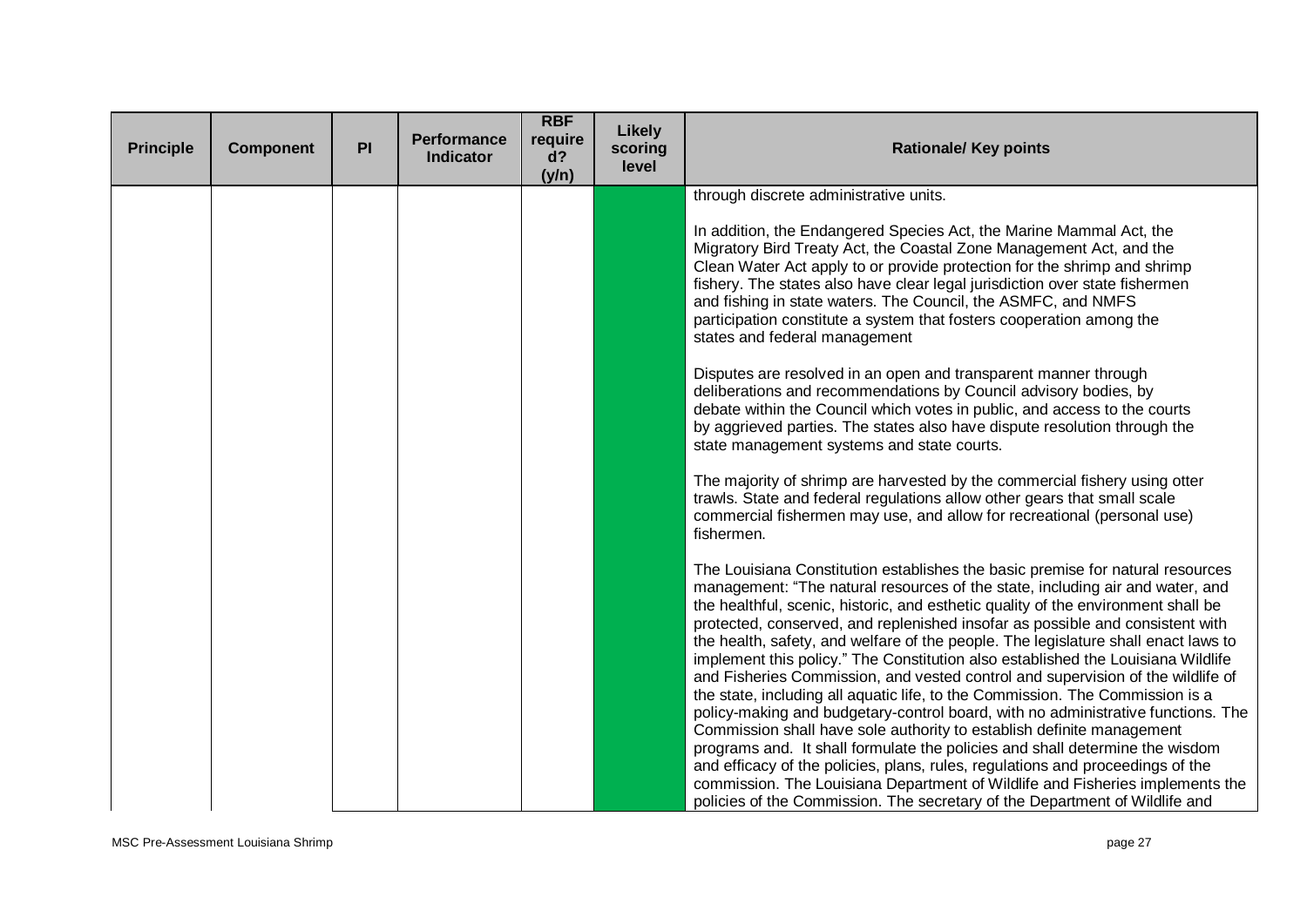| <b>Principle</b> | <b>Component</b> | PI    | <b>Performance</b><br><b>Indicator</b>         | <b>RBF</b><br>require<br>d?<br>(y/n) | Likely<br>scoring<br>level | <b>Rationale/ Key points</b>                                                                                                                                                                                                                                                                                                                                                                                                                                                                                                                                                                                                                                                                                                                                                                                                                                                                                                                                                                                                                                                                                                                                                                                                                                                                                                                                                                                                                                                                                                                                                                                                                                                                                                                                   |
|------------------|------------------|-------|------------------------------------------------|--------------------------------------|----------------------------|----------------------------------------------------------------------------------------------------------------------------------------------------------------------------------------------------------------------------------------------------------------------------------------------------------------------------------------------------------------------------------------------------------------------------------------------------------------------------------------------------------------------------------------------------------------------------------------------------------------------------------------------------------------------------------------------------------------------------------------------------------------------------------------------------------------------------------------------------------------------------------------------------------------------------------------------------------------------------------------------------------------------------------------------------------------------------------------------------------------------------------------------------------------------------------------------------------------------------------------------------------------------------------------------------------------------------------------------------------------------------------------------------------------------------------------------------------------------------------------------------------------------------------------------------------------------------------------------------------------------------------------------------------------------------------------------------------------------------------------------------------------|
|                  |                  |       |                                                |                                      |                            | Fisheries shall have the power to perform any and all acts, and to prescribe,<br>issue, make, amend, and rescind such orders, rules, and regulations as are<br>deemed necessary and proper.                                                                                                                                                                                                                                                                                                                                                                                                                                                                                                                                                                                                                                                                                                                                                                                                                                                                                                                                                                                                                                                                                                                                                                                                                                                                                                                                                                                                                                                                                                                                                                    |
|                  |                  | 3.1.2 | Consultation,<br>roles and<br>responsibilities |                                      |                            | Federal waters: The Federal system has an effective and transparent<br>consultation process. The roles of the Council, NMFS, GSMFC and<br>states are clearly defined. Federal management actions begin with a<br>scoping process that allows stakeholder involvement in defining the<br>goals and potential solutions for identified problems. Stakeholder<br>advisory panels and a scientific panel provide input through the<br>development of planning for management actions at both federal and<br>state levels. Multiple public hearings before the Council, the GSMFC,<br>and state agencies receive recommended final actions. NMFS has a<br>rulemaking procedure for implementing the management actions that<br>allows for additional public comment. The division of responsibilities<br>among the Council, NMFS, and the states is clear and understood.<br>State waters: The role of the State legislature, the Wildlife and Fisheries<br>Commission, and the Department of Wildlife and Fishery are well defined. Law<br>and regulation making require on open and transparent process involving<br>opportunities for stakeholders to participate. All meetings of the Natural<br>Resources Committees of the Legislature, Commission, and the Shrimp Task<br>Force are open to the public, according to Louisiana's Open Meetings Law<br>(Louisiana Revised Statutes 42:12-42:28). This law ensures that government<br>decisions are made in an open forum. Decisions of the Commission are<br>recorded in minutes that describe the discussions and the rationale for<br>decisions.<br>While Louisiana's fisheries management requires opportunity for public<br>participation throughout the management process, they need give only 24 hours |
|                  |                  |       |                                                |                                      |                            | notice of meetings. In practice, the LDWF, through the Shrimp Task Force and<br>other meetings, extends to stakeholders opportunities for consultation.                                                                                                                                                                                                                                                                                                                                                                                                                                                                                                                                                                                                                                                                                                                                                                                                                                                                                                                                                                                                                                                                                                                                                                                                                                                                                                                                                                                                                                                                                                                                                                                                        |
|                  |                  | 3.1.3 | Long term<br>objectives                        |                                      |                            | The MSA has established fisheries-management objectives in the form of the 10<br>National Standard Guidelines. The NSG are implemented by NMFS under 50<br>CFR Part 600 subpart D. The NSGs have been interpreted as being consistent                                                                                                                                                                                                                                                                                                                                                                                                                                                                                                                                                                                                                                                                                                                                                                                                                                                                                                                                                                                                                                                                                                                                                                                                                                                                                                                                                                                                                                                                                                                          |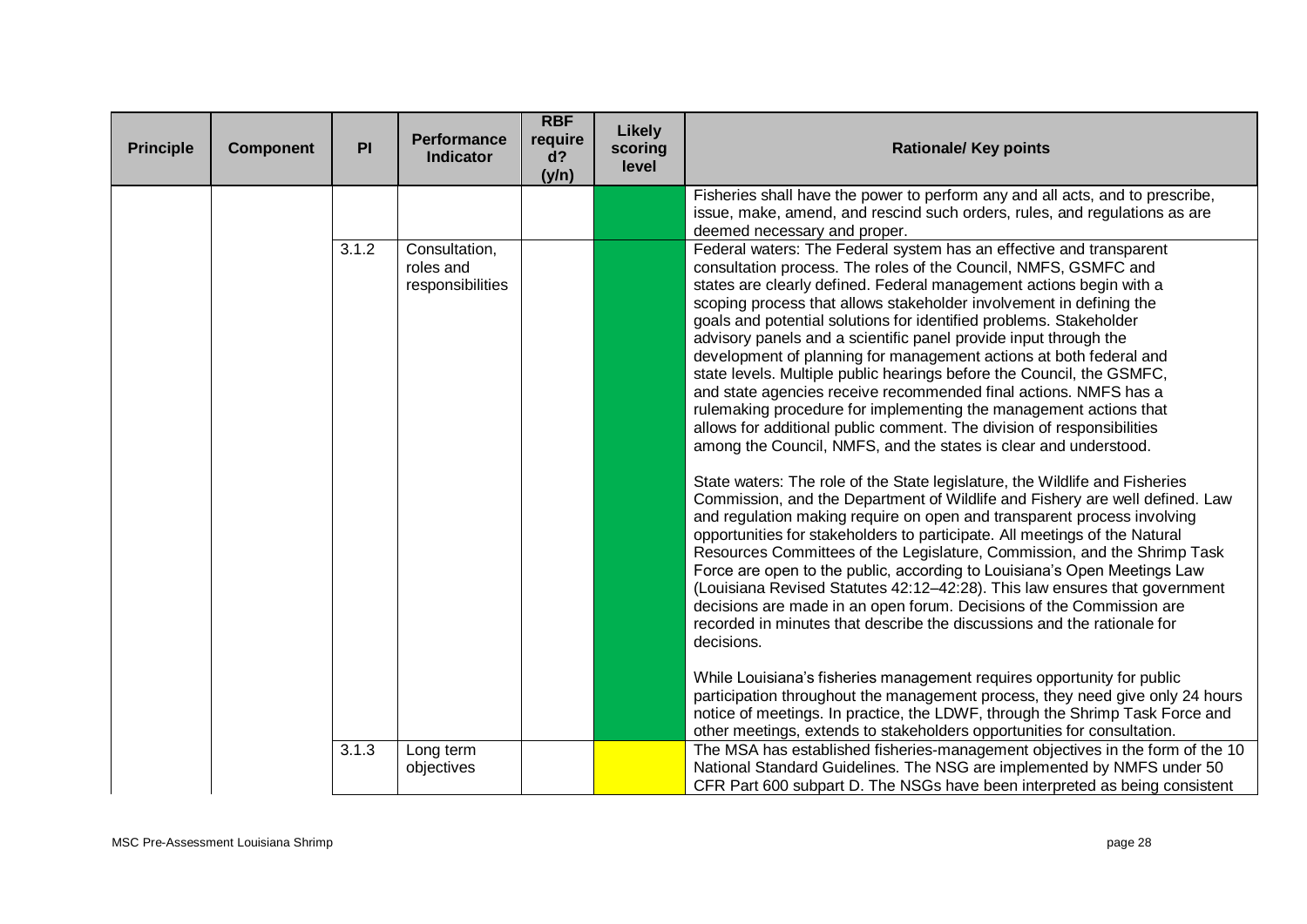| <b>Principle</b> | <b>Component</b>                            | PI    | <b>Performance</b><br><b>Indicator</b> | <b>RBF</b><br>require<br>d?<br>(y/n) | Likely<br>scoring<br>level | <b>Rationale/ Key points</b>                                                                                                                                                                                                                                                                                                                                                                                                                                                                                                                                                                                                                                                                                                                                                                                                                                                                                                                                                                                                                                                                                                                                                                                                                |
|------------------|---------------------------------------------|-------|----------------------------------------|--------------------------------------|----------------------------|---------------------------------------------------------------------------------------------------------------------------------------------------------------------------------------------------------------------------------------------------------------------------------------------------------------------------------------------------------------------------------------------------------------------------------------------------------------------------------------------------------------------------------------------------------------------------------------------------------------------------------------------------------------------------------------------------------------------------------------------------------------------------------------------------------------------------------------------------------------------------------------------------------------------------------------------------------------------------------------------------------------------------------------------------------------------------------------------------------------------------------------------------------------------------------------------------------------------------------------------|
|                  |                                             |       |                                        |                                      |                            | with international agreements and criteria for precautionary approaches.<br>Guidelines for implementing the legislation have been translated into scientific<br>and technical guidance for developing limit and target control reference points<br>for assessing stock abundance reference points, with some suggestions for<br>defaults. The fishery management agencies of the states have goals and<br>objectives set in the missions of the agencies.<br>The Louisiana Revised Statutes (Title 56) set the objective of all rules and<br>regulations as the sound conservation, preservation, replenishment, and<br>management of that species for maximum continuing social and economic<br>benefit to the state without overfishing that causes short-term or long-term<br>biological damage to any species, and regarding all species of fish, without<br>overfishing that leads to such damage. Title 56 contains many examples of<br>objectives to practice fishery management to assure good conservation and use<br>best available science. These objectives do not address uncertainty in science<br>and management. As such, it is not clear that the objectives are consistent with<br>the use of the precautionary approach. |
|                  | Fishery<br>specific<br>management<br>system | 3.2.1 | Fishery<br>specific<br>objectives      |                                      |                            | In addition to the National Standard Guidelines that provide objectives for<br>federally managed fisheries, the GMFMC has established explicit<br>objectives consistent for achieving P1 and P2 for the shrimp fisheries in<br>the US southeast:<br>Optimize the yield from shrimp recruited to the fishery.<br>Encourage habitat protection measures to prevent undue loss of shrimp<br>habitat.<br>Coordinate the development of shrimp management measures by the<br>Gulf of Mexico Fishery Management Council (GMFMC) with the<br>shrimp management programs of the several states, when feasible.<br>Promote consistency with the Endangered Species Act and the Marine<br><b>Mammal Protection Act.</b><br>Minimize the incidental capture of finfish by shrimpers, when appropriate.<br>Minimize conflict between shrimp and stone crab fishermen.<br>Minimize adverse effects of obstructions to shrimp trawling.<br>$\bullet$<br>Provide for a statistical reporting system.                                                                                                                                                                                                                                                       |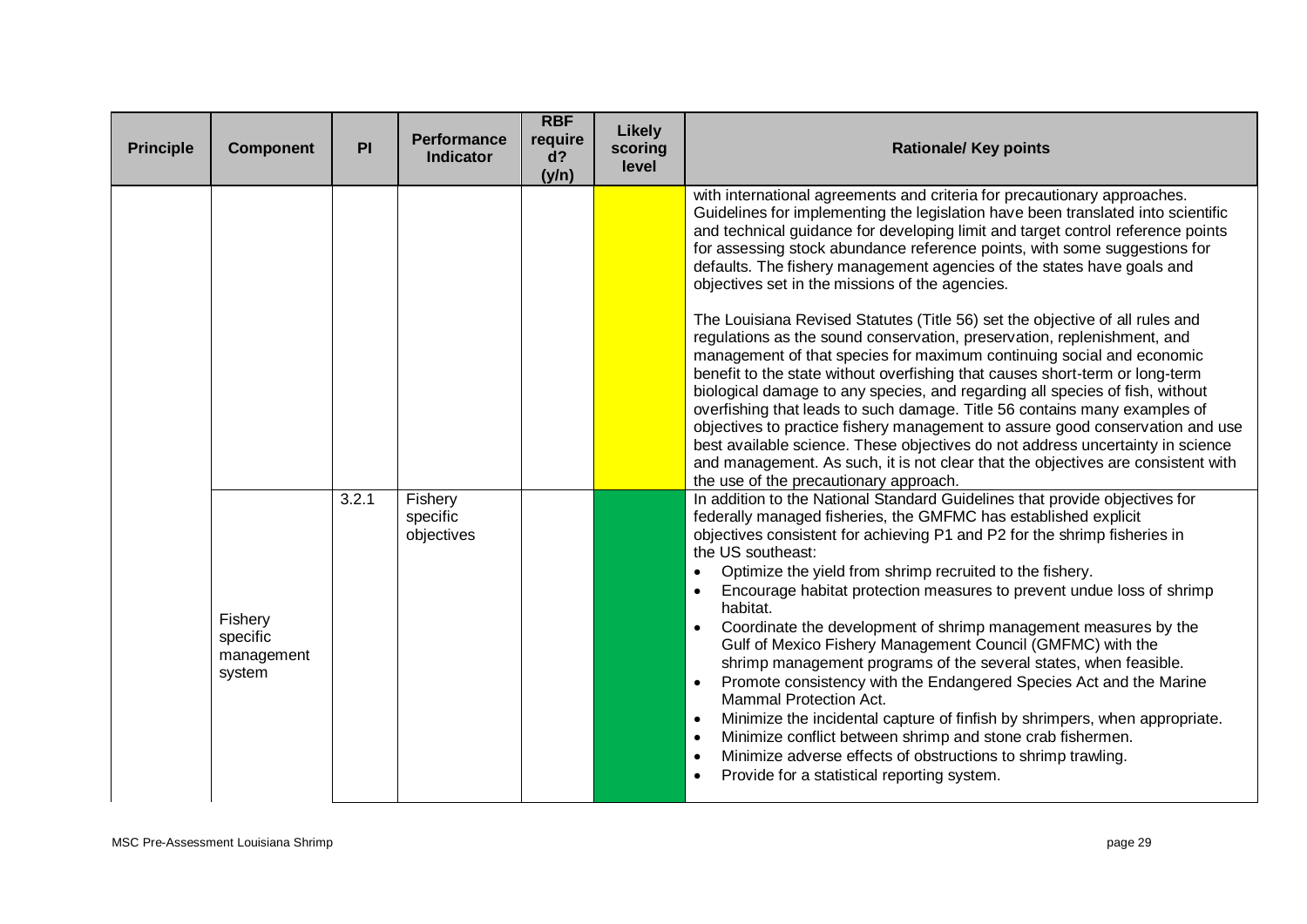| <b>Principle</b> | <b>Component</b> | PI    | <b>Performance</b><br><b>Indicator</b> | <b>RBF</b><br>require<br>d?<br>(y/n) | Likely<br>scoring<br>level | <b>Rationale/ Key points</b>                                                                                                                                                                                                                                                                                                                                                                                                                                                                                                                                                                                                                                                                                                                                                                                                                                                                                                                                                                                                                                                                                                                                                                                                                                                                   |
|------------------|------------------|-------|----------------------------------------|--------------------------------------|----------------------------|------------------------------------------------------------------------------------------------------------------------------------------------------------------------------------------------------------------------------------------------------------------------------------------------------------------------------------------------------------------------------------------------------------------------------------------------------------------------------------------------------------------------------------------------------------------------------------------------------------------------------------------------------------------------------------------------------------------------------------------------------------------------------------------------------------------------------------------------------------------------------------------------------------------------------------------------------------------------------------------------------------------------------------------------------------------------------------------------------------------------------------------------------------------------------------------------------------------------------------------------------------------------------------------------|
|                  |                  | 3.2.2 | Decision                               |                                      |                            | In addition to overarching objectives of the state management system, the<br>Department of Wildlife and Fisheries has set explicit objectives consistent with<br>P1 and P2:<br>Enhance economic value of the shrimp resource by promoting more<br>$\bullet$<br>effective and efficient harvesting strategies and practices.<br>Achieve a level of fishing capacity that provides for a sustainable harvest<br>$\bullet$<br>and allows for a profitable fishery.<br>Minimize incidental harvest of finfish, crustaceans, and protected species.<br>$\bullet$<br>Promote the protection, restoration, and enhancement of habitat and<br>environmental quality necessary for sustaining the shrimp resource.<br>Reduce conflicts among and within user groups, including non-shrimping<br>$\bullet$<br>user groups and activities.<br>Minimize adverse effects of underwater obstructions to shrimp trawling.<br>$\bullet$<br>Reduce to the maximum extent possible waste of the resource by<br>$\bullet$<br>discouraging operations that result in culling to increase size of retained<br>harvest.<br>Promote research, surveys, and outreach efforts that contribute to achieving<br>management goals and objectives.<br>Overarching decision-making framework for the shrimp fisheries occurs |
|                  |                  |       | making<br>processes                    |                                      |                            | primarily within the Gulf of Mexico Fishery Management Council process.<br>However, National Marine Fisheries Service (NMFS), the states, and<br>numerous industry, academic, and NGO stakeholders participate in the<br>process. Federal waters: Through its planning and consultation process,<br>the Council develops a series of alternatives for solving identified<br>management problems. The Council decides in public with justification<br>which alternative to select. The decisions must meet the standards of the<br>MSA, which requires that the decisions comply with fishery-specific and<br>national objectives. NMFS approves, partially approves, or disapproves<br>Council actions, and subsequently implements them as regulations if<br>approved.<br>State fisheries operate within the framework of the Council management, except<br>that federal fishery management does not extend to state waters other than for<br>endangered species management. Louisiana has an established decision                                                                                                                                                                                                                                                                            |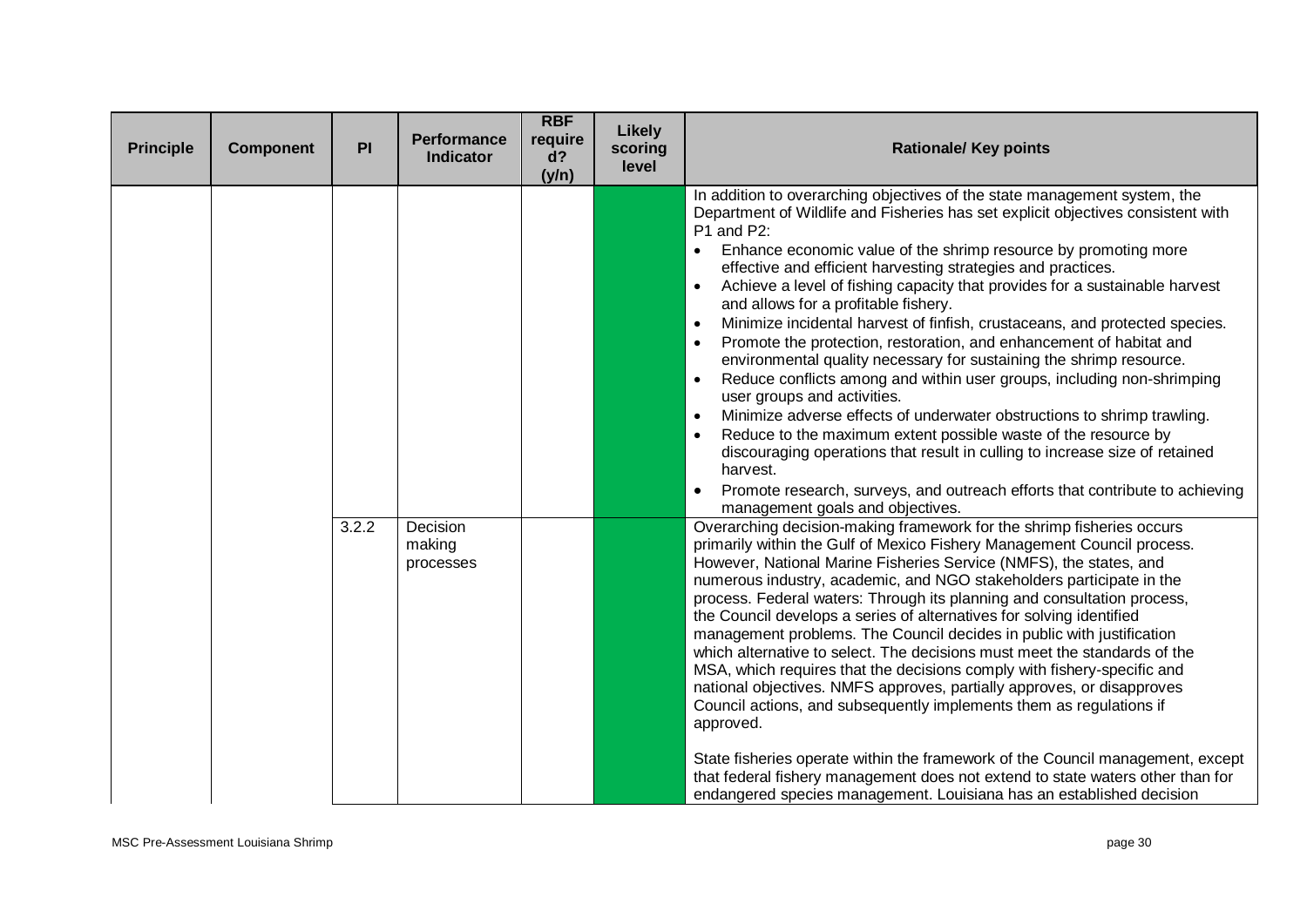| <b>Principle</b> | <b>Component</b> | PI    | <b>Performance</b><br><b>Indicator</b> | <b>RBF</b><br>require<br>d?<br>(y/n) | <b>Likely</b><br>scoring<br>level | <b>Rationale/ Key points</b>                                                                                                                                                                                                                                                                                                                                                                                                                                                                                                                                                                                                                                                                                                                                                                                                                                                                                                                                                                                                                                                                                                                                                                                                                                                                                                                                                                                                                                       |
|------------------|------------------|-------|----------------------------------------|--------------------------------------|-----------------------------------|--------------------------------------------------------------------------------------------------------------------------------------------------------------------------------------------------------------------------------------------------------------------------------------------------------------------------------------------------------------------------------------------------------------------------------------------------------------------------------------------------------------------------------------------------------------------------------------------------------------------------------------------------------------------------------------------------------------------------------------------------------------------------------------------------------------------------------------------------------------------------------------------------------------------------------------------------------------------------------------------------------------------------------------------------------------------------------------------------------------------------------------------------------------------------------------------------------------------------------------------------------------------------------------------------------------------------------------------------------------------------------------------------------------------------------------------------------------------|
|                  |                  |       |                                        |                                      |                                   | making through analysis by LDWF staff, consultations with stakeholders, and<br>decisions by the Fisheries Commission. The Louisiana Open Meetings Law<br>(Louisiana Revised Statutes 42:12-42:28) ensures that government decisions<br>are made in an open forum. Louisiana demonstrated recognition of important<br>issues when it passed a law allowing enforcement of federal regulations<br>requiring TEDs. The decision making may use the precautionary approach, but it<br>is not clear that the precautionary approach is mandatory.                                                                                                                                                                                                                                                                                                                                                                                                                                                                                                                                                                                                                                                                                                                                                                                                                                                                                                                       |
|                  |                  | 3.2.3 | Compliance<br>and<br>enforcement       |                                      |                                   | TEDs, BRDs, license limitation, and closed areas comprise the main<br>management measure for the shrimp fisheries. TED implementation, one of the<br>key compliance issues, has improved over the past several years according to<br>the 2014 shrimp BiOp. The NMFS Office of Law Enforcement, the US Coast<br>Guard, and state enforcement agencies have a joint operating agreement for<br>consistent enforcement activities. The states all actively participate in the JOA.<br>Through events, outreach materials, and other resources, LDWF informs<br>commercial and recreational fishermen about programs, projects, and most<br>importantly, relevant rules and regulations to prevent illegal activities. LDWF's<br>Law Enforcement Division is responsible for ensuring compliance with all<br>commercial and recreational licensing and harvesting regulations through<br>regular patrols and investigations. Commissioned law enforcement officers of the<br>United States Department of the Interior and the National Marine Fisheries<br>Service have the same powers and duties as are provided for regularly<br>commissioned officers of the enforcement division of the Louisiana Department<br>of Wildlife and Fisheries to enforce any and all saltwater fisheries laws and<br>regulations under the jurisdiction of the department, to make arrests, and to<br>conduct searches and seizures. The US Coast Guard conducts at-sea<br>boardings. |
|                  |                  |       |                                        |                                      |                                   | A Louisiana enforcement report for Oct 2011 to Jan 2013 reported 147<br>inspections of otter trawl vessels and found 41 violations for TED use. Of the 41<br>violations, 31 received warnings and 10 received notices of violation. The US<br>Coast Guard conducted 310 boardings of Louisiana shrimp otter trawl vessels<br>from 2009-2014, and found 184 with no violations. Fifteen vessels had TED<br>violations. Federal observer coverage of the skimmer trawl fishery in 2012-2014                                                                                                                                                                                                                                                                                                                                                                                                                                                                                                                                                                                                                                                                                                                                                                                                                                                                                                                                                                          |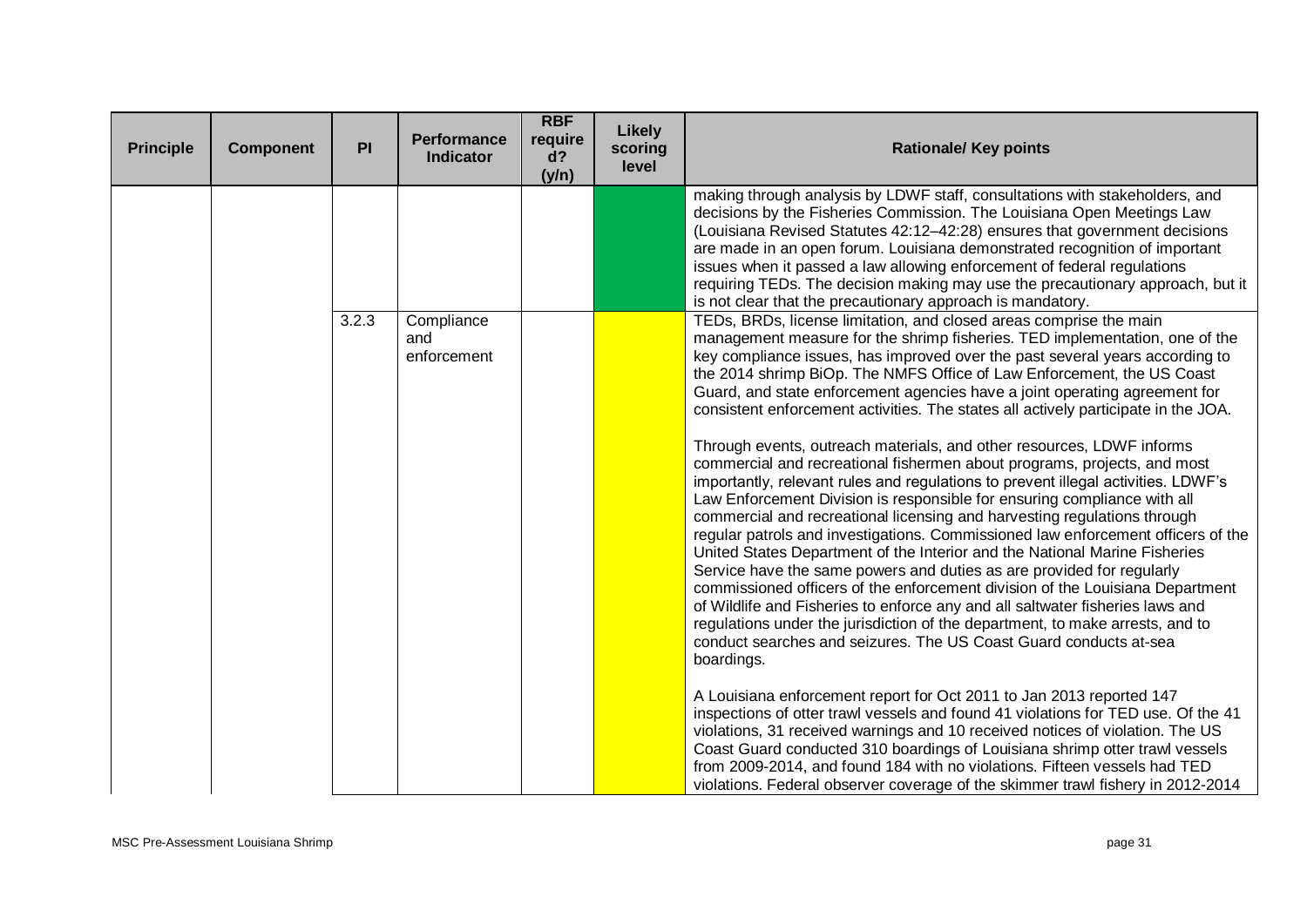| <b>Principle</b> | <b>Component</b> | PI    | <b>Performance</b><br><b>Indicator</b>  | <b>RBF</b><br>require<br>d?<br>(y/n) | Likely<br>scoring<br>level | <b>Rationale/ Key points</b>                                                                                                                                                                                                                                                                                                                                                                                                                                                                                                                                                                                                                                                                                                                                                                                                                                                                                                                                                                                                                                                                                                                                                                                                                                                                                                                                                                      |
|------------------|------------------|-------|-----------------------------------------|--------------------------------------|----------------------------|---------------------------------------------------------------------------------------------------------------------------------------------------------------------------------------------------------------------------------------------------------------------------------------------------------------------------------------------------------------------------------------------------------------------------------------------------------------------------------------------------------------------------------------------------------------------------------------------------------------------------------------------------------------------------------------------------------------------------------------------------------------------------------------------------------------------------------------------------------------------------------------------------------------------------------------------------------------------------------------------------------------------------------------------------------------------------------------------------------------------------------------------------------------------------------------------------------------------------------------------------------------------------------------------------------------------------------------------------------------------------------------------------|
|                  |                  | 3.2.4 | Management<br>performance<br>evaluation |                                      |                            | found roughly half of the tows exceeded time requirements implemented to<br>protect sea turtles in place of requirements for TEDs.<br>Sanctions for state violations range from small fines to large fines (\$7000), up to<br>a year in jail, and violators must forfeit any shrimp in connection with the<br>violation, may have their license revoked, and have illegal or improperly tagged<br>fishing gear confiscated.<br>While shrimp fishermen generally comply with regulations, skimmer trawl<br>fishermen appear to systematically exceed the tow time limits.<br>No explicit review of the federal management system for shrimp occurs.<br>However, the 15 fishery management plan amendments for shrimp<br>demonstrate that the management system internally evaluates its<br>performance and undertakes corrections as necessary. Management plan<br>amendments undergo rigorous internal and external review.<br>The Office of Law Enforcement is accredited by the International<br>Commission on Accreditation for Law Enforcement Agencies, and<br>undergoes periodic re-accreditation.<br>The development of a new shrimp management plan demonstrates that<br>the Louisiana shrimp management system undergoes at least some<br>internal review. A fishery improvement project, first with Sustainable<br>Fisheries Partnership and then with Louisiana Audubon, has conducted |
|                  |                  |       | Number of PIs less than 60:             |                                      |                            | an external review of the shrimp management system; the FIP is ongoing.<br>0                                                                                                                                                                                                                                                                                                                                                                                                                                                                                                                                                                                                                                                                                                                                                                                                                                                                                                                                                                                                                                                                                                                                                                                                                                                                                                                      |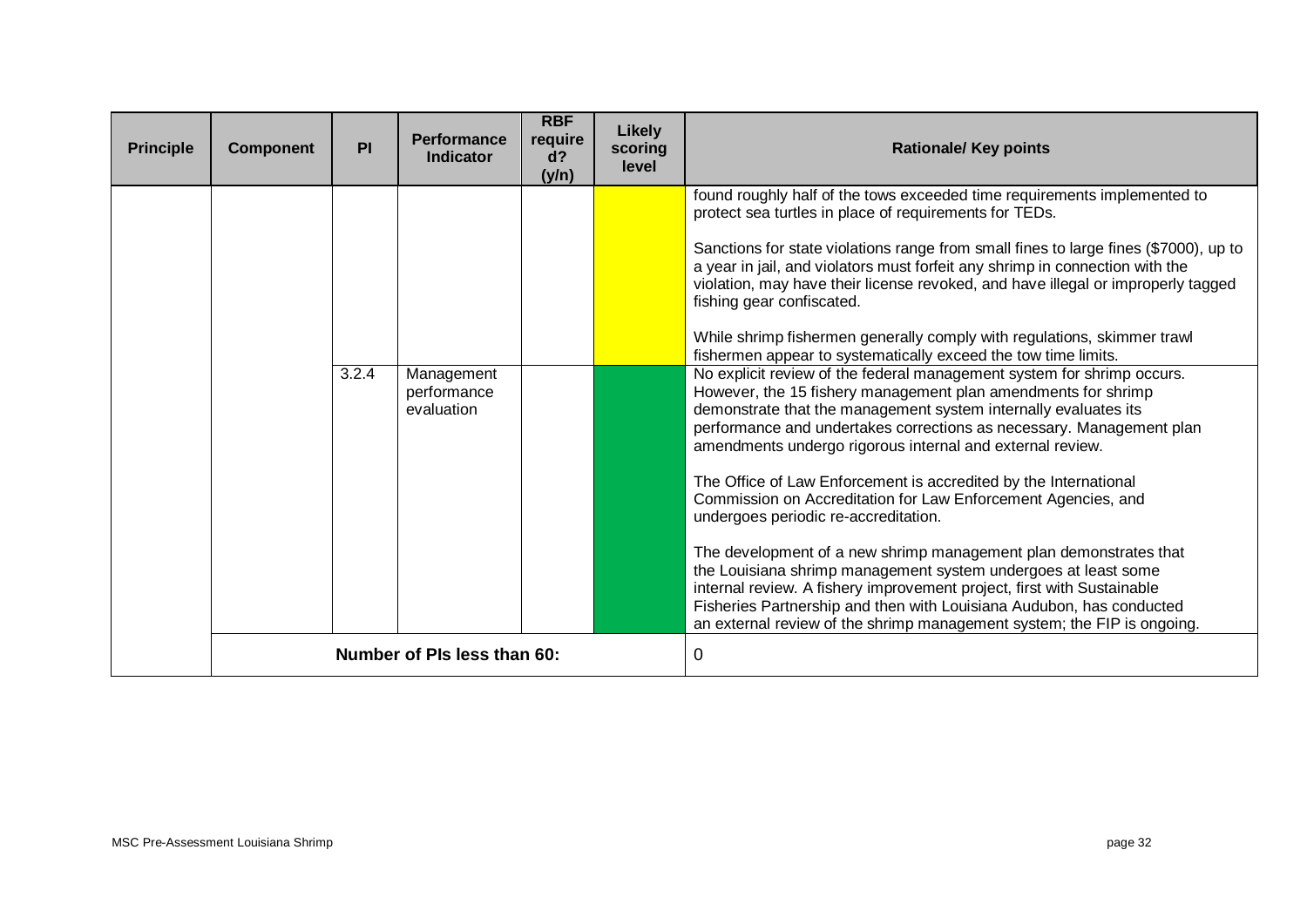# <span id="page-33-0"></span>**References**

- Atkins, G. 1993. A Comprehensive Assessment of Bycatch In The Louisiana Shrimp Fishery. LDFW Technical Bulletin No. 42.
- GMFMC. 2015. Status Determination Criteria for Penaeid Shrimp and Adjustments to the Shrimp Framework Procedure. Amendment 15 to the Fishery Management Plan for the Shrimp Fishery of the Gulf of Mexico, U.S. Waters
- Hart, RA. 2013. Review of the Status and Health of the Gulf of Mexico Shrimp Stocks for 2012. SEFSC Report to the GMFMC.
- Hart, RA. 2013. Stock Assessment Update for Brown Shrimp (*Farfantepenaeus aztecus*) in the U.S. Gulf of Mexico for 2012. SEFSC Report to the GMFMC.
- Hart, RA., RD Methot, and JM Nance. 2014. Monthly time-step penaeid shrimp stock assessments; the challenge to estimate annual reference points. NMFS Report to the GMFMC.
- LDFW. 2016. Brief summary comparing Adkins (1993) bycatch survey to LDWF fisheryindependent trawl information. Fisheries Office, LDFW. (unpublished)
- LSTF. 2011. Bylaws. Louisiana Shrimp Task Force.
- LWFC. 2005. By-laws. Louisiana Wildlife and Fisheries Commission.
- NOAA. 2014. List of Fisheries for 2015. [https://www.federalregister.gov/articles/2014/12/29/2014-30375/list-of-fisheries-for-](https://www.federalregister.gov/articles/2014/12/29/2014-30375/list-of-fisheries-for-2015#t-4)[2015#t-4](https://www.federalregister.gov/articles/2014/12/29/2014-30375/list-of-fisheries-for-2015#t-4)
- Pulver, J.R., E. Scott-Denton and J.A. Williams. 2012. Characterization of the U.S. Gulf of Mexico skimmer trawl fishery based on observer coverage. NOAA Technical Memorandum NMFS-SEFSC-636, 27 p.
- Pulver, J.R., E. Scott-Denton and J. Williams. 2012. Observer Coverage of the 2013 Gulf of Mexico Skimmer Trawl Fishery.
- Scott-Denton, E., J.A. Williams and Pulver, J.R. 2014. Observer coverage of the 2014 Gulf of Mexico skimmer trawl fishery. NOAA Technical Memorandum NMFS-SEFSC-666, 27 p.
- State of Louisiana. 2015. Louisiana Constitution of 1974. <http://senate.legis.state.la.us/Documents/Constitution/constitution.pdf>